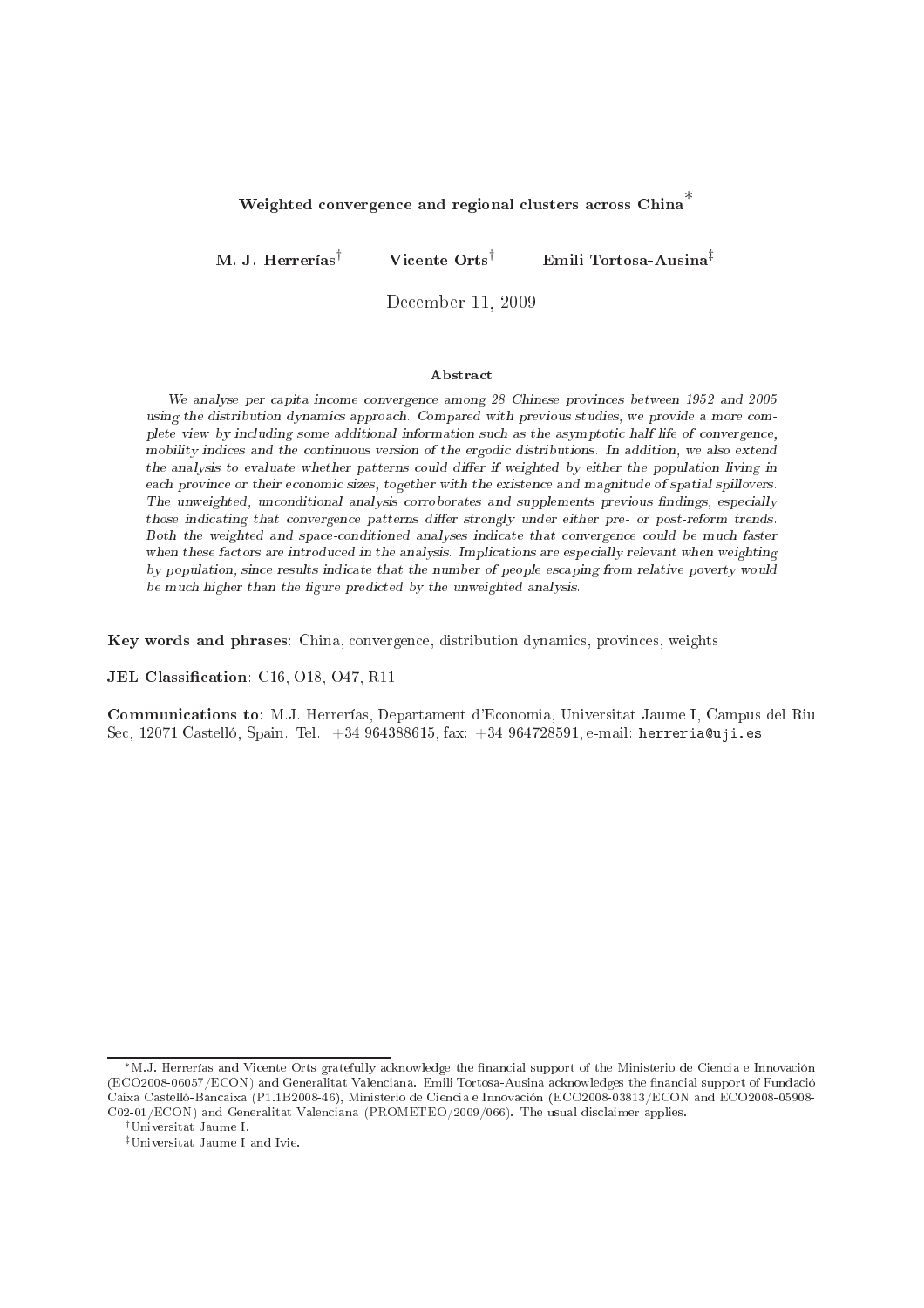#### 1.Introduction

Income disparity across Chinese regions is a major concern among policymakers, and also an interesting ase of study from an a
ademi point of view. Growing inequality in
reases redistributive tax pressures, which deters investment incentives and can also lead to a more unstable socio-political environment for economic activities (Alesina and Perotti, 1993; Alesina and Rodrik, 1994). Given its potential to thwart both economic growth and stabilisation, inequality and poverty reduction across regions is one of the fundamental problems that the Chinese government must solve and, accordingly, several initiatives have been undertaken to promote in
ome distribution a
ross Chinese regions. One of the most prominent ones took place in the early 2000s, when the Chinese government launched the Great Western Development Program (GWDP) with the aim of investing more in the western regions, where e
onomi development is lower. The purpose of this programme was to balance the degree of development across regions and to reduce poverty, but this expectation has not been fulfilled as of today. Therefore, examining whether convergence is taking place across Chinese provinces is not only of great significance because of the sheer number of people whose welfare is involved (China represents about one-fifth of the world's population), but also because it makes it possible to evaluate the success of policies designed to alleviate the magnitude of the inequalities. In addition to this, China has an e
onomy that is undergoing a transition from a centrally planned to a more market-oriented economy, and which has its own particular characteristics. Therefore, as indicated by Sakamoto and Islam (2008), the Chinese case could help to assess whether switching from central planning to a market mechanism makes a difference with regard to convergence. This could be increased further to examine whether interregional differences in income levels tend to disappear or to in
rease over time as a result of this transformation.

As indicated by Islam (2003), there are different definitions of convergence, each of which is linked to growth theory in a different way. According to this author, not only are there different ways in which convergence can be understood but also different methodologies to evaluate it. The definitions would include convergence within an economy vs. across economies, growth rates versus income level convergence,  $\beta$ -convergence versus  $\sigma$ -convergence, unconditional versus conditional convergence, global versus local or club-convergence, and deterministic versus stochastic convergence. The methods would be the informal cross-section approach, the formal cross-section approach, the panel approach, the time-series approach, and the distribution approach. This is perhaps the most comprehensive and up-to-date survey, but given the importance of the issue, other significant works have also been published such as Quah (1997b), De la Fuente (1997) Durlauf and Quah (1999), or Temple (1999).

From these surveys it can be seen that there is a substantial body of theoretical and empirical research focusing on the issue of country and regional convergence, and the Chinese case is by no means an exception. Most previous studies have examined convergence across Chinese provinces using parametric techniques which adopt either cross-section or panel data approaches (see, for example Rozelle, 1994; Jian et al., 1996; Chen and Fleisher, 1996; Raiser, 1998; Yao and Zhang, 2001a,b; Weeks and Yao, 2003;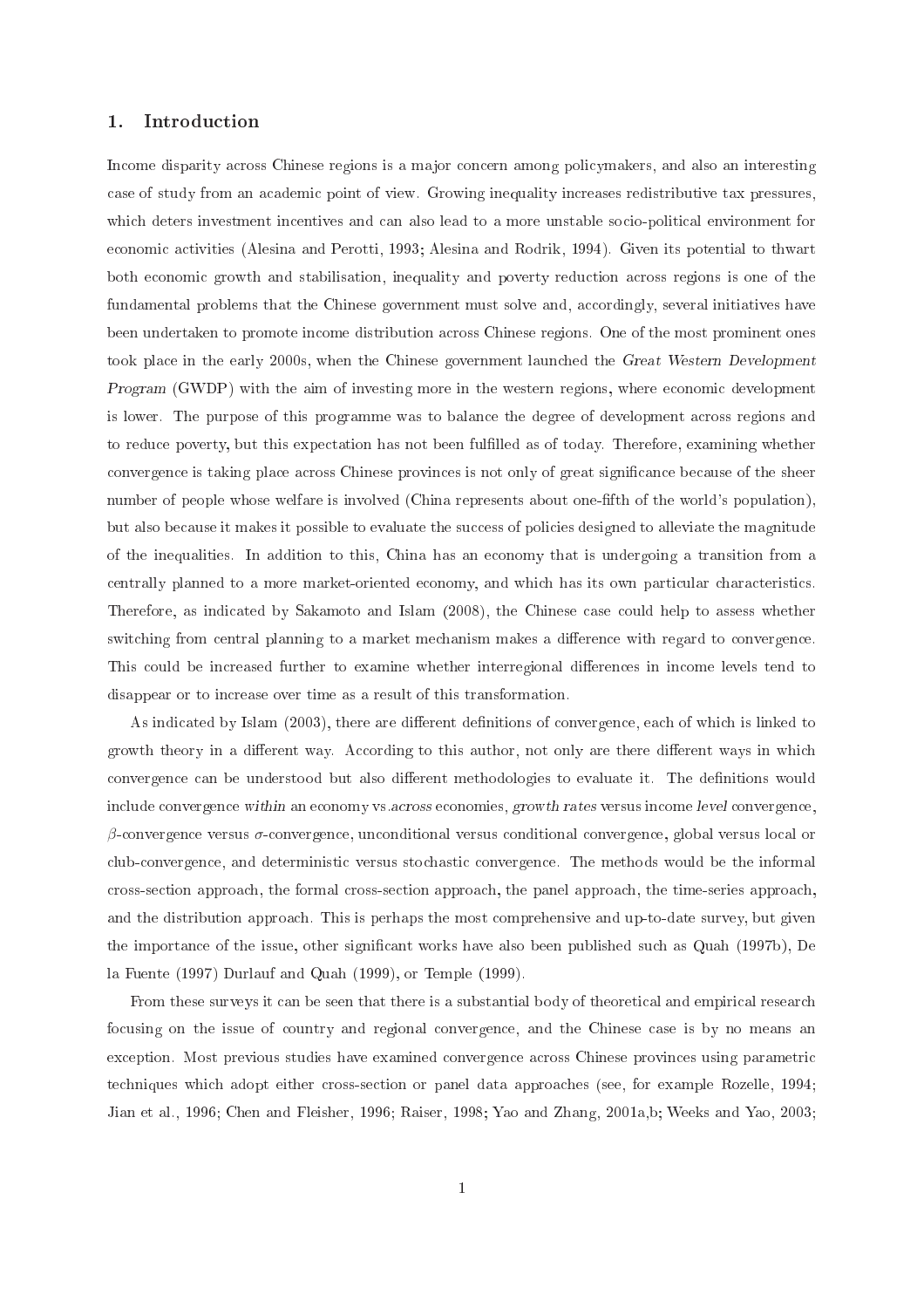Wang, 2003; Pedroni and Yao, 2006).<sup>1</sup> However, the empirical evidence found in the literature on the subject is rather mixed. For example, Rozelle (1994) found divergence within the Jiangsu province for the 1984–1989 period and (Jian et al., 1996, p. 8) concluded that during the pre-reform period (prior to 1978) the Chinese provin
es tended to diverge, while in the post-reform period (after 1978) until 1990, a tendency towards absolute convergence predominated. Nevertheless, this pattern changes to divergence in per apita in
omes from 1990 to 1993. Using ross-se
tion and panel data te
hniques, Chen and Fleisher (1996) provide evidence of divergence in the pre-reform period and convergence from 1978 to 1993.2 In ontrast, opposite results were found by Weeks and Yao (2003) using the GMM estimator. In addition, despite using different methodological approaches, Yao and Zhang (2001a,b) found that the Chinese regions did not converge in the reform period (1978–1995). Indeed, their results clearly indicated evidence of divergence in the different geo-economic clubs (coastal and non-coastal zones). Only when they controlled for regional effects and other determinants of growth, did they find conditional  $\beta$ -convergence using the panel data approach (Yao and Zhang, 2001b). More recently, in a study covering the 1952–1997 period, and using non-stationary panel te
hniques, Pedroni and Yao (2006) provided empiri
al support for the fact that the long-run tendency since the reforms has been for provincial-level incomes to continue to diverge. They added that this divergence cannot be attributed to the presence of separate, regional onvergen
e lubs divided among ommon geographi sub-groupings su
h as the oastal versus interior provin
es or preferential poli
ies. This ambiguity in the results, of ourse, depends on the sele
tion of the period under study, the estimation method that is used, the variables that the resear
her has onsidered, and in studies that examine the differences in per capita income among clubs, the a priori selection of these small groups of regions, could affect the empirical analysis (Maasoumi and Wang, 2008).

In contrast, there is little empirical evidence of convergence across the Chinese provinces using the distribution dynamics model developed by Quah (1993a). Only two recent papers apply this new way of analysing e
onomi onvergen
e a
ross the Chinese provin
es: Bhalla et al. (2003) and Sakamoto and Islam (2008).The former investigated onvergen
e patterns from 1952 to 1997 using per apita data among Chinese provinces. They concluded that there is evidence of convergence within the pre-defined geoeconomic sub-regions, but no evidence was found of convergence between the sub-regions. In particular, they argued that the gap between the eastern and the entral regions was small in the pre-reform period, but widened rapidly in the reform period. The same pattern occurs with eastern and western provinces, but with a more significant fluctuation over time. These results imply a strong divergence between these two pairs of regions. More recently, the latter authors—Sakamoto and Islam (2008)—found similar results. Indeed, their findings indicated that the distribution of per capita income across Chinese provinces over time has attained a bimodal characteristic with two opposing tendencies in the two sub-periods considered  $(1952-1978$  and  $1978-2003)$ . During the pre-reform period the dynamics of the distribution indicated that there were more provin
es piling at lower values of per apita in
ome, whereas during the post-reform

<sup>1</sup> Studies su
h as Rozelle (1994), Jian et al. (1996), Gundla
h (1997), and Yao and Zhang (2001a,b) did not onsider the endogeneity or the dynamics of the models, and were thus in line with the critique stated by Caselli et al. (1996). Only few works try to deal with this problem, such as Weeks and Yao (2003), Wang (2003) and Ding et al. (2008) among others.

<sup>2</sup> Similar results were found by Raiser (1998) and Wang (2003) for the post-reform period.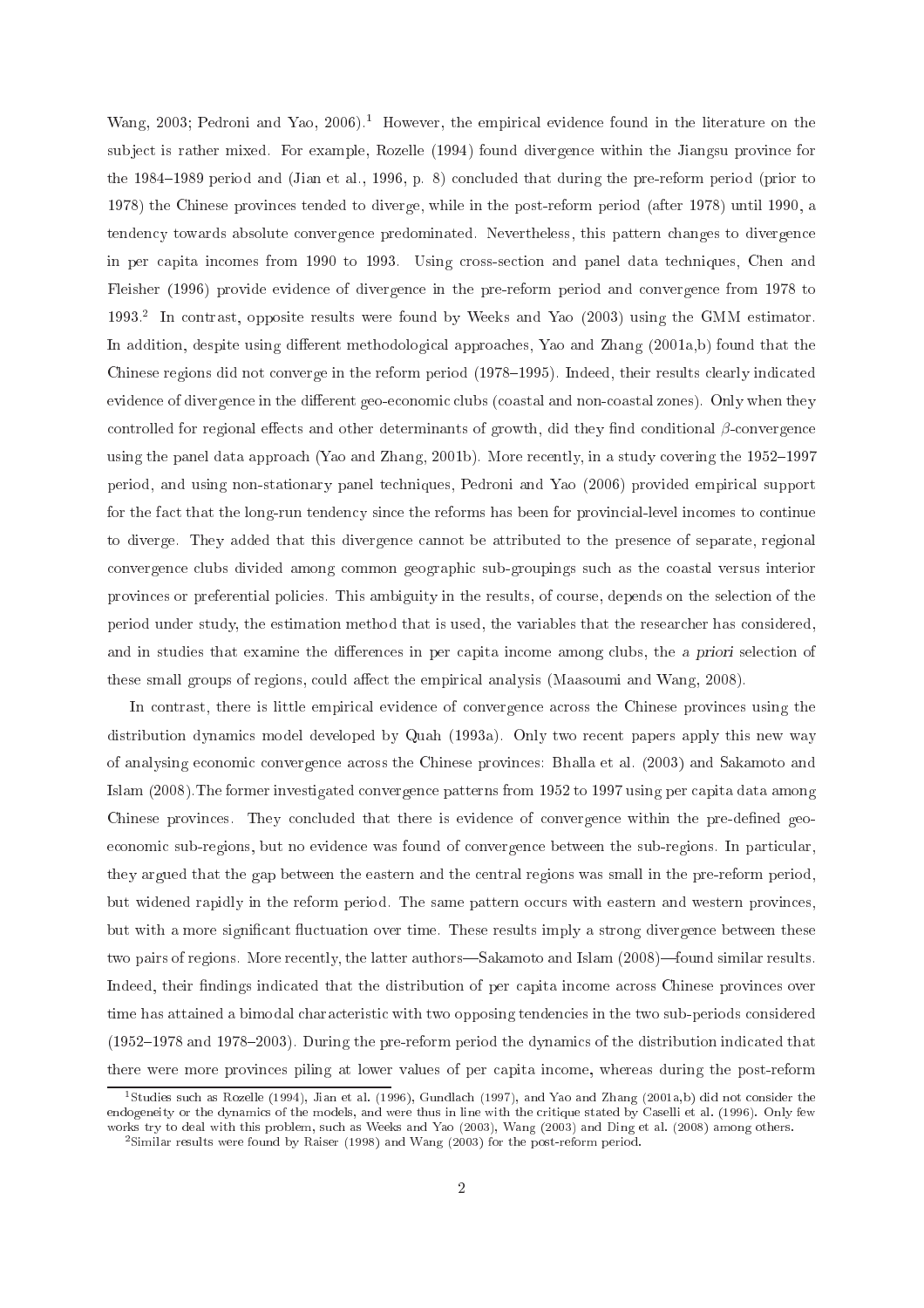period the dynami
s of the distribution moved in the opposite dire
tion, namely, there were more provin
es moving towards higher income groups. In spite of these results, Sakamoto and Islam (2008) argued that the distribution dynami
s of the reform period do not seem to have led to a stable pattern yet, thus making prediction difficult, and hence it remains an open issue to be analysed further.

This paper examines the complexity of the convergence process in per capita income across the 28 Chinese provinces over the period 1952–2005, which means that our proposal therefore stands with those using the distribution approach developed by Quah (1993a,b). Unlike previous studies that apply either  $\sigma$ or  $\beta$ -convergence in cross section or panel data techniques (which sometimes require strong assumptions) we allow data to reveal the nature of the relationship of interest by using nonparametric techniques. It is mainly a data driven approach, and we do not impose any assumption or restriction on the specification of the density of the distribution. So, in its initial steps, our investigation diers only slightly from that ondu
ted by Sakamoto and Islam (2008).

However, we introdu
e a series of variations with respe
t to both Bhalla et al.'s (2003) and Sakamoto and Islam's (2008) proposals. Some of the differences we introduce have to do with the fact that the analyses of Chinese in
ome distribution and onvergen
e have dealt with the behaviour of in
omes in terms of provinces—i.e., regional convergence. However, as indicated by Jones (1997), while this is a ommon way to view and analyse data, it an be highly misleading: should provin
ial borders be drawn differently, conclusions might vary remarkably. Alternatively, we could weight each province by its population (although other weighting s
hemes are possible) so that the unit of observation was then a person instead of a provincial continuum in personal and approach in the useful content approach in the unit of if one is on
erned about human welfare, sin
e dierent provin
es have varying population sizes. In this regard, the most important fact to note is that, for instance, by 2005 the population living in Sichuan was more than 20 times larger than the population living in Qinghai or in Ningxia. Disparities were even higher by 1952—the population living in Sichuan was more than 40 times larger than that living in Ningxia. Therefore, the experien
e of the most populated provin
es largely determines what happens to the "average" person in China.

By weighting by population, some researchers have drawn different conclusions to those reached via unweighted analyses. For instan
e, Jones (1997) showed that the emergen
e of a bimodal distribution disappeared once each country data point was weighted by population, whereas Schultz (1998) found that, when one uses population-weights, it is no longer true that in
omes tend to diverge. Given the disparities in terms of both population and GDP across Chinese provinces, one may expect some interesting conclusions also to emerge in the ase of China when omparing our results to the unweighted analysis by Sakamoto and Islam (2008).

The distribution analysis approach is also attractive because of its ability to disentangle the existence of spatial spillover effects, in a similar fashion to Quah (1996c). Following this author's approach, we measure whether these spillovers could exist or not by evaluating the magnitude of the contiguity effect across Chinese provinces. The rationale for this lies in the fact that the economic development of a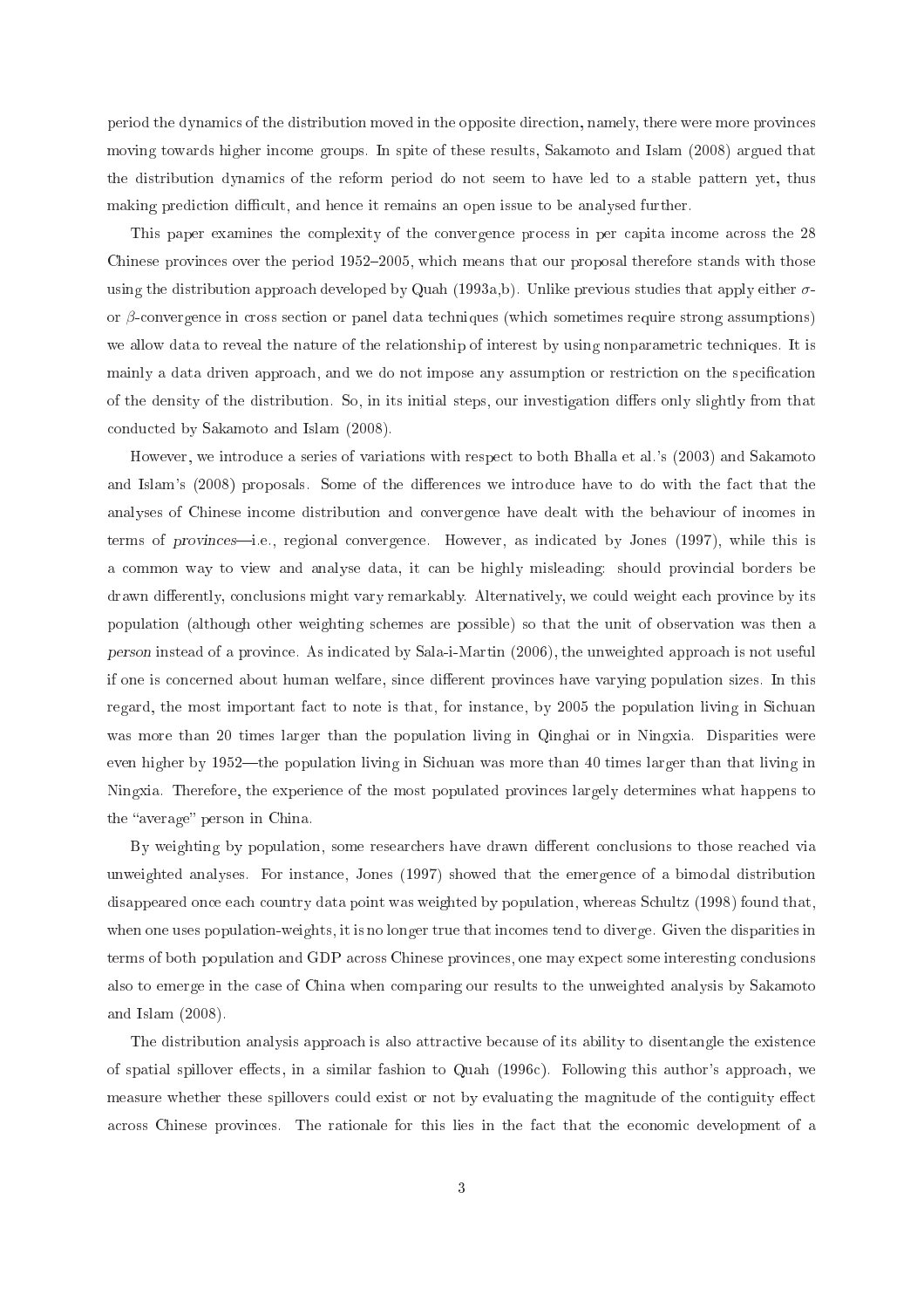particular region could be strongly related to that of its neighbouring provinces. The issue is particularly relevant in the case of China, whose government considered that by developing the coastal regions, the central and western provinces would also boost their development via (spatial) spillover effects. However, empirical evidence evaluating these policies is still scarce. Only Brun et al. (2002) have conducted research on the issue, their findings indicating a relative failure of the growth of the coastal regions from 1981 to 1998 to trigger development in the western provinces. Therefore, according to these authors, it would be wrong to expect spillover effects to be enough to reduce disparities between Chinese provinces, at least in the short run.

The rest of the paper is organised as follows. Section 2 describes the main trends in provincial distribution of per capita GDP in the Chinese economy during the period under consideration. Section 3 deals with the technical aspects of the distribution analysis model. In Section 4 we analyse the results of applying the model to per apita in
ome data for 28 Chinese provin
es. Finally, we present some on
luding remarks in Se
tion 5.

# 2.Emerging patterns in provincial distribution of Chinese per capita GDP:

A comprehensive description of the evolution of the Chinese economy is beyond the scope of this section and the reader is directed to other studies, such as Lardy (1992), Chai (1998) or Bramall (2000), for more details. Here, we briefly summarise the most important trends of the per capita GDP and population across Chinese provinces during the period under consideration (1952–2005). Table 1 shows the per apita GDP and population of the 28 Chinese provin
es in 1952, 1978 and 2005, the growth rates of both magnitudes for the whole period  $(1952-2005)$  and for the two sub-periods considered  $(1952-1978)$ and 1978–2005), as well as the corresponding standard deviation of all magnitudes reported. As can be seen, there are substantial differences in per capita GDP among provinces in each year, as well as for each provin
e between 1952 and 2005. In 1952 the average provin
ial per apita GDP in China was 140.86 Yuan and its standard deviation was 78.07 (coefficient of variation of 0.55). Between 1952 and 2005, the per apita GDP of Chinese provin
es, measured in onstant 1952 pri
es, was growing at a umulative average growth rate of 6.39%, the result being that the average provincial per capita GDP reached 4470.46 Yuan in 2005. However, by that year the coefficient of variation had increased to 1. This rapid growth and the increase in regional disparities have two very different steps in time: prior to the economic reforms, i.e. before 1978, and the post-reform period.

The pre-reform period  $(1952-1978)$  was characterised by the central planning of the allocation of economic resources and an unstable political environment. China experienced many booms and boosts, like the Great Leap Forward (1958–1961) or the famine caused by failures in the agricultural sector following the unstable economic and political environment that accompanied the Cultural Revolution (1966–1976). Nevertheless, in spite of these turbulences the average provincial per capita GDP grew at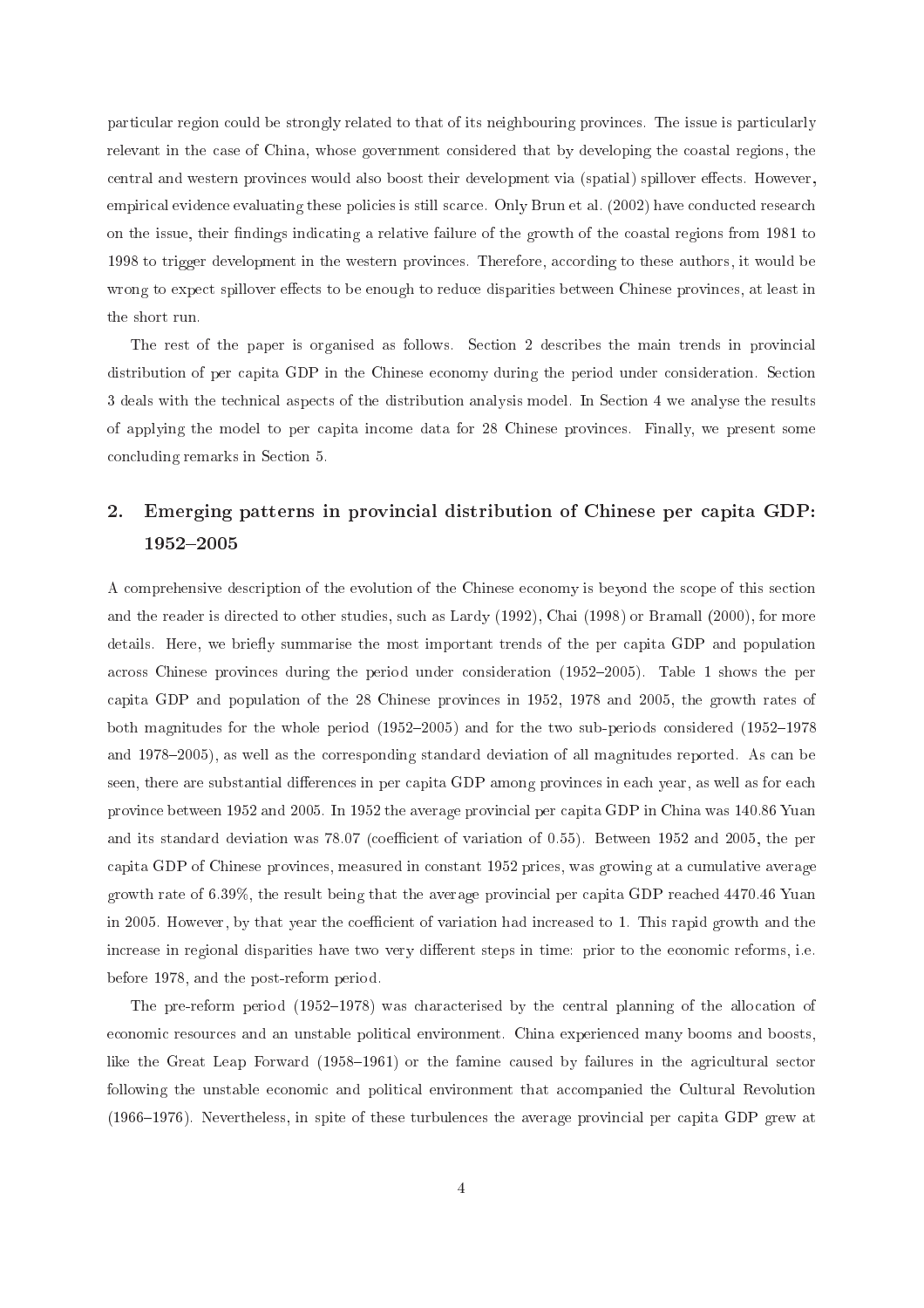a rate of nearly 4%, although regional inequalities increased significantly in that period. During those years the coefficient of variation of provincial per capita GDP increased from the aforementioned 0.55 to 1.19. The existence of barriers across regions (Rozelle, 1994) probably accounts for the divergence rather than convergence in per capita GDP that took place in the pre-reform period. These barriers are to be understood in the broad sense of the term and are notably related with the mobility of workers, the unequal specialisation in the different economic activities of provinces, the promotion of investment in heavy industry rather than in agriculture or the centralised fiscal system (Wei, 1996).

In contrast, in the post-reform period (1978–2005), the average growth rate of the per capital GDP of the Chinese provinces increased to 8.79%, while the provincial inequality in per capita GDP, as measured by the coefficient of variation, declined from 1.19 to 1. This period is characterised by the economic reforms initiated in the late 1970s, in
luding the progressive adoption of market-oriented and open-door strategies for development (that culminated in 2001 with its adhesion to the WTO), and which were gradually transforming the Chinese e
onomy towards a more market-oriented, de
entralised and open e
onomy.

To sum up, these stylised facts reflected the most widely extended result in empirical studies, i.e. the absen
e of onvergen
e or even divergen
e during the pre-reform period and slight onvergen
e in the post-reform period.3

However, a closer look at the data reveals that, even within each sub-period, the dynamics of the first moments of the distribution of per capita GDP were very volatile, especially the variance throughout the first sub-period, but also in the second sub-period.<sup>4</sup> Although in the period  $1978-2005$ , the variability of the varian
e of the distribution was mu
h smaller, some hanges in its trend an also be seen. Between 1978 and the late 1980s and early 1990s, the varian
e in distribution drops regularly, then the trend hanges and in
reases again almost to the end of the sample (2004). At the end of the sample a new change in the trend of the variance appears indicating a new decrease in the inter-provincial inequality. Table 1 shows that the performances of the provinces in each economic zone (east, central and west) were also very different to each other throughout the period under consideration. Thus, while the provinces in the eastern zone reproduce the aggregate changes in average growth and inequality of per capita GDP on a different scale, in the central and western zones the dynamics varies markedly between them as well as between the two sub-periods. In the pre-reform period the average growth rate of the western provin
es was superior to that of the provinces in the central zone  $(3.87\%$  and  $2.66\%$  respectively), this difference being reversed in the post-reform period (7.79% and 8.77%). Furthermore, the dispersion of the provin
ial growth rates slowed down significantly in the post-reform period in all the zones. At the same time, while the inequality among provin
es in the entral zone de
lined throughout the whole of the period onsidered (the coefficient of variation was  $0.42$ ,  $0.37$  and  $0.31$  in 1952, 1978 and 2005 respectively), in the western provinces the average inequalities did not change in the pre-reform period and increased significantly in the post-reform period (the coefficients of variation were  $0.30, 0.30$  and  $0.49$  respectively). The picture is

<sup>3</sup> See, for example, Bhalla et al. (2003).

<sup>4</sup>We do not report the standard deviation of the all distributions year by year, but they are available upon request.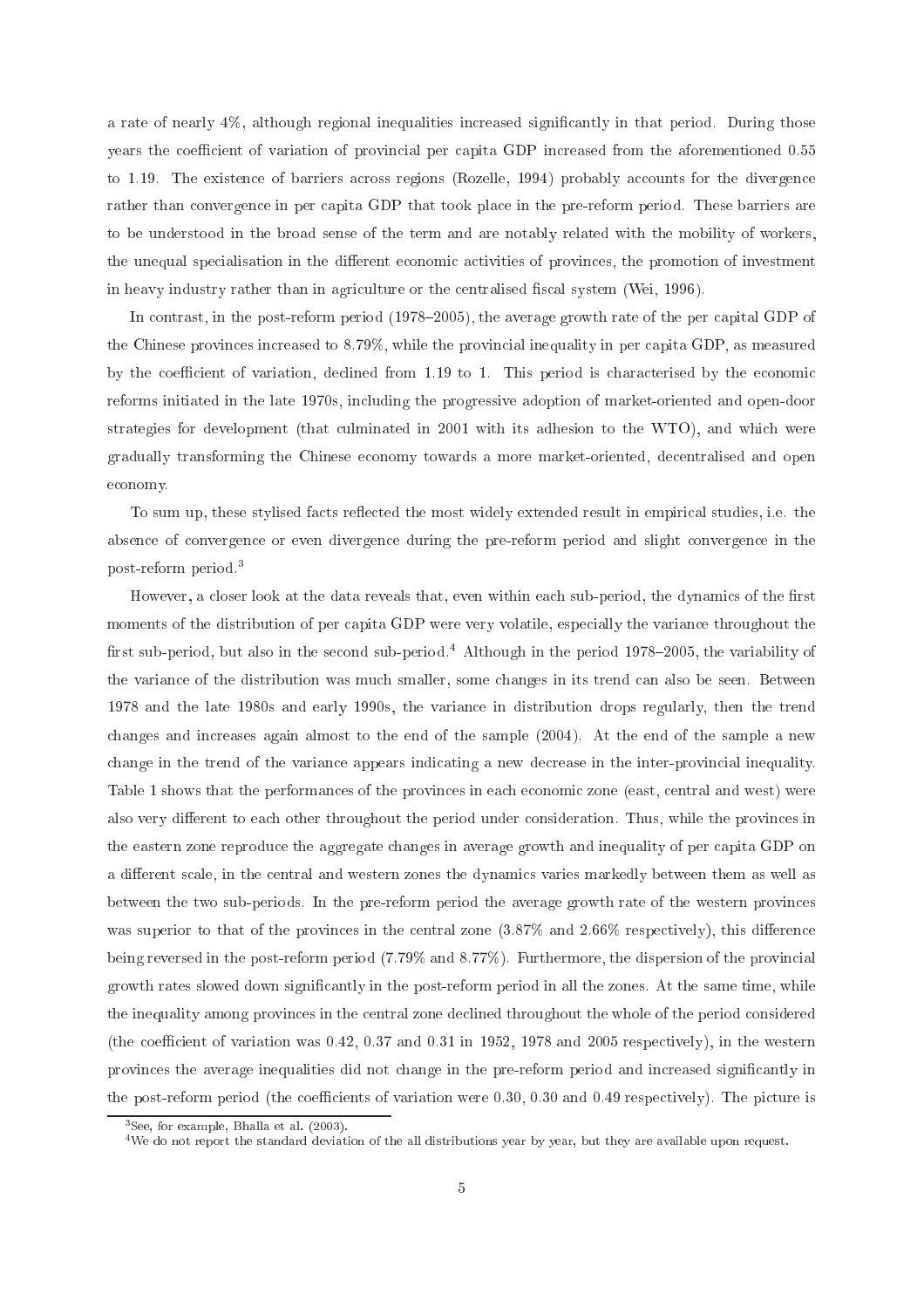complex, and when we look at the data in more detail, the more differences we find in the performance of different provinces and zones. In fact, as stated by Quah (1996b,c,d, 1997a), looking only at the first and second moments of the distribution is likely to be uninformative in the case of multimodal distributions, as could be the case, and therefore it is better to analyse the entire distribution of provincial per capita GDP and its dynami
s.

#### 3.Per capita income convergence as distribution dynamics

The literature on growth and onvergen
e has debated intensely about the importan
e of analysing distribution dynamics in order to understand the mechanics of economic development. This view was strongly supported not only by (Quah, 1993a, 1996b,d) but also by many others who advocate the analysis of the dynami
s of the entire ross-se
tion distribution of per apita in
ome (or labour produ
tivity). The reasons for this lie in the fact that uncovering all the information on the dynamics using only summary statistics is a questionable procedure. Accordingly, empirical studies have shown consistent evidence of a rossountry in
ome distribution displaying bimodality with a marked thinning in the middle. This transformation implied that while by the 1960s many ountries belonged to the middle in
ome group, by the 1990s the world polarised into two groups, namely the ri
h and the poor, a phenomenon to whi
h Quah (1996d) refers to as "twin-peak" or "two-club" convergence. However, as indicated by Cetorelli (2002), there is a positive probability of an e
onomy moving from one group to the other, i.e. the bimodal distribution is ergodic. One can therefore observe previously poor economies that grow rapidly and move to join the rich club; reversals of fortune, where fast growth is only temporary and may be followed by abrupt halts and decumulation; or economic disasters involving previously rich economies regressing to lower levels of income (Cetorelli, 2002).

The instruments provided by Quah (1993a,b), along with some others borrowed from the literature on in
ome inequality (Shorro
ks, 1978), are of remarkable interest for analysing provin
ial per apita income dynamics in China. Quah's critique to previous approaches to examining convergence (basically those based on analysing  $\beta$ - and  $\sigma$ -convergence) points out that conclusions are based on (two) summary statisti
s only. However, both the mean and the standard deviation give an interesting but in
omplete illustration of the entire distribution of per capita income, for it conceals some significant features such as the existen
e of multiple modes. This and related phenomena would be overlooked unless an analysis taking into account different groups of provinces were performed; however, focusing on the entire distribution is even better than carrying out the analysis for different groups of provinces.

### 3.1. Intra-distribution mobility and ergodi distributions

Our variable of interest is the normalised logarithm of per capita income, i.e. divided by the mean for the 28 provin
es.5

For the sake of simplicity, we use the concept of provinces throughout this paper. However, in China there are 25 provinces, 5 autonomous regions, 4 municipalities, and 2 special administration regions (SAR). We have excluded Tibet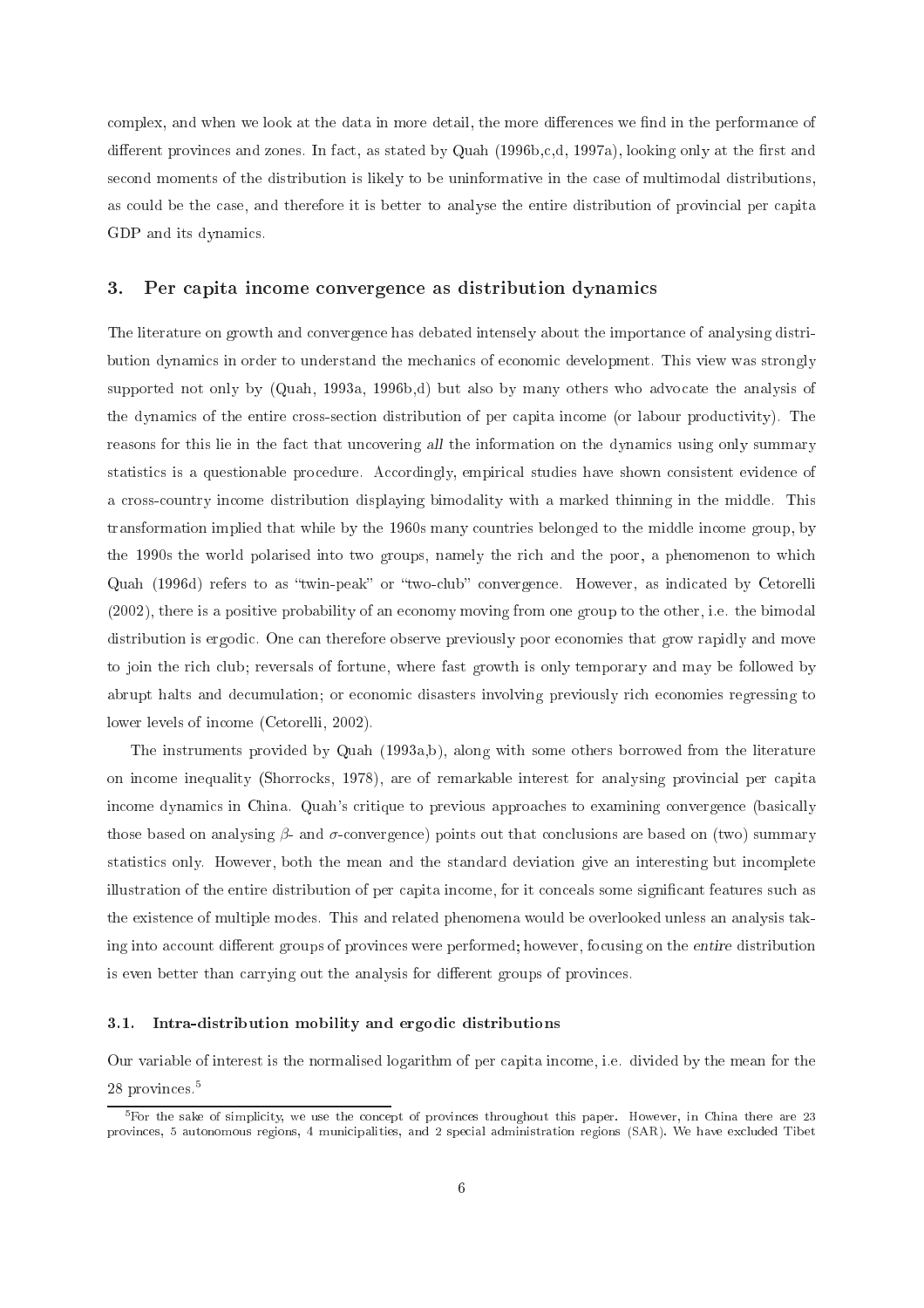We consider this type of normalisation because of the informativeness of its interpretation: the closer a value is to the unity, the closer it will be to the national average. Therefore, the more values there are close to unity, the higher the onvergen
e to this national average will be. Our sele
ted variable is the same as the one chosen by Sakamoto and Islam (2008), but it is normalised in a slightly different way—they use the log of normalised (divided by the mean) per apita in
ome. While it is basi
ally the same variable, we consider that ours has the interesting feature of being more directly interpretable—we can measure, for instan
e, whether a parti
ular provin
e has twi
e or half the average. While the normalisation sele
ted by Sakamoto and Islam (2008) provides similar information, it is not as dire
t. Like Sakamoto and Islam (2008), we denote this variable by  $x_i$ , so that  $x_i = \log y_i / \log \bar{y}$ , where  $y_i$  is the per capita income of province *i*, and  $\bar{y}$  is the cross-section average of  $y_i$ .

Therefore, in our setting,  $s_{i,t}$  refers to province is normalised per capita income in period t, whereas  $F_t(s)$  refers to the cumulative distribution of  $s_{i,t}$  across provinces. Corresponding to  $F_t(s)$  we can define a probability measure  $\lambda_t$  s.t.:

$$
\lambda_t((-\infty, s]) = F_t(s), \ \forall s \in \mathbb{R}.\tag{1}
$$

where  $\lambda_t$  is the probability density function for each indicator across provinces in period t. Therefore, the model analyses the dynamics of  $\lambda_t$ , i.e., the dynamics of the cross-section distribution of per capita income, tor which we consider a stochastic difference equation:

$$
\lambda_t = P^*(\lambda_{t-1}, u_t), \text{ integer } t,
$$
\n<sup>(2)</sup>

In the above equation,  $\{u_t: \text{integer } t\}$  is the sequence of disturbances of the entire distribution, and  $P^*$  is the operator mapping disturbances and probability measures into probability measures. In other words, the  $P^*$  operator reveals information on how the distribution of per capita income at time  $t-1$  $(y_{t-1})$  transforms into a different distribution at time  $t(y_t)$ .

Following Redding (2002), we may assume that the stochastic difference equation is of first order and that operator  $P^*$  is time invariant. Thus, by setting null values to disturbances and iterating in (2) we obtain the future evolution of the distribution:

$$
\lambda_{t+\tau} = (P^* \cdot P^* \cdot \ldots \cdot P^*) \lambda_t = (P^*)^{\tau} \lambda_t \tag{3}
$$

By discretising the set of possible values of s into a finite number of cells  $k \in \{1, ..., K\}$ ,  $P^*$  becomes

due to the lack of data. Moreover, this paper focuses on Mainland China, and consequently we have also excluded Taiwan, Hong Kong and Macao. In addition, Hainan is included within Guangdong province and Chongqing is included as part of Sichuan province, given that the former was separated from Guangdong in 1988, and the latter was part of Sichuan until 1997. This is standard practice in Chinese studies. Related to this, there is a debate in the literature about the quality of Chinese statistics. However, it is possible to find support for the quality of the Chinese statistics required to examine the long-run trends in Holz (2005), Chow (2006) and Bai et al. (2006). We use one of the latest and revised compilations edited by National Bureau of Statistics of China (NBS) in 2005 and 2006, which provides us with information that is homogenous enough, both across Chinese provinces and over time, to perform this study properly. More specifically, our main data source is "China Compendium of Statistics, 1949-2004".

<sup>-</sup>riom now on, when talking about per capita income we will be referring implicitly to normalised log of per capita in
ome.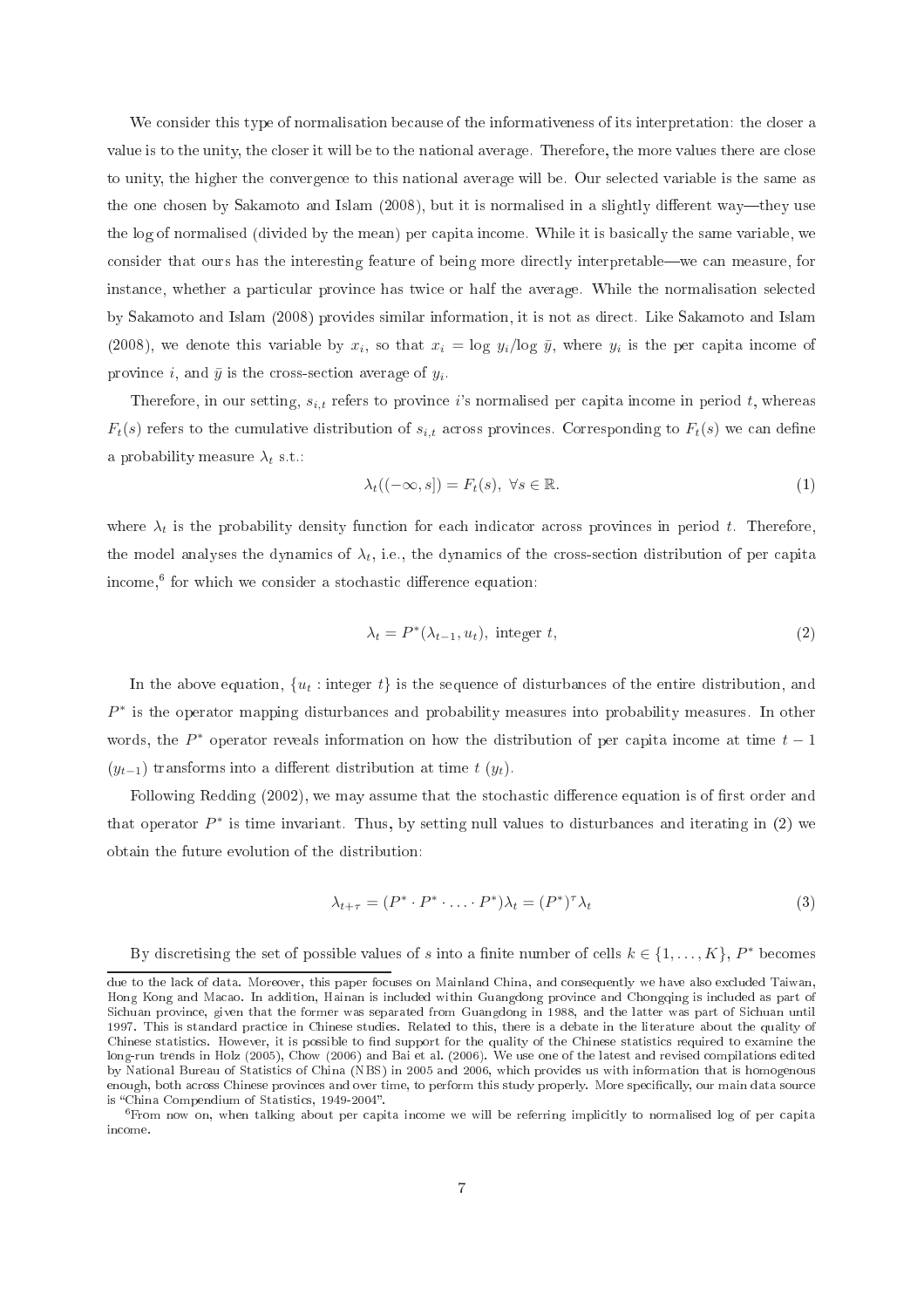a transition probability matrix

$$
\lambda_{t+1} = P^* \cdot \lambda_t \tag{4}
$$

In this transition probability matrix,  $\lambda_t$  turns into a  $K \times 1$  vector of probabilities that a given province per capita income is located in a given grid at time t.

Discretisation divides the space of possible  $F_t$  values into discrete grid cells (what some authors call "states" or "classes")  $e_k$ ,  $k = 1, ..., K$ . Then, after classifying each country-year observation into one of the K states, we build up a  $5 \times 5$  matrix whose  $p_{kl}$  entries indicate the probability that a country that is initially in state k will transit to state l during the period or periods considered  $(T)$ . Each row of the matrix onstitutes a ve
tor of transition probabilities, whi
h adds up to unity. The boundaries between grid ells are hosen so that ountry-year observations are divided approximately equally among the cells, each cell corresponding to approximately one fifth of the distribution of the selected variable across provinces and time. Interpretation is straightforward: observations in the first state refer to the poorest provinces. This way of constructing is common practice (see, for instance Redding, 2002; Lamo, 2000). Some other contributors have considered different criteria such as selecting the limits between states arbitrarily—although reasonably (Kremer et al., 2001; Quah, 1993a). Alternatively, it is possible to dodge the dis
retisation problem by onsidering sto
hasti kernels (Quah, 1996
), although these present some difficulties for estimating the ergodic, or stationary distribution.

Transition probability matri
es make it possible to measure the probability of a given provin
e moving to a higher (or lower) position on the grid. Cal
ulating the transition probability matri
es starts by discretising the set of observations into the selected states  $e_k$ . The interpretation of the different figures in each matrix is straightforward. In the case of the limits between states, those for which  $e_k = (0.25, 0.50)$ would in
lude provin
es whose per apita in
ome ranged between one quarter and half the national average. In the case of the different entries in the matrices, they indicate the probability of a given provin
e transiting out from its initial state to other states during the period or periods onsidered.

To compute each transition matrix we count the number of transitions out of and into each cell, i.e., for each  $p_{kl}$  cell:

$$
p_{kl} = \frac{1}{T-1} \sum_{t=1}^{T-1} \frac{n_{kl}^t}{n_k^t}
$$
\n(5)

where  $T$  is the number of years or periods,  $n^t_{kl}$  is the number of countries moving during one period from class k to class l, and  $n_k^t$  is the total number of provinces starting the period in class l.

According to this methodology, transitions are estimated by counting the number of provinces moving from one class to another. However, as indicated in the introduction, using provinces as units of analysis would not be useful if we were concerned with human welfare because different provinces have different population sizes. Therefore, the unweighted analysis does not help to answer questions such as "How many people in China live in poverty?" or "How have poverty rates changed over the last few decades?" Therefore, it is also relevant to estimate weighted transition probability matrices, for which different weighting s
hemes are feasible, and are not limited to just population. The underlying idea is that the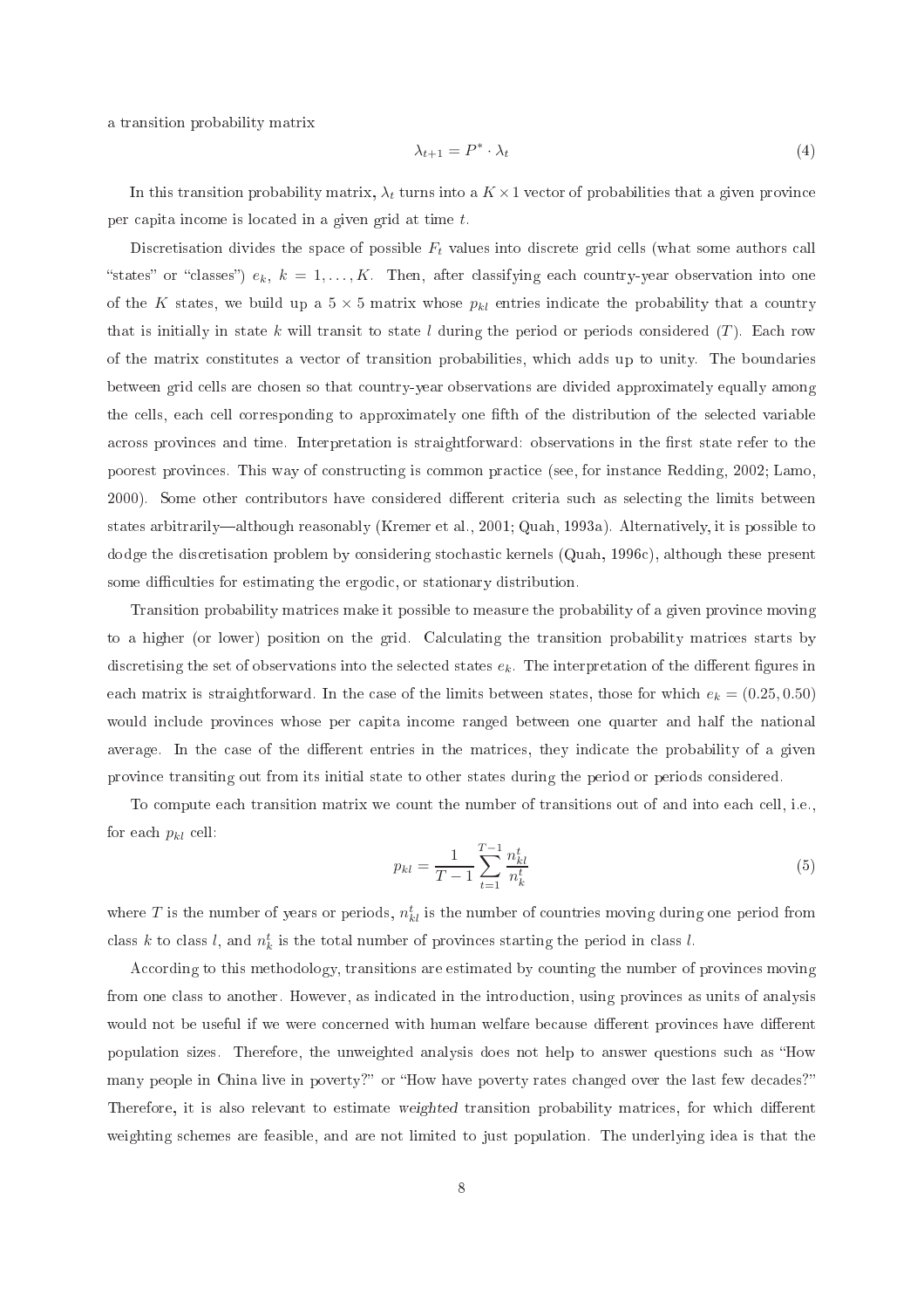impact on Chinese per capita income will be greater if a larger country transits out than if a small province does so. Therefore, we count provinces' transitions, but in this case each province is represented by its entire share of Chinese population (in the case of population-weighted transition probability matrices), so that the unit of observation is now a *person* instead of a country, i.e. we count the number of persons moving between states. This issue is often ignored, although ex
eptions do exist, su
h as Kremer et al. (2001) or Jones (1997).

By operating with the information offered by the transition probability matrix we can also characterise the hypotheti
al long-term ergodi or stationary distribution. The variety of resulting s
enarios might be remarkable, in
luding distributions with the probability mass on
entrated mainly in the entral lasses (indi
ative of onvergen
e to the mean if these entral states ontained the unity), polarised distributions ("twin peaks") indicating that the poorest and richest are becoming increasingly more distant from each other, or one with the probability mass distributed in the extreme lasses (tails) of the distribution. Therefore, the ergodic distributions make it possible to determine the predominating long-run tendency for provin
ial per apita in
ome in China.

## 3.2. Transition path analysis and mobility indi
es

We can also evaluate the speed with which the ergodic distribution, or steady-state, is approached by means of the concept of asymptotic half life of the chain,  $H - L$ , which is how long it takes to cover half the distance from the stationary distribution. Following Shorrocks (1978), the half life is defined as:

$$
H - L = -\frac{\log 2}{\log |\lambda_2|} \tag{6}
$$

where  $|\lambda_2|$  is the second largest eigenvalue (after 1) of the transition probability matrix. It ranges between infinity—when the second eigenvalue is equal to 1 and the stationary distribution does not exist—and 0—when  $\lambda_2 = 0$  and the system has already reached its stationary equilibrium (Magrini, 1999).

We also consider the mobility indices proposed by the literature on economic inequality (Shorrocks, 1978; Geweke et al., 1986). As suggested by Quah (1996a), analogously to the measures of in
ome inequality designed to collapse the information contained in an entire distribution into a single scalar, a mobility index summarises the mobility information in a transition probability matrix into one number. We consider the proposals by Shorrocks (1978) and Geweke et al. (1986), summarised by Quah (1996a). In their proposals, by defining the mobility index as a continuous real function  $\mu(\cdot)$  over the set of transition matrices  $P$ , it satisfies the properties of normalization, monotonicity, immobility, and perfect mobility (see Shorrocks, 1978). This index  $(\mu^1)$  evaluates the trace of the transition probability matrix, disclosing information on the relative magnitude of diagonal and off-diagonal terms. It is identical to the inverse of the harmoni mean of expe
ted durations of remaining in a ertain state and, following Quah (1996a), its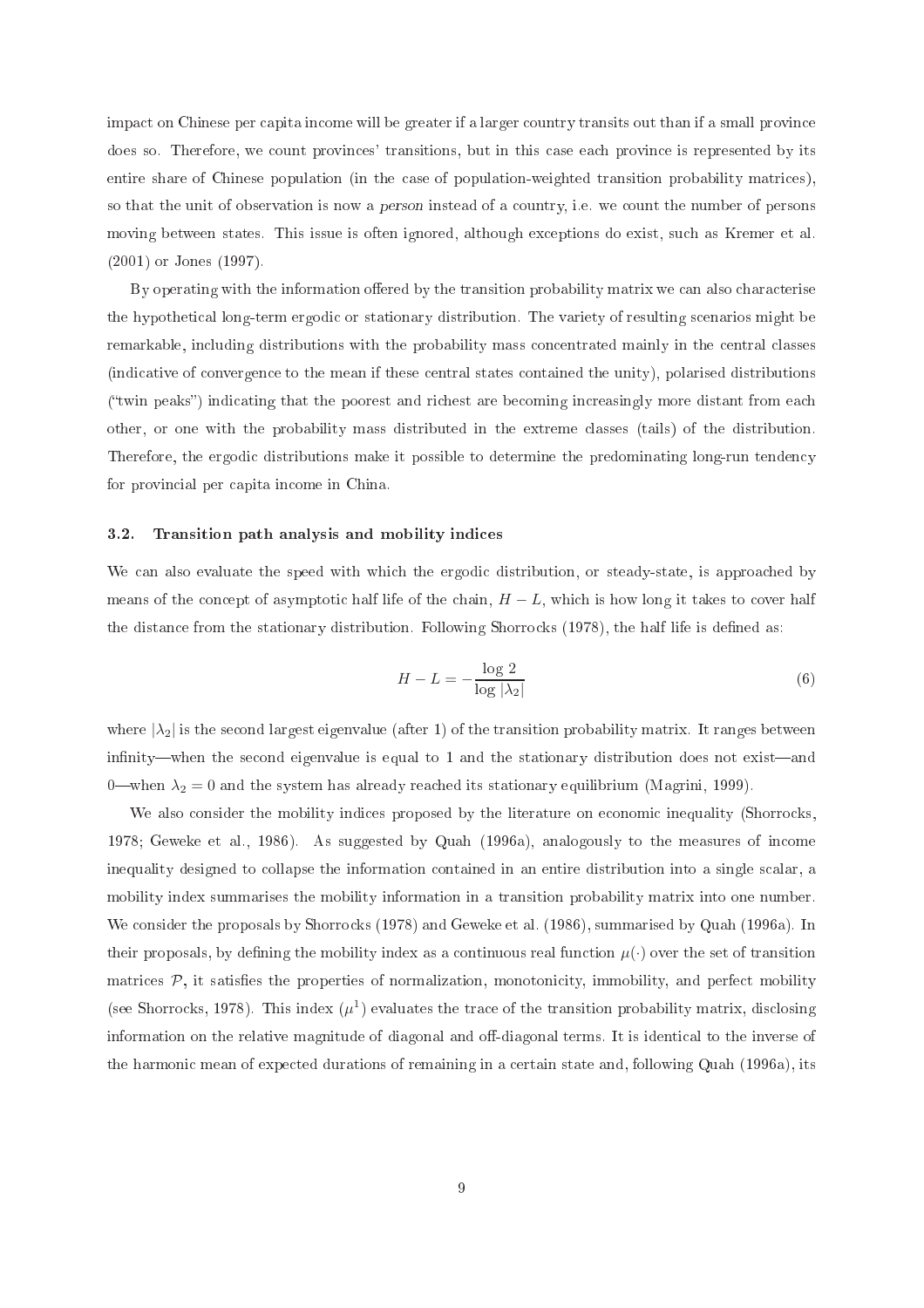parti
ular expression is:

$$
\mu_1(P^*) = \frac{K - \text{tr}(P^*)}{K - 1} = \left(\frac{K}{K - 1}\right) \left\{K^{-1} \sum_j (1 - P^*_{jj})\right\} = \frac{K - \sum_j \lambda_j}{K - 1} \tag{7}
$$

where K is the number of classes,  $P_{jj}^*$  is the j-diagonal entry of matrix  $P^*$ , which represents the probability of remaining in state j, and  $\lambda_j$  represent eigenvalues of  $P^*$ . Large values of  $\mu_1$  indicate less persistence (or more mobility) in  $P^*$ .

### 3.3. The evolution of the external shape of the distributions

It is also relevant to provide information on both the initial and final distributions for the variable of interest, in order to gain further insights into how distributions have evolved. Therefore, for all indicators we provide four sets of additional results, namely, transition probability matrices, ergodic distributions, initial distributions, and final distributions.

However, in their present form, the three sets of distributions share a ommon disadvantage, namely, they are dis
rete and probability is spread out a
ross one set of states only. Although we have provided reasons why such a disadvantage may not be as restrictive as some authors suggest, we try to be as informative as possible by also providing the ontinuous ounterpart to this dis
rete estimation, namely, the non-parametric estimation of density functions via kernel smoothing. This is the first step in Quah's model of distribution dynamics, and it provides remarkable insights about the convergence process. If the probability mass became tighter, it would indicate convergence, whereas if it became flatter, it would be indi
ative of divergen
e. As an be easily inferred, multiple s
enarios may result.

We consider a kernel estimator for each indicator:

$$
\hat{f}(x) = \frac{1}{Nh} \sum_{i=1}^{N} K\left(\frac{\|x - X_i\|_x}{h}\right)
$$
\n(8)

where  $x$  is the point of evaluation,  $X$  is the indicator of interest,  $N$  is the number of observations (countries), h is the bandwidth,  $\|\cdot\|_x$  is a distance metric on the space of X, and  $K(x)$  is a kernel function (see Härdle and Linton, 1994) whi
h are generally required to hold that:

$$
\int_{\mathbb{R}} K(x)dx = 1, \quad \int_{\mathbb{R}} xK(x)dx = 0, \quad \sigma_K^2 = \int_{\mathbb{R}} x^2K(x)dx < \infty
$$
\n(9)

There are several choices for  $K(x)$ , which may be defined in terms of univariate and unimodal probability density functions. For the sake of simplicity, we consider a Gaussian kernel:

$$
K(x) = (1/\sqrt{2\pi})e^{-\frac{1}{2}x^2}
$$
\n(10)

Weighting densities (in order to provide continuous counterparts to the weighted initial and final distributions) requires slight modifications. Few studies have considered this, despite its potential relevance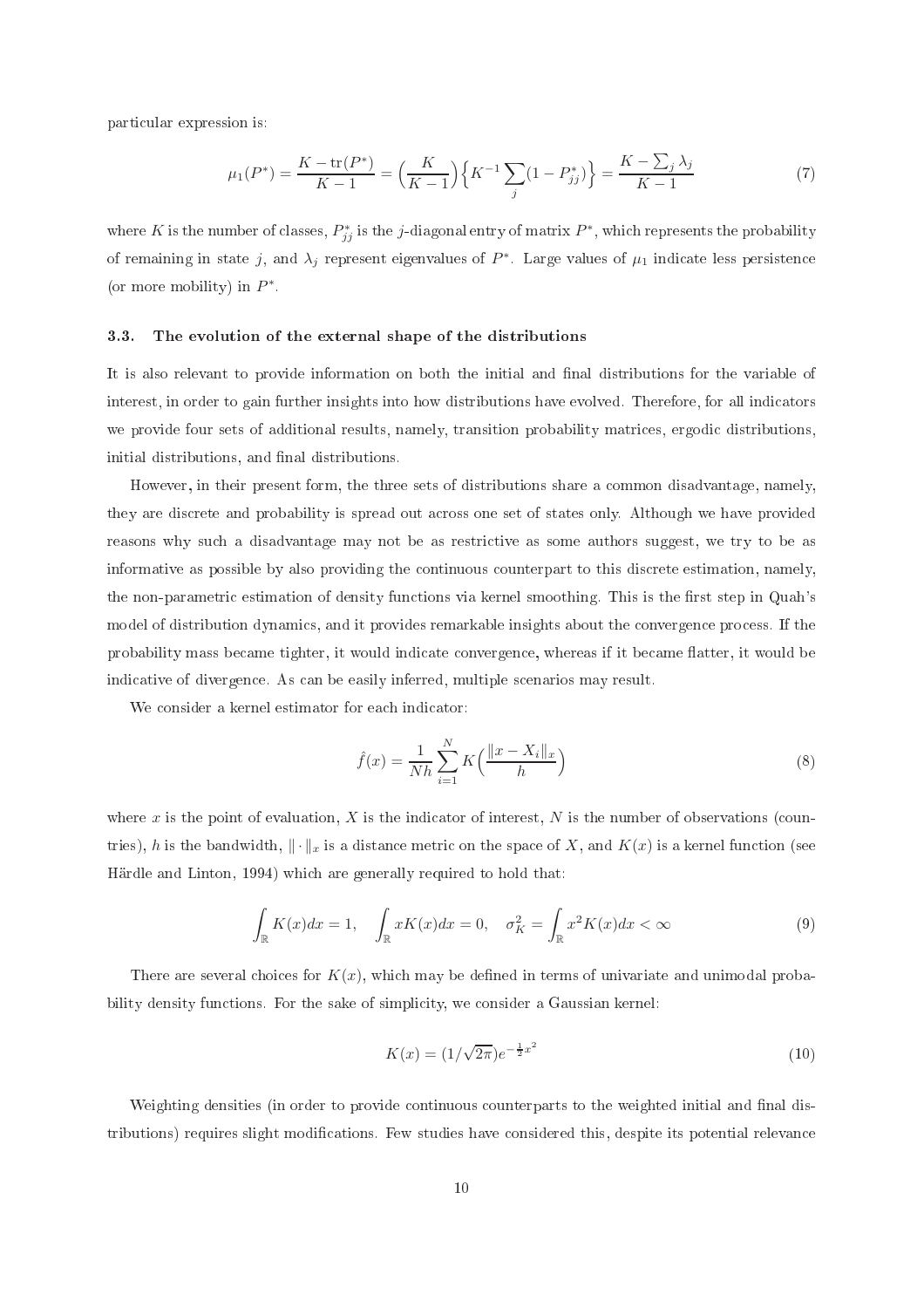in some specific contexts. Following Goerlich (2003), expression (8) is slightly modified to become:

$$
\hat{f}_{\omega}(x) = \frac{1}{h} \sum_{i=1}^{N} \omega_i K\left(\frac{\|x - X_i\|_x}{h}\right)
$$
\n(11)

where  $\omega_i$  is the share of either world output or world population (depending on the type of weighting we consider) corresponding to country  $i$ .

The continuous version of the ergodic distributions is more difficult to estimate. In this case, related literature is scarce. Some studies provide estimations for ergodic densities (see Johnson, 2000, 2005). However, no studies provide, simultaneously, results for ergodic distributions yielded by transition probability matrices and ergodic densities. In order to obtain a fully compatible view between the results of the transition probability matri
es and their ontinuous ounterpart, we generated ergodi densities considering the information in the (discretised) ergodic distributions  $(1 \times 20)$ . Specifically, we generated normal distributions for ea
h of the twenty states over whi
h probability is spread out, with a number of observations proportional to ea
h state's share of ergodi probability. This generates a pseudo-histogram in which we do not have bars, but normal distributions. Then we proceed in exactly the same way as when smoothing both initial and final distributions, i.e. by considering kernel methods to smooth the observations in ea
h of these twenty states. This algorithm yields ergodi densities whi
h are fully onsistent with the ergodic distributions computed from transition probability matrices. The continuous state approach naturally omplements the view provided by dis
rete ergodi distributions, whi
h tend to summarise too mu
h information in a few states. Although the information provided by ergodi densities is essentially the same, we remove the arbitrariness implied by selecting a grid.

### 3.4. Conditioning on neighbor-relative information

The te
hniques employed enable us to analyse the importan
e of spatial fa
tors in explaining regional convergence or divergence. In particular, following Quah (1996c), we can analyse the role played by surrounding regions in explaining the dynamics of regional distribution of per capita GDP (conditional distribution dynamics). The specific hypothesis to be tested is whether Chinese provinces might be converging with their neighbours, i.e. the provin
es around them. Quah (1996
, 1997a) provides reasons as to why such a convergence pattern could exist, along with methods to evaluate conditional convergence with our instruments. As indicated by Quah (1996c), and most of the literature on spatial economics, geographi
al lo
ation and spatial intera
tions between regions matter. In
reasing returns to s
ale, together with enhancing market access, and probably a combination of labour migration across regions and vertical linkages between industries explain the cumulative process of regional growth, which endogenously turns into a polarisation of the spatial distribution of per capita income.<sup>7</sup> Additionally, the existence of localisation and urbanisation economies, or knowledge spillovers, reinforces the capacity of areas surrounding

<sup>.</sup> From the pioneering work of Marshall (1890) to the more recent developments of the "new economic geography" Krugman (1991, 1993), economists have emphasized a combination of these forces to explain the strong localization of economic activity.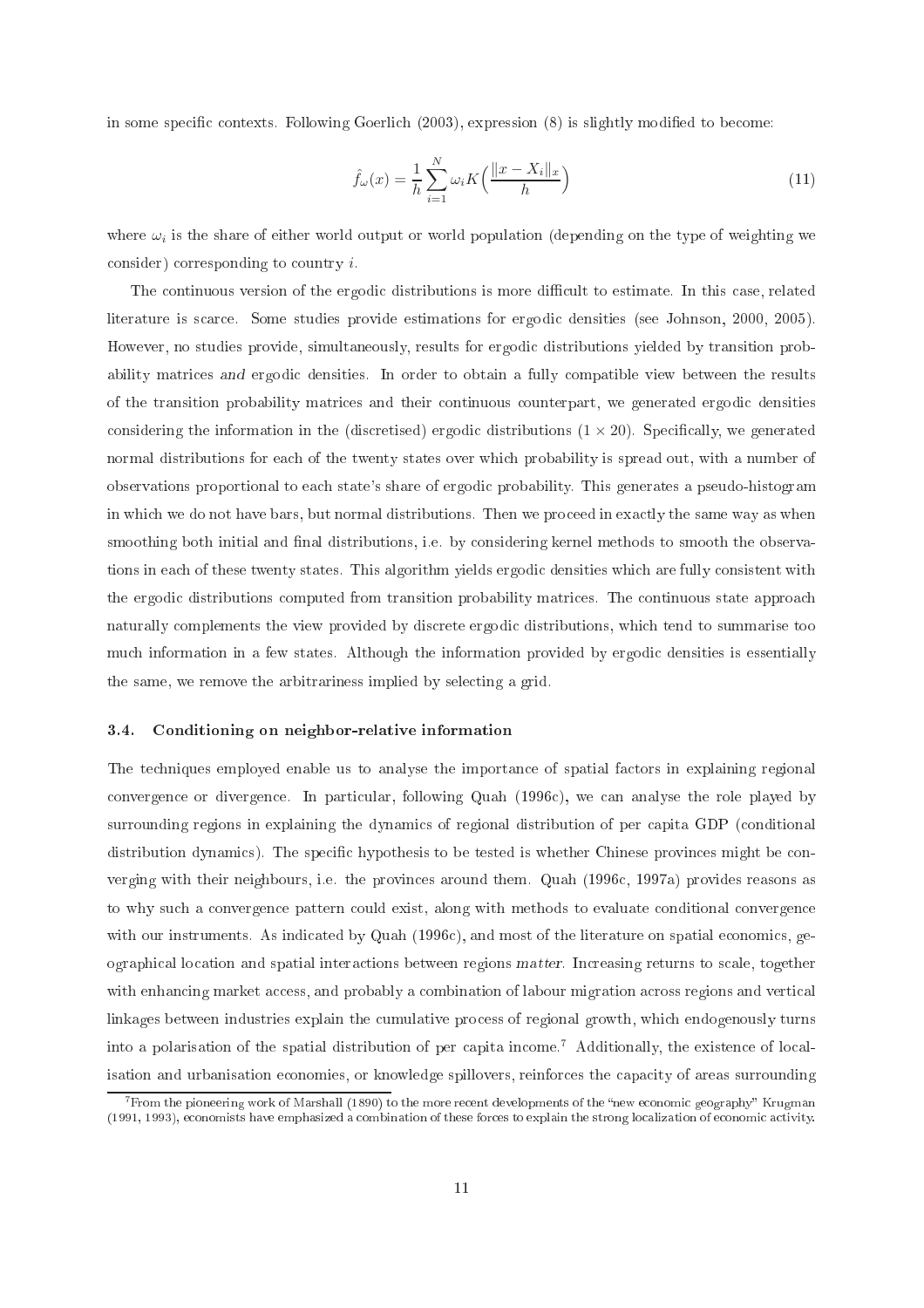more highly developed regions to grow. Not only geographi
al lo
ation but also proximity matters for growth. As can be seen in Table 1, the Chinese provinces with higher growth rates of per capita GDP between 1978 and 2005 (over 9%) are all next to each other and stretch almost continuously from Liaoning in the northeast to Guangdong in the southeast and to Si
huan in the west. Liaoning, Hebei and Shandong are provin
es lo
ated around Beijing and Tianjin; Zhejiang is lo
ated between Shanghai and Fujian; while Guangdong and Fujian are lo
ated next to Hong Kong, Taiwan and Shanghai. This set of oastal provin
es also stret
hes westward through Anhui, Henan, Hubei and Si
huan. Proximity, or even the neighbourhood, ould be
ome a key fa
tor in its growth.

In order to elucidate the existence and magnitude of these spatial spillovers, we conducted an analysis which hinges on the comparison of two income series: (i) state-relative income, where we normalise each provin
e's per apita in
ome by the per apita in
ome in China (whi
h are the data used to ondu
t the analysis in the previous subsections); (ii) and *neighbour-relative* income, where we normalised each provin
e's per apita in
ome by the average per apita in
ome of the surrounding, physi
ally ontiguous provinces, excluding the province itself. As indicated by Quah (1996c), it is convenient to consider these two relative income series as the parts unexplained by nation-state factors and physical-location factors, respectively. The same analyses as those presented in subsections  $3.1-3.3$  to this new series of neighbourrelative income, focusing on the comparison with the state-relative income series. Interpretations are also straightforward: the loser the values of the neighbour-relative series are to unity, the lower the inequalities among neighbour provin
es will be and, therefore, the higher the magnitude of the spillover effects will also be. From this, it can easily be inferred that comparing these two series would be equivalent to analysing unconditional versus conditional convergence.

#### 4.Results

Results concerning both transition probability matrices and ergodic distributions are reported in tables 2 through 5. They constitute a total of 12 panels in which different sorts of related information are reported. The four different tables present results for the different sub-periods considered, i.e. the first panel in each table provides results for the entire 1952–2005 period, whereas the second and third panels provide results for the periods  $1952-1978$  and  $1978-2005$  respectively. Furthermore, apart from the analysis of the unweighted distribution of per apita in
ome, the additional onditioning s
hemes ommented on in the introduction are also considered (GDP-weighted, population-weighted and physically-contiguous conditioned). In addition, the last three rows in each panel display information on the initial, final and ergodi distribution of the variable under analysis.

### 4.1. Unweighted analysis

Table 2 reports on unweighted transition probability matrices for all the periods considered. In each of the matri
es ontained in the table, the upper limits have been set to the same values in order to make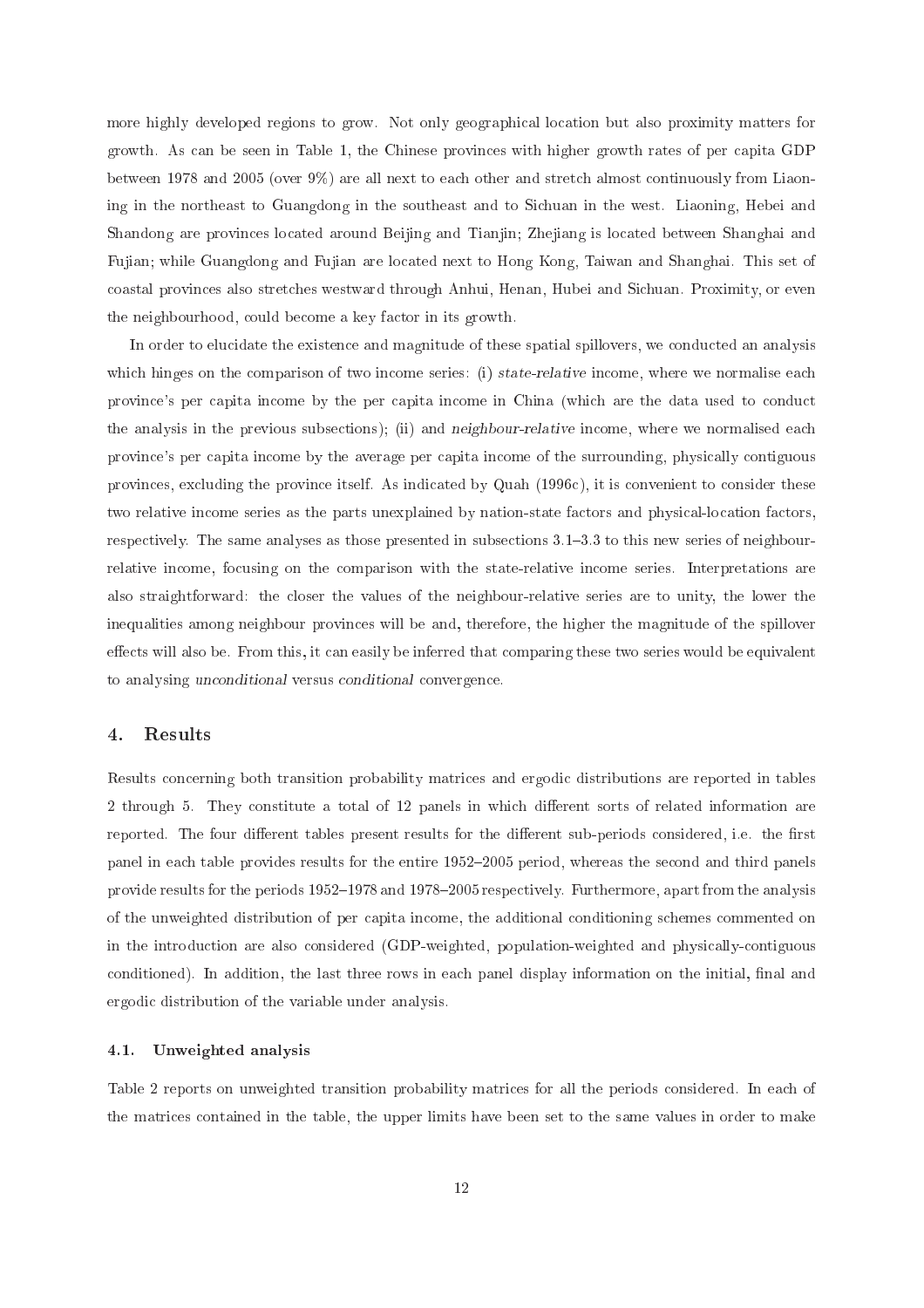omparisons possible. The riterion to spe
ify the grid is the one usually found in the literature (see, for instance Lamo, 2000), i.e. considering all observations for the entire period 1952-2005 (28 observations per year and 54 years, which totals 1512 observations), we divide them into five equally-sized intervals. The limits of the grid are displayed in the first row of each panel. Their interpretations are straightforward: the upper limit for the first state is 0.919, indicating that approximately one fifth of the total number of observations lay below that threshold—i.e. below  $91.9\%$  of the average. At the other extreme, the upper-state has observations lying above 1.061  $(106.1\%)$  of the average. Note that the average is unity, since our data have been normalised by the mean: the closer a value is to the unity, the closer it is to the average for its parti
ular year.

The contents of each matrix in Table 2 have some commonalities with the concept of  $\beta$ -convergence, since they provide information about intra-distribution mobility, or churning (Quah, 1996c). Each cell in the matrices must be interpreted as the probability of remaining in that particular state after five years (re
all that we ompute 5-year transitions). For instan
e, the upper-left entry of the matrix in Table 2.a would indi
ate that the probability of the observations in the lowest relative per apita in
ome state (below 0.919) remaining in that state was 82%, whereas the remainder moved up to higher relative in
ome states. Persisten
e was even higher at the other extreme of the distribution, as revealed by the lower right ell in the matrix, whi
h indi
ates that 89% of the observations in the highest relative in
ome state remain in the same class after five years. The other values in the main diagonal show a higher degree of mobility. For instance, entry  $a_{22}$  would indicate that, after 5 years, only 62% of observations remain in the same state of relative wealth, whereas  $15\%$  move down to lower per capita income states and the remaining  $23\%$ move up to higher per capita income states. In general, values in the main diagonal closer to 1 indicate more persistence, whereas values closer to zero indicate higher mobility.

In the matrices examined in Table 2, values on the main diagonal average 0.72, 0.62 and 0.81 for the periods 1952–2005, 1952–1978 and 1978-2005, respectively. This information is rich, but it would be ri
her still if additional ways of evaluating persisten
e/mobility su
h as the mobility indi
es presented in Equation (7) were considered. The results of these indices are shown in Table 6 and, in general, they corroborate what the averages for the diagonal entries revealed, i.e. the sub-period  $1952-1978$  shows much higher mobility than that of 1978-2005 (0.737 vs. 0.605) and, for the whole period, total mobility lies somewhere in-between (0.674). However, as will be shown below, it is not only the intensity of mobility that differs across periods but, more importantly, its sign; mobility leads to probability mass concentrating at lower states in the first sub-period, whereas the pattern is the opposite for the second one.

The last three rows in each table support this claim. They contain information on the initial (1952), final (2005) and ergodic (steady-state) distributions for the three periods considered. Table 2.a indicates that the initial and final distributions do not differ strongly. What is more revealing is that, under current trends, the ergodi distribution will be almost uniform, with the same probability in ea
h state. However, we must bear in mind that in our particular setting under current trends may be a misleading statement, since trends have differed remarkably before and after the reform. The ergodic distributions in Table 2.b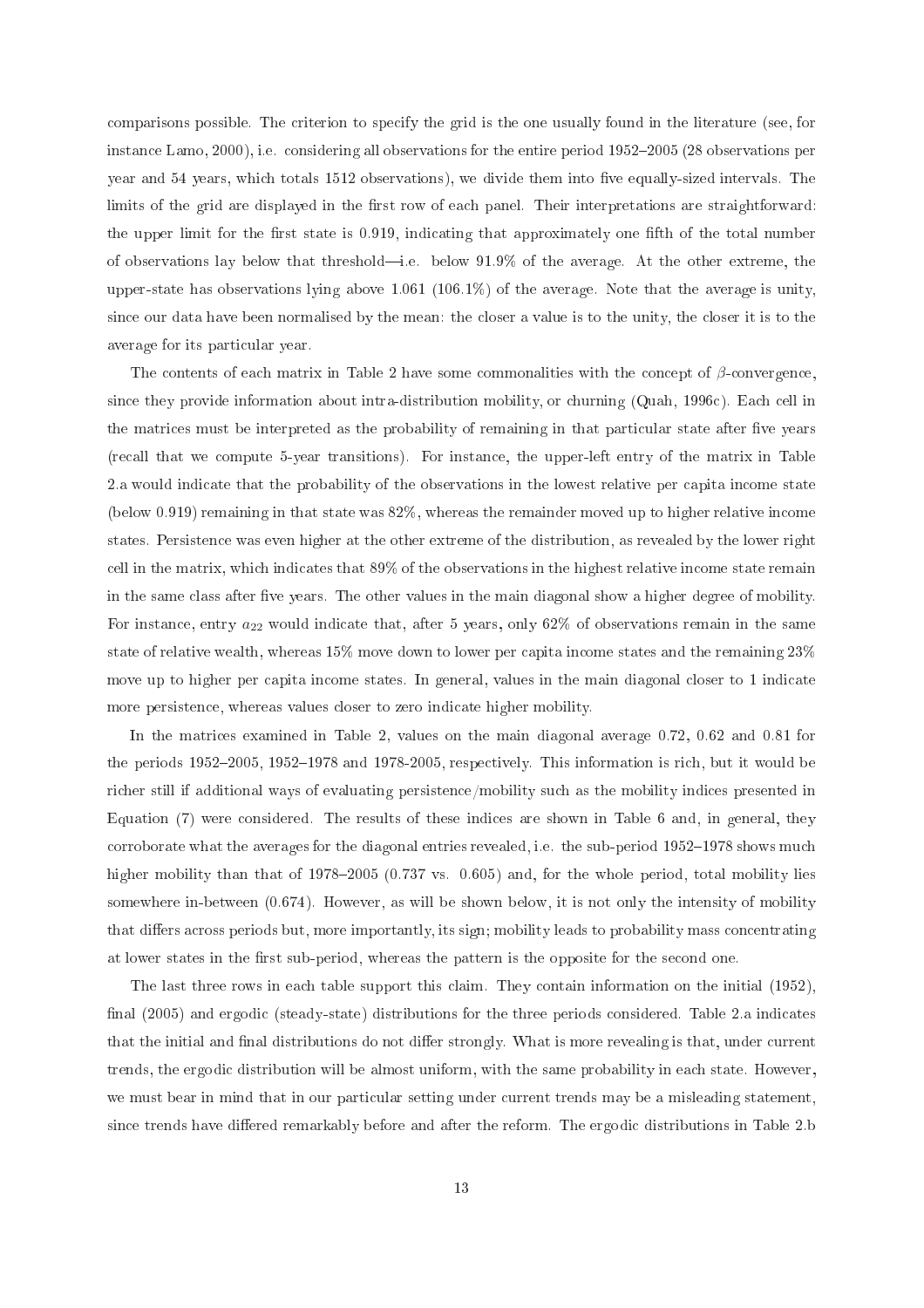(pre-reform) and Table 2.c (post-reform) differ notably, not only compared to the ergodic distribution in Table 2.a but more notably with respect to each other. For the pre-reform period (1952-1978) the ergodic distribution skews towards the left tail of the distribution, whereas the opposite is found for the postreform period (1978-2005). This would imply that the effects of the reform were positive for convergence among provinces and they are likely to continue over time, indicating that, under 1978-2005 trends, the two states of highest relative per capita income will contain 64% of the provinces.

It is relevant not only to ompute the values of the steady-state distribution but also to analyse the speed at which it is approached. As indicated in previous sections, this can be evaluated via the concept of the asymptotic half life of the chain, i.e. the amount taken to cover half the distance from the ergodic distribution (Magrini, 1999). Therefore, omputing Equation (6) leads to the results in Table 7. As one might expect a priori, although the steady-state reached considering only 1978–2005 information (Table 2.c) is more favourable than that obtained using  $1952-1978$  information (Table 2.b), it will take mu
h longer to rea
h the former, in fa
t, virtually twi
e the time. This is the result of the higher intradistribution mobility found for the pre-reform period, as revealed by Table 6. Therefore, although the future predicted using only 1978–2005 information is far more promising, it will take longer to reach it.

Bulli (2001), Johnson (2000, 2005) and many others have pointed out that it may be problematic to consider a discrete approach in which probability is split in some states whose limits are somehow arbitrary. Sakamoto and Islam (2008) partly circumvent this criticism and add some additional robustness to their analysis by considering different grids (5 and 7 grids), the results being similar for the different choices. We believe it is more interesting to consider a *fully* continuous counterpart to the initial and final distributions in Table 2, but continuous counterparts to the steady-state distributions reported are also taken into account.

Figure 1.a displays the continuous counterparts to the discrete initial (1952) and final (2005) distributions in the tables orresponding to the unweighted analysis. Although the densities basi
ally orroborate the results of the dis
rete analysis, we an per
eive more learly that, although onvergen
e has taken pla
e (the 2005 density is higher), we an also see that by 1978 the distribution be
ame bimodal. Therefore, there are some provinces whose performance in terms of per capita income was much better than the rest. Figure 5.a displays the ontinuous ounterpart to the steady-state distributions in tables 2.b and 2.
. Although results are generally orroborated, some subtleties that the 5-grid analysis ould not show are perceived. These are basically related to the multi-modality that will prevail regardless of the subperiod that is considered to construct the steady-state distribution. Taking into account the pre-reform information, the ergodic density (solid line in Figure 5.a) would be basically unimodal, but some very rich provin
es (upper tail of the distribution) will oexist with some others (fewer) that are very poor (lower tail of the distribution). This extreme behaviour will fade away if only post-reform information (dashed line in Figure 5.a) is considered, although we can still distinguish two bigger modes - twin peaks, to use Quah's (1996d) term for them.

Therefore, the results obtained by Sakamoto and Islam (2008) are generally corroborated, but we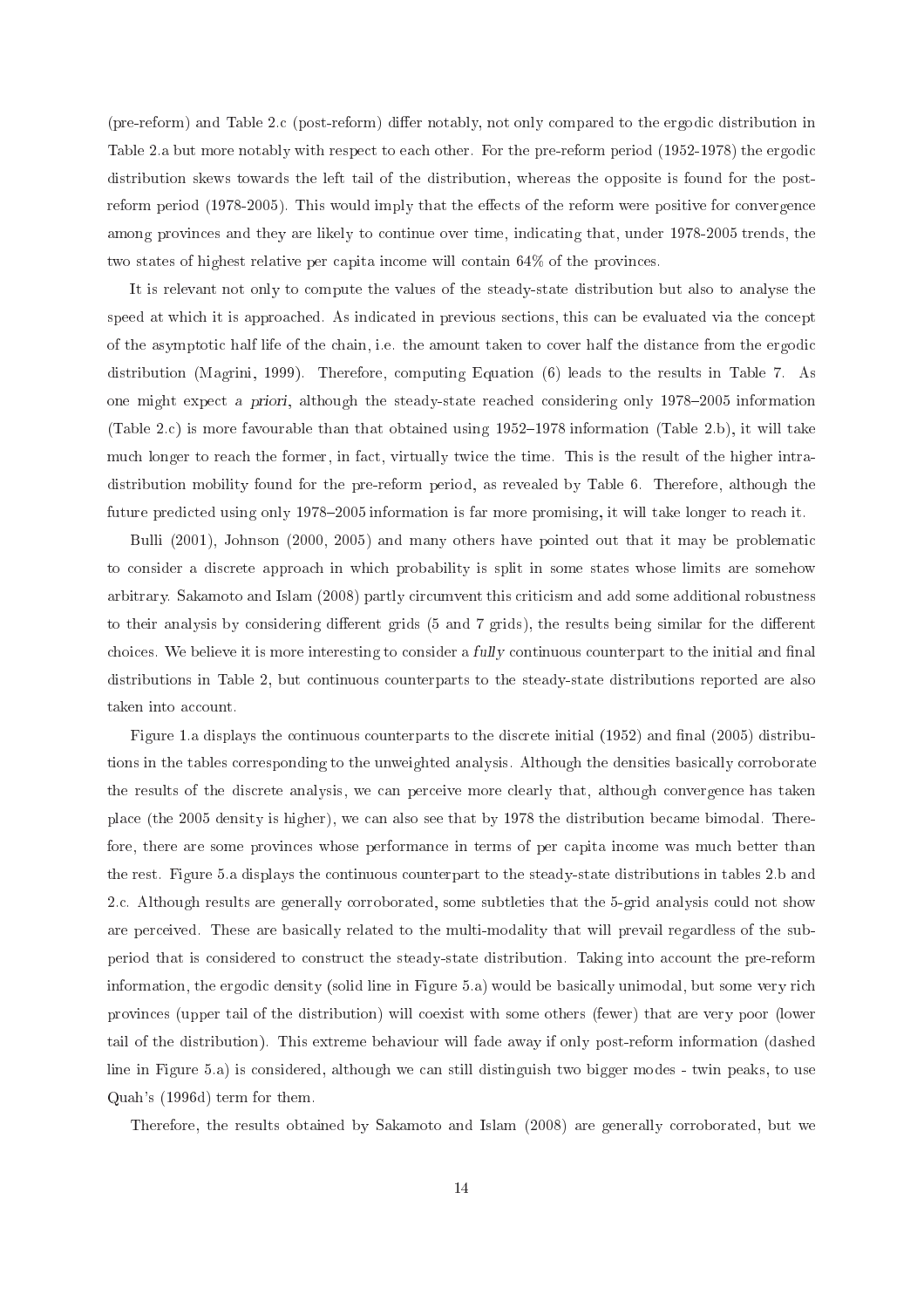have complemented them in several ways. Although their way of normalising differs, they use a slightly shorter time period  $(1952-2003)$  and they add some robustness to the analysis by considering a different number of grids, we find the same broad results, i.e. divergence before the reform and strong convergence afterwards. However, the mobility indi
es, transition path analysis and ontinuous approa
h to the steadystate distributions all enri
h the analysis.

# 4.2. Weighted analysis

The analysis performed in the previous se
tion is relevant, but it might be judged as being partly biased because the same importance is attached to all provinces, especially if we are concerned about human welfare—the different provinces have different population sizes. As indicated in the introduction, the unweighted analysis could be highly misleading if we drew national borders differently, as this would affect the shape of the densities. It may be more natural to attach a weight to the observations, where the weights reflect the contribution of each observation in the sample. As indicated in previous sections, we will consider different weighting schemes, i.e. population and economic size (GDP). In the case of countries, both variables are very unevenly distributed. This is espe
ially blatant in the ase of population, for which India and China, two of the poorest countries in terms of per capita income, account for more than one third of the total population in the world, whereas some of the richest countries, such as Iceland or Luxembourg, account for only  $0.01\%$  of the world population (Goerlich, 2003). In our particular case, it does not seem fair either to treat all Chinese provinces equally in the estimation. As can be seen on the right-hand side of Table 1, there is a significant dispersion in the population of the different provinces. More important still, there has been an important dispersion in the growth rates of provin
ial population throughout the period analysed, with coefficients of variation in the average growth rates of the provincial population between 0.525 in the pre-reform period and 0.966 in the post-reform era. These differences and changes in the distribution of provincial population have relevant implications when we are looking at per apita distribution of GDP from an individual or personal welfare perspe
tive instead of from a provincial point of view. For example, by 2005, as indicated in Table 1, the population in Sichuan was 110,060,000 (larger than any European ountry), whereas that of Qinghai was 5,430,000. Therefore, the welfare implications of Sichuan converging with the rest of the provinces are not the same as if Qinghai onverged, be
ause of the number of people involved.

Results are shown in the GDP-weighted and population-weighted panels in Tables 3 and 4 respectively. The mobility indi
es, transition path analysis and ontinuous analysis are reported in the same tables and figures as those corresponding to the unweighted analysis. Both tables 3 and 4 offer new perspectives on the evaluation of convergence. Although the unweighted analysis did not predict convergence or divergence (in accordance with the ergodic distribution), the weighted analyses did yield different results. Under the population-weighted scenario (Table 4), according to which we evaluate transitions of people moving across classes, considering the entire period (1952–2005), the steady-state distribution has more than half of the probability mass (56%) in the two upper states. This indicates that a large part of the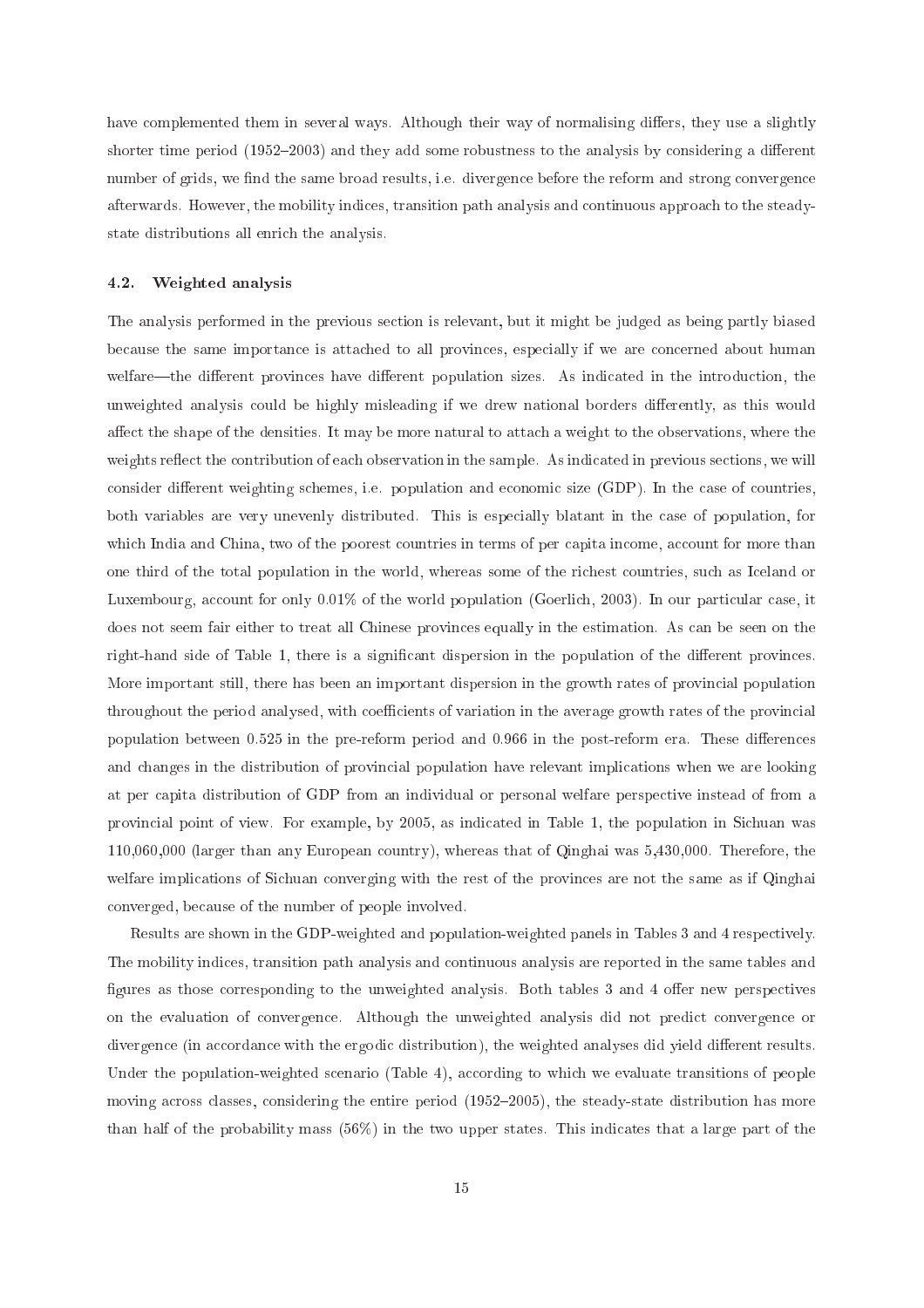population will es
ape from poverty in the long run. However, similarly to what we obtained for the unweighted analysis, the tendencies differ remarkably between the pre- and post-reform sub-periods, and it is the effect of the second sub-period which drives the convergence pattern most. As shown in Table 4.b, although the predicted pattern using the 1952–1978 information was convergence, most of the population was being driven deep down into poverty, since the probability mass is overwhelmingly accumulated (72%) in the lowest relative per capita income states. This result is shared when weighting by economic size (Table 3.b), i.e. the largest provin
es in terms of GDP were be
oming relatively poorer. In ontrast, the post-reform period shows opposite patterns. As Table 4. reveals, in the hypotheti
al long run (i.e. under 1978–2005 trends) most of the population  $(94%)$  will reach the two highest per capita income states, and only 2% will remain in the poorest lass. An analogous result is found when weighting by GDP (94% probability in the two wealthiest states), thus also indicating that large provinces in terms of GDP are also the ones that are es
aping from poverty.

Although the general tendency when weighing by GDP or by population is similar for both sub periods, differences persist when evaluating the implied mobility in each matrix (Table 6) or the half-life time of onvergen
e (Table 7). Regarding the latter, results are very similar to the unweighted ase, while for the former some differences emerge. It is when weighting by GDP that convergence is faster in the post-reform sub-period, whereas this occurs in the first sub-period when weighting by population.

Finally, the continuous analysis in figures 1 and 5 further corroborates how relevant it is to perform the weighted analysis. Figure 2 and Figure 3 report information already displayed in Figure 1 in a different way so as to facilitate an easier visualisation of the patterns. As shown in Figure 1.b and Figure 1.c and, particularly, in figures 2 and 3, the evolution of the shape of the weighted densities differs compared to the one shown in Figure 1.a, espe
ially in 2005. Weighting by GDP makes the density shift rightwards (Figure 2.
), although some additional bumps emerge, thus indi
ating that some important shares of GDP will remain in poor provinces. The result of weighting by population is more striking, since it indicates that by 2005 a large share of the population was rea
hing higher in
ome levels, but a larger share was also trailing behind, as indicated by a marked bimodality. This is what Quah (1996d) refers to as "twin peaks". However, in the steady-state (figures  $5.b$  and  $5.c$ ), and confirming what we found via the discrete analysis of the transition matri
es, mu
h of this bimodality will fade away, and the distributions will be basi
ally skewed rightwards when using 1978–2005 information, which contrasts sharply with the bimodality found for the unweighted ase (Figure 5.a).

In synthesis, uneven distribution of per capita GDP across Chinese provinces becomes less strong when weighted by GDP or population, that is, in terms of average personal welfare, and when using the post-reform information the implicit steady state distributions will be skewed rightwards and reflect an improvement in the symptoms of onvergen
e. Nevertheless, some peaks persist on the upper tails of the distribution and it will also take a long time to reach the steady state. These stylised facts, together with the variability and hanges of the trend in the varian
e of the distribution mentioned above, are quite onsistent with the timing of the reforms, the unbalan
ed regional impli
ations of these reforms and with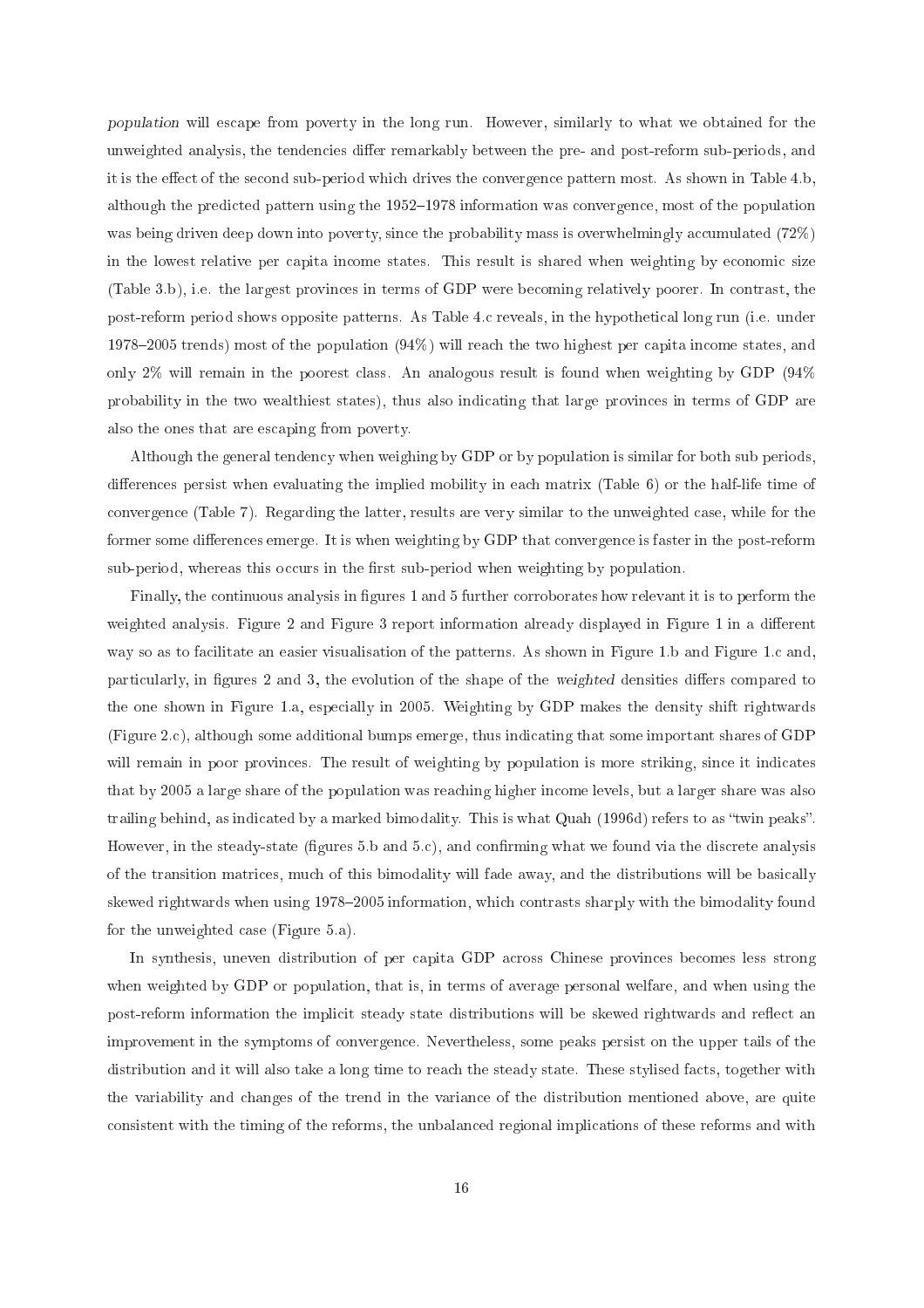the changes of emphasis in the main policy objectives during the period.

In the first phase of the economic reforms, but before economic liberalisation, the strategy was concentrated on the rural areas. The ommune system was removed in favour of the Household Responsibility System, where workers were allowed to operate on their own, although with some restrictions.<sup>8</sup> After decollectivatisation, the Chinese government promoted economic policies addressed to diversify agriculture, espe
ially by enhan
ing the rural industries and the township and village enterprises (TVEs). In fact, the promotion of TVEs was the most important way to transfer excess rural labour into industrial produ
tion, given the strong restri
tions on interprovin
ial migration (Fujita and Hu, 2001). As a result, rural industrial output increased sharply in this period. However, the effectiveness of TVEs also raised some doubts owing to the fact that they often operated according to non-economic criteria in the early years of the reforms. Some regions improved in this phase, espe
ially those oriented towards industry, but the income differentials persisted among provinces given the barriers that existed across provinces (Rozelle, 1994).

In the 1980s, the second phase of the reforms was characterised by the gradual opening up of the Chinese economy, the increased presence of the non-state sector (collective and private sectors) and a fiscal reform that endowed the provinces with more fiscal power (Wei, 1996). At first the open-door policy was especially favourable for the coastal areas (open cities and Special Economic Zones – SEZs–). Thus the geographic and economic policy factors allowed trade and FDI to become concentrated in the coastal areas.9 At the same time, this period was distinguished by a ma jor liberalisation and de
entralization of the economy compared with the previous stage. For example, price liberalisation accelerated the entry of non-state enterprises, and the profit-oriented incentive schemes in state industry led to a rapid increase in industrial output and gains in productivity by the mid-1980s. As a result, the non-state sector gradually became more important in the economic development of China.<sup>10</sup> Although the interprovincial mobility of workers was still ostly, there was an in
rease in migrational movements from rural areas to urban and coastal areas. On the other hand, the fiscal decentralisation of 1980 played a key role in improving the autonomy of local governments, but generated a significant budget deficit. Consequently, the fiscal system was reformed in 1985. The immediate effect of this reform was a reduction in the central government's ability to redistribute revenues among regions which, together with the economic developments that favored coastal provinces, increased symptoms of divergence and led to a new fiscal reform in 1994. The main feature of this reform was the separation of the national tax service from the local tax service, with an additional mixed ategory that was shared between entral and lo
al government, without negotiation and applied to all the provinces with the aim of reducing the income gap across provinces.

In 1995, the Chinese government re
ognised that:

"Since the adoption of reforms and open-door policies, we have encouraged some regions to

<sup>8</sup> Further details on rural reforms and agri
ultural growth an be found in Lin (1992).

<sup>&</sup>lt;sup>9</sup>Although FDI was allowed in 1979, the effects on output are more significant in the 1980s and 1990s.

 $10$ Further details about the effects of the reform on the performance of the Chinese State Enterprises can be found in (Li, 1997).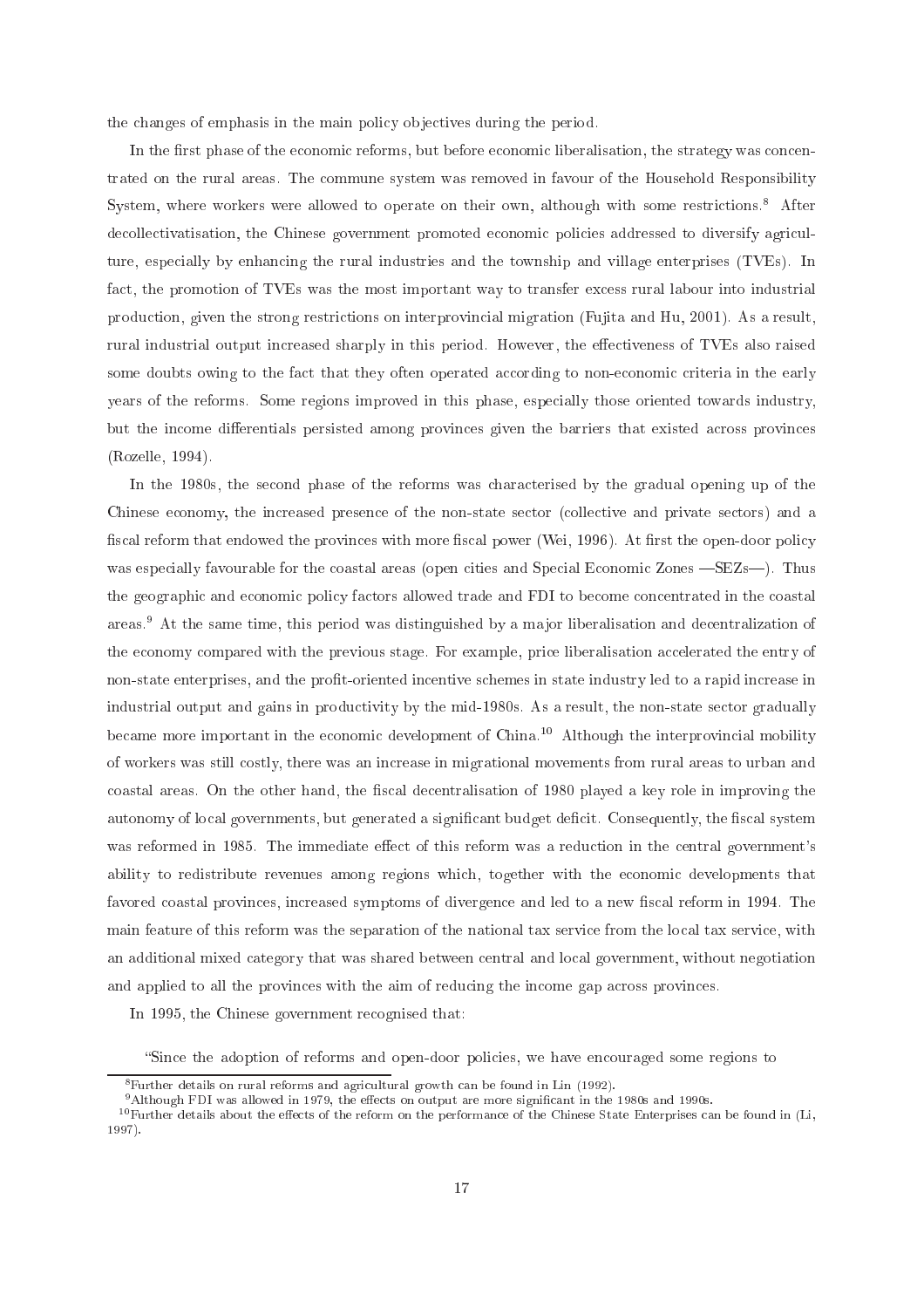develop faster and get richer, and we have advocated that the richer should act as a model for and help the poor. Each region has had immense economic development and the people's standard of living has had great improvement. But for some reasons, regional e
onomi inequalities have widened somewhat" (People's Daily Overseas Edition, October 5, 1995, p. 4.)

Thus, the strategy was hanging in favour of promoting a more evenly balan
ed regional development, in an attempt to redu
e the tenden
ies towards uneven regional development. This strategy be
ame evident in the Eighth Five-Year Plan and, more especially, in the Ninth Five-Year Plan (1996–2000). The Chinese government laun
hed a strategy to promote the development of the entral and western regions relied, at least partly, on the spillovers generated by the more developed coastal provinces.

### 4.3. Conditioning: spatial analysis

The transition probability matri
es in Tables 5 show neighbour-relative ounterparts to the transition probability analysis arried out for weighted and unweighted state-relative series (tables 2, 3 and 4). Likewise, the neighbor-relative analysis indicates that conclusions differ notably prior to and after the reform, i.e. they hinge critically on whether we base the future projections (ergodic distributions) on 1952-1978 or 1978-2005 information.

If the entire period  $1952-2005$  (Table 5.a) is considered, the diagonal entries average to 0.708, which is lower than the 0.718 corresponding to the state-relative series (Table 2.a). The mobility indices in Table 6 corroborate this finding, since  $\mu_1 = 0.674$  in the case of the state-relative series, and  $\mu_1 = 0.695$  when onditioning by neighbours' information. Under these trends, the (slightly) higher mobility would lead to an apparently multi-modal ergodic distribution, but it is difficult to discern tendencies. The analysis for the different sub-periods shows, once more, different patterns. The ergodic distribution corresponding to the 1952–1978 trends indicates that multi-modality will prevail in the future. Multi-modality vanishes if we focus on 1978–2005 trends (Table 5.c). In both cases, but especially for 1978–2005 trends, the ergodic distribution differs remarkably when compared to state-relative information (tables 2.c, 3.c and 4.
), sin
e the probability mass does not entirely abandon the entral states. However, as indi
ated by the asymptotic half life of convergence in Table 7, the ergodic distribution will be achieved much faster when conditioning by neighbouring information, *i.e. conditional* convergence will be faster.

Figure 1.d and Figure 4 also show the impact of conditioning on neighbouring-province information. Although the information ontained in Figure 4 was already reported in Figure 1.a and Figure 1.d, the way it is presented allows a clearer understanding of the effect of spatial conditioning. Both Figure 1.d and Figure 4 show tighter distributions for neighbour-relative ompared to state-relative per apita in
ome series. This would indi
ate that ea
h provin
e's per apita in
ome is loser to the average of its surrounding provin
es than to the national average, thereby suggesting that spatial spillovers do matter. Yet some subtleties also exist. For instance, the uni-modal state-relative distribution of per capita income turns into a tighter but multi-modal distribution when onditioning by neighbouring information (Figure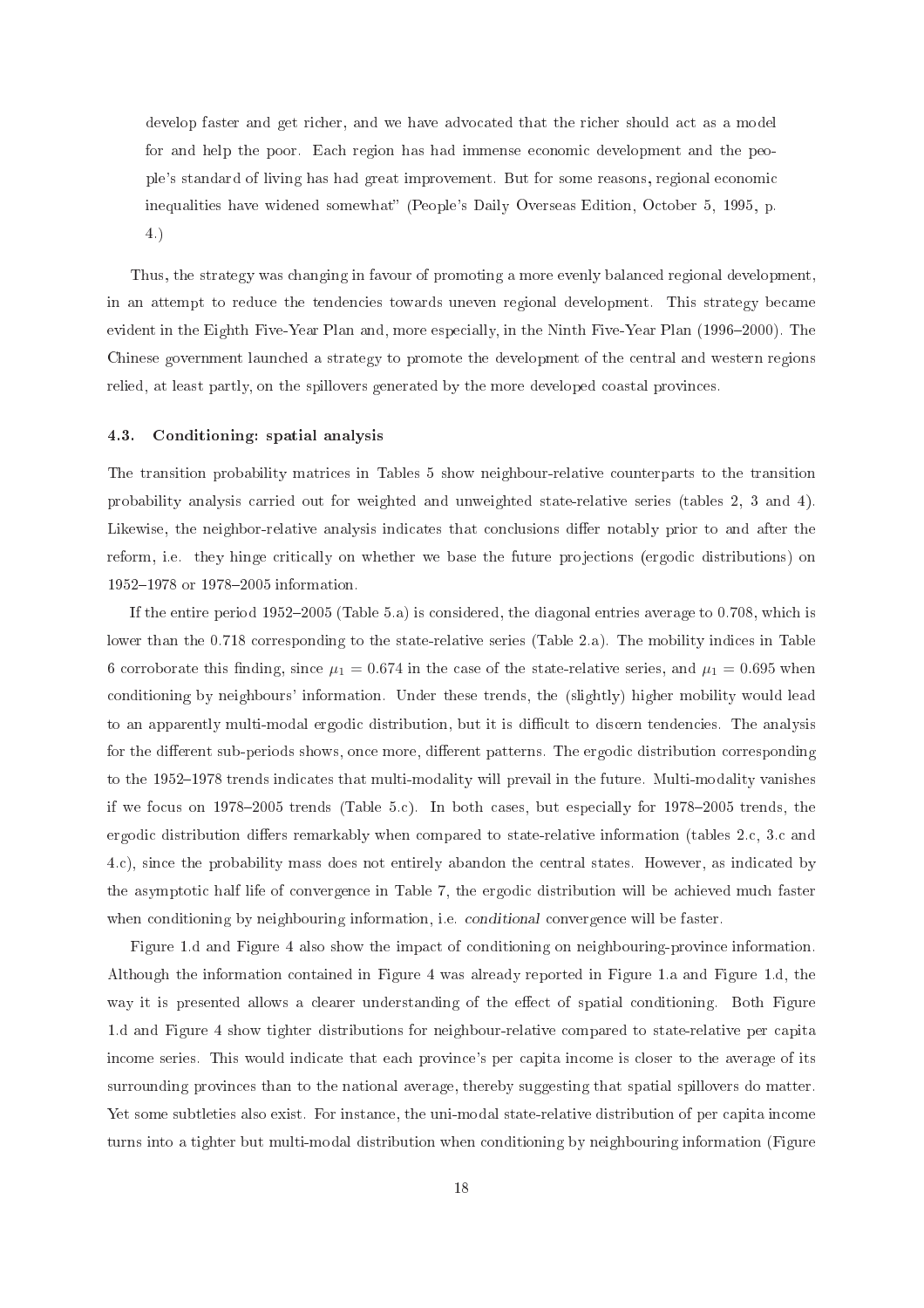4.
). This implies that, although the general tenden
y is towards onvergen
e within spatial lusters, there are some provinces which outperform their neighbours, constituting a remarkable mode in the vicinity of 1.2 (Figure 4.c). Figure 4.c also shows how misleading it may be to draw conclusions based on summary statistics only. The implicit standard deviation of the state-relative series in Figure 4.c is 0.087, whereas that of the neighbour-relative series is higher  $(0.090)$ , thus indicating more dispersion and, in principle, a flatter distribution. However, the driving force of the higher dispersion that is found is the increasing multi-modality. Therefore, spatial spillovers are relevant but not for everyone.

Figure 5.d reports ontinuous ounterparts for the ergodi distributions in tables 5.b (solid line) and 5.c (dashed line). The solid line in Figure 5.d, corresponding to 1952–1978 trends, shows several modes, the biggest one in the vicinity of 1, but another two at the tails of the distribution. The dashed line indicates that the ergodic distribution that would prevail under 1978–2005 trends would be much tighter in the vicinity of 1, thus indicating that the members of spatial clusters' will be quite similar in terms of per apita in
ome. However, several modes will lie in the upper tail of the distribution, thus indi
ating that, in the hypotheti
al long-run s
enario, some provin
es will still outperform their neighbours, i.e. although there will still be inequalities that cannot be explained by physical-location factors, they will affect provinces differently.

These results, and especially the tendency towards the stratification of provinces in different clubs, are of no minor concern to authorities, and reveal that there is still some room for policies promoting convergence in per capita GDP among Chinese provinces, because the natural tendency to spatial agglomeration seems to be persistent. Thus, together with the expli
it regional poli
ies and the use of other central government policies to re-balance regional development (central investment projects, endowment of infrastructures, credit policy, etc.), other measures are also needed to balance the tendency towards the localisation of economic activity induced by market forces. Improvements in the accessibility and the role of market mechanisms in the interior are needed, but increasing the role assigned to official interprovincial migrations is probably ne
essary too.

#### 5. Conclusions

Nobody doubts that the acceleration of the economic reforms initiated at the end of the 1970s have encouraged economic growth over the last four decades. The open-door policy, with a strong drive towards industrialisation focused on foreign investment, especially in the coastal regions, along with a series of economic reforms oriented more towards the market probably explained this exceptional performance during the 1980s and 1990s. In 1995, however, the Chinese government recognised that the income gap between western and central regions and the coastal areas was increasing, thus making it necessary to implement pro-active policies to reduce these inequalities. The stimulus package that was carried out was focused mainly on the development of inland provinces through the promotion of investment as a way to redu
e those imbalan
es.

Accordingly, a plethora of research studies have examined not only the aggregate growth of the country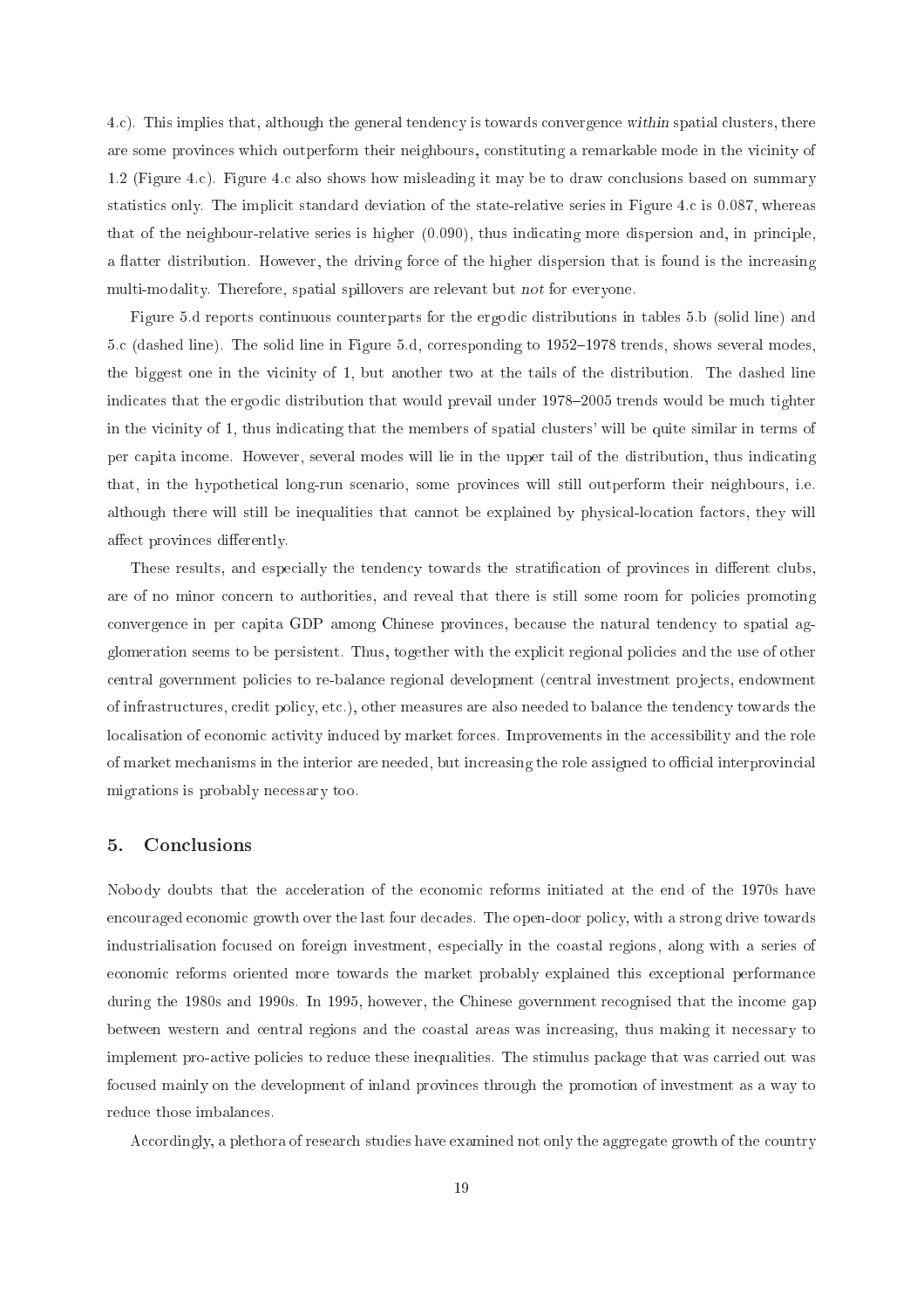but also other related questions, such as whether differences in per capita income across provinces exist, along with the evolution of disparities over time. This ample body of literature analysing convergence across Chinese provinces continuous to grow, examining such relevant topics as those examined by the ountry and regional onvergen
e studies. Some papers have analysed provin
ial onvergen
e following the early proposals of Barro and Sala-i-Martin (1992), i.e. by examining  $\beta$ - and  $\sigma$ -convergence, together with some of the ulterior refinements of these techniques. Some others (fewer) have leaned towards the distribution dynamics' model initially proposed by Quah (1993a,b). Our article follows this second line of resear
h. Re
ent ontributions su
h as Bhalla et al. (2003) or Sakamoto and Islam (2008), have applied Quah's basi proposals to examine provin
ial onvergen
e in per apita in
ome. Our paper omplements their methods and findings and extend them in several directions.

Similarly to Sakamoto and Islam (2008), the ergodic distributions obtained using either pre-reform or post-reform information are quite different, a positively skewed distribution being produced for 1952–1978 and a negatively skewed one for the period 1978–2005. Therefore, it would be corroborated that the postreform policies have led most provinces to escape from relatively low per capita income levels. However, this analysis has some limitations such as the need to specify a discrete grid with a limited number of states. Few contributions try to fix this by considering a *continuous* state space approach (Johnson, 2000). We follow Johnson's (2000) approach to provide continuous counterparts to the ergodic distributions yielded by transition probability matrices, which offered more detailed results. Under both pre- and post-reform information, the hypothetical long-run scenario shows multi-modality. For the 1952–1978 information, the distan
es separating the biggest modes are quite large, with predominan
e of a large mode omprising most of the provinces with incomes close to the average, and a small group of provinces that are becoming very rich. However, using 1978–2005 information these two modes become more balanced, with one of them above the national average and the other one below it. We an also orroborate Sakamoto and Islam's claim that "the dynamics of the post-reform period do not yet seem to have settled into a stable pattern". In our case, the analysis of the asymptotic half life of convergence indicates that it will take much longer to reach the steady state under 1978–2005 trends. Under this scenario, although most provinces will escape from relative poverty, it will take longer because of more complex intra-distribution dynamics.

We extend the analysis to control for some relevant characteristics of Chinese provinces. Specifially, although unweighted analysis of ountry/regional onvergen
e is ommonpla
e, weighted analysis is far less widely extended. However, in many circumstances and especially if we focus on human welfare (Sala-i-Martin, 2006), weighted analysis might be more relevant than its unweighted ounterpart. Several weighting schemes are possible, but because of their significance we considered the population and economic size (GDP) of each province. As forcefully stressed throughout the article, since both population and GDP differences across Chinese provinces are outstanding, controlling for these differences might alter the results substantially—which in fact turned out to be the case.

For the entire period 1952–2005, we find that under the population-weighted scenario, the steady-state distribution has more than half of the probability mass  $(56%)$  in the two upper states, thereby indicating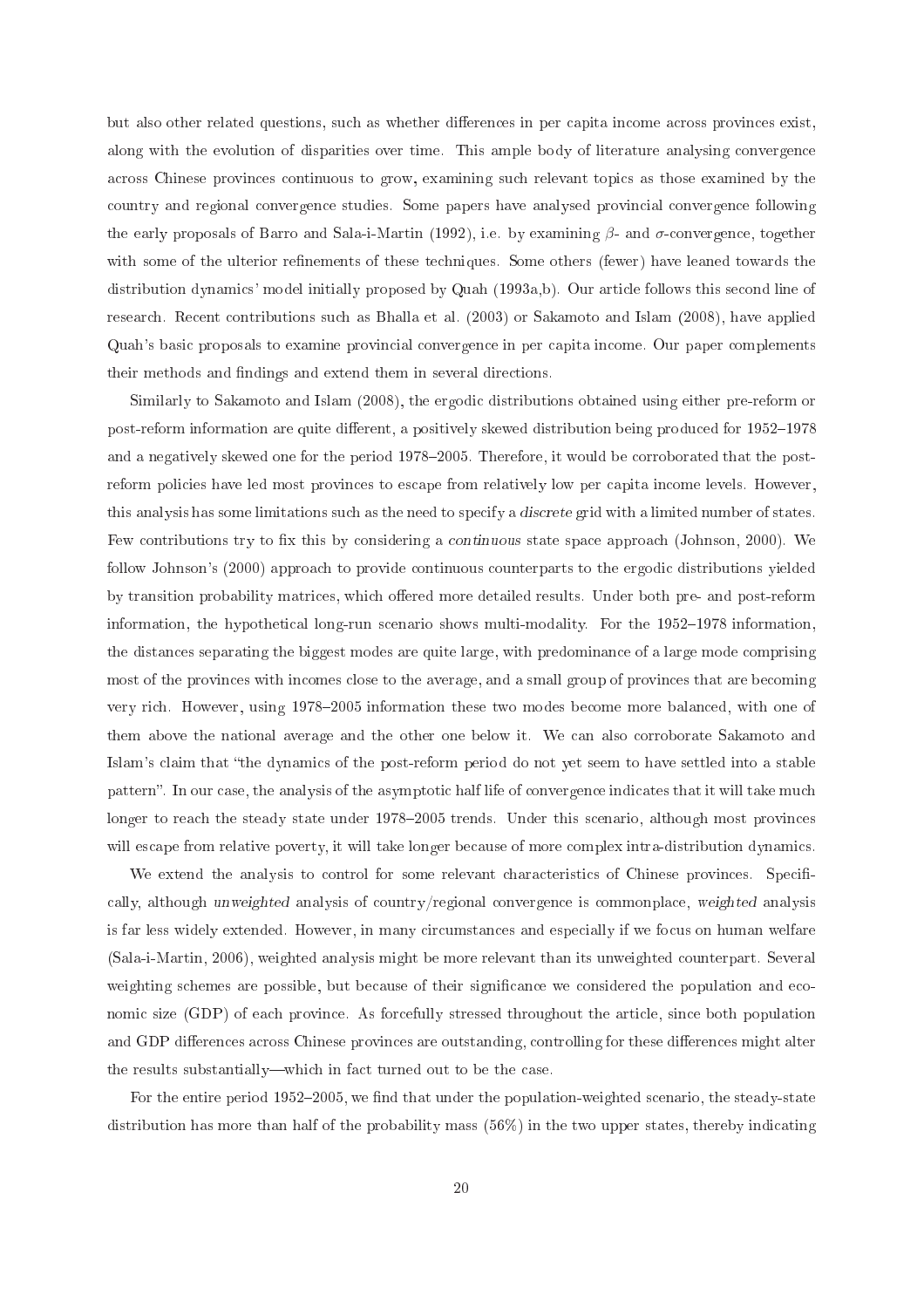that much of the population will escape from poverty in the long run. As expected, the tendencies differ remarkably between the pre- and the post-reform periods, and it is the effect of the second sub-period (1978-2005) which, for the most part, drives the convergence pattern. Specifically, for the pre-reform period, although the predi
ted pattern was onvergen
e, most of the population was driven deep down into relative poverty, since probability mass is overwhelmingly accumulated (72%) in the lowest relative per apita in
ome states. This result is shared when weighting by e
onomi size. However, the ontinuous ergodi distributions also indi
ate that some provin
es will still be mu
h ri
her than the rest, as indi
ated by the existen
e of several bumps well above the unity. In ontrast, the post-reform period, shows opposite patterns. In the hypotheti
al long run (under 1978-2005 trends) most of the population (94%) will rea
h the two highest per capita income states, and only 2% would remain in the poorest class. An analogous result is found when weighting by GDP  $(94\% \text{ probability in the two wealthiest states})$ , thus indicating that large provin
es in terms of GDP are also the ones es
aping from poverty. Moreover, when weighting by GDP, convergence is faster in the post-reform period, whereas this occurs in the first sub-period (1952-1978), when weighting by population. Thus, the marked bimodality yielded by the unweighted analysis turns into a tighter pattern of convergence when weighting by population of each province or economic size, as suggested by Sala-i-Martin (2006).

Finally, our study also analysed whether spatial spillovers exist. Although a more thorough analysis would be welcome, the techniques we use can be easily adapted to provide some insights into the magnitude of these effects. This can be thought of as conditional convergence analysis, in which a province is ompared only with its ontiguous provin
es, and therefore it ould onverge towards its neighbours' average (conditional, club or cluster convergence) instead of towards the national average (unconditional convergence). Compared to the unweighted, unconditional analysis, the long-run scenario will be multimodal under pre-reform trends—in fact, we could even talk of club *divergence*. However, under postreform trends, cluster convergence will be much stronger, with probability mass concentrating tightly around unity as indi
ated by the ergodi density; provin
es will onverge strongly with their neighbours, although some amount of multi-modality will still prevail.

According to our results it seems that all the reforms have enabled poorer regions to gradually converge with the richer ones in the post-reform period, while in the pre-reform period no convergence was found. However, more economic reforms are needed in this regard to guarantee balance and steady economic growth, thereby improving the standards of living of the whole population.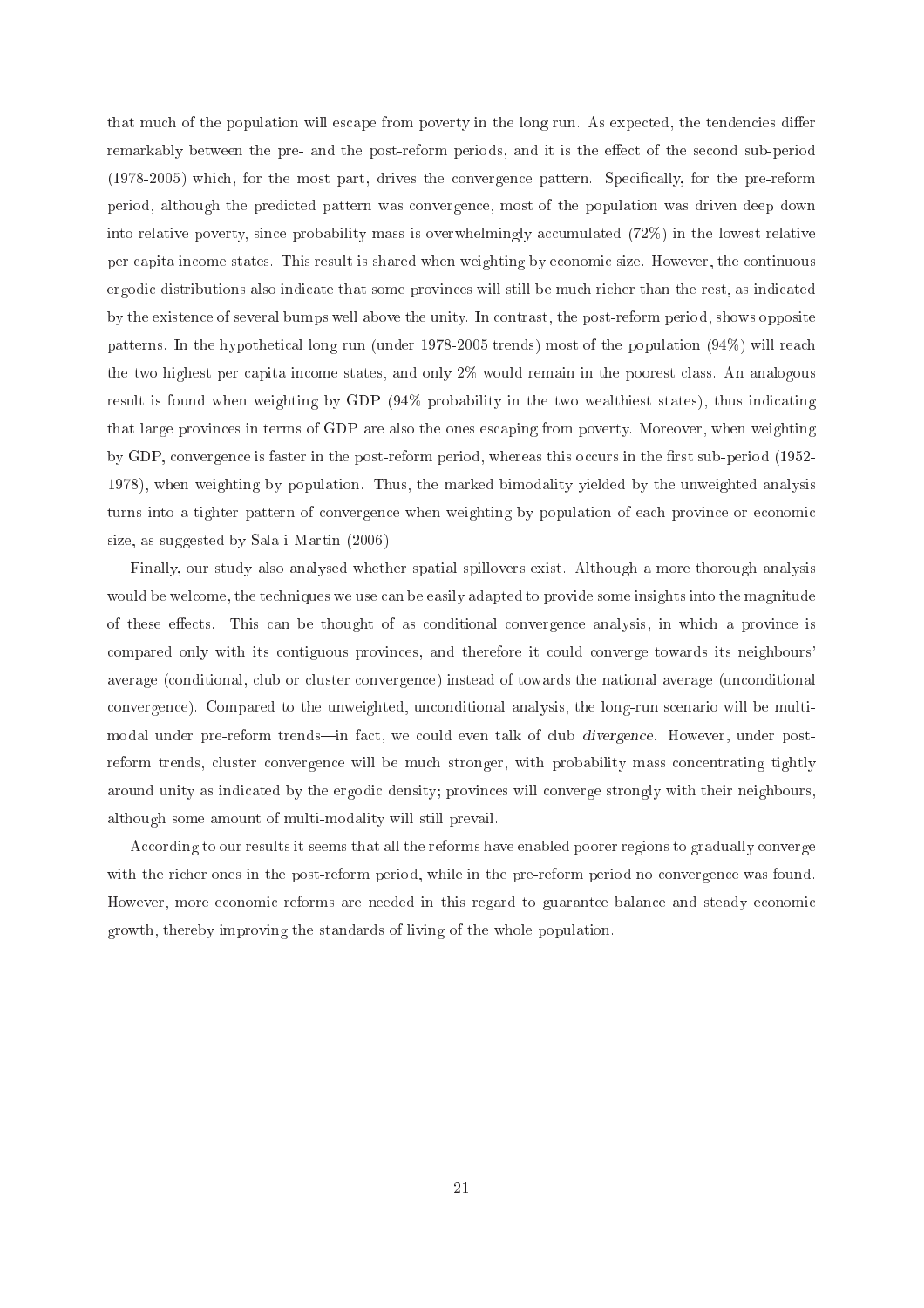# Referen
es

- Alesina, A. and Perotti, R. (1993). In
ome distribution, politi
al instability, and investment. Working Paper 4486, NBER.
- Alesina, A. F. and Rodrik, D. (1994). Distributive politics and economic growth. The Quarterly Journal of Economics, 109:465-490.
- Bai, C. E., Hsieh, C., and Qian, Y. (2006). The return to capital in China. Technical Report 12755, NBER.
- Barro, R. J. and Sala-i-Martin, X. (1992). Convergence. Journal of Political Economy, 100(2):223-251.
- Bhalla, A., Yao, S., and Zhang, Z. (2003). Regional economic performance in China. The Economics of Transition,  $11(1):25-39$ .
- Bramall, C. (2000). Sources of Chinese Economic Growth, 1978–1996. Studies on Contemporary China. Oxford University Press.
- Brun, J. F., Combes, J. L., and Renard, M. F. (2002). Are there spillover effects between coastal and noncoastal regions in China? China Economic Review,  $13(2-3):161-169$ .
- Bulli, S. (2001). Distribution dynamics and cross-country convergence: a new approach. Scottish Journal of Political Economy, 48:226-243.
- Caselli, F., Esquivel, G., and Lefort, F. (1996). Re-opening the onvergen
e debate: a new look at cross-country growth empirics. Journal of Economic Growth,  $1(3)$ :363–389.
- Cetorelli, N. (2002). Could Prometheus be bound again? A contribution to the convergence controversy. Journal of Economic Dynamics and Control, 27(1):29-50.
- Chai, J. C. (1998). China: Transition to <sup>a</sup> Market E
onomy. Studies on Contemporary China. Oxford University Press.
- Chen, J. and Fleisher, B. (1996). Regional in
ome inequality and e
onomi growth in China. Journal of Comparative Economics,  $22(2):141-164$ .
- Chow, G. (2006). Are Chinese official statistics reliable? CESifo Economic Studies, 52(2):396–414.
- De la Fuente, Á. (1997). The empirics of growth and convergence: A selective review. Journal of Economic Dynamics and Control,  $21(1):23-73$ .
- Ding, L., Haynes, K., and Liu, Y. (2008). Telecommunications infrastructure and regional income convergence in China: panel data approaches. The Annals of Regional Science,  $42(4)$ :843–861.
- Durlauf, S. N. and Quah, D. T. (1999). The new empirics of economic growth. In Handbook of Macroeconomics, volume 1A, pages 231-304. North Holland, Amsterdam.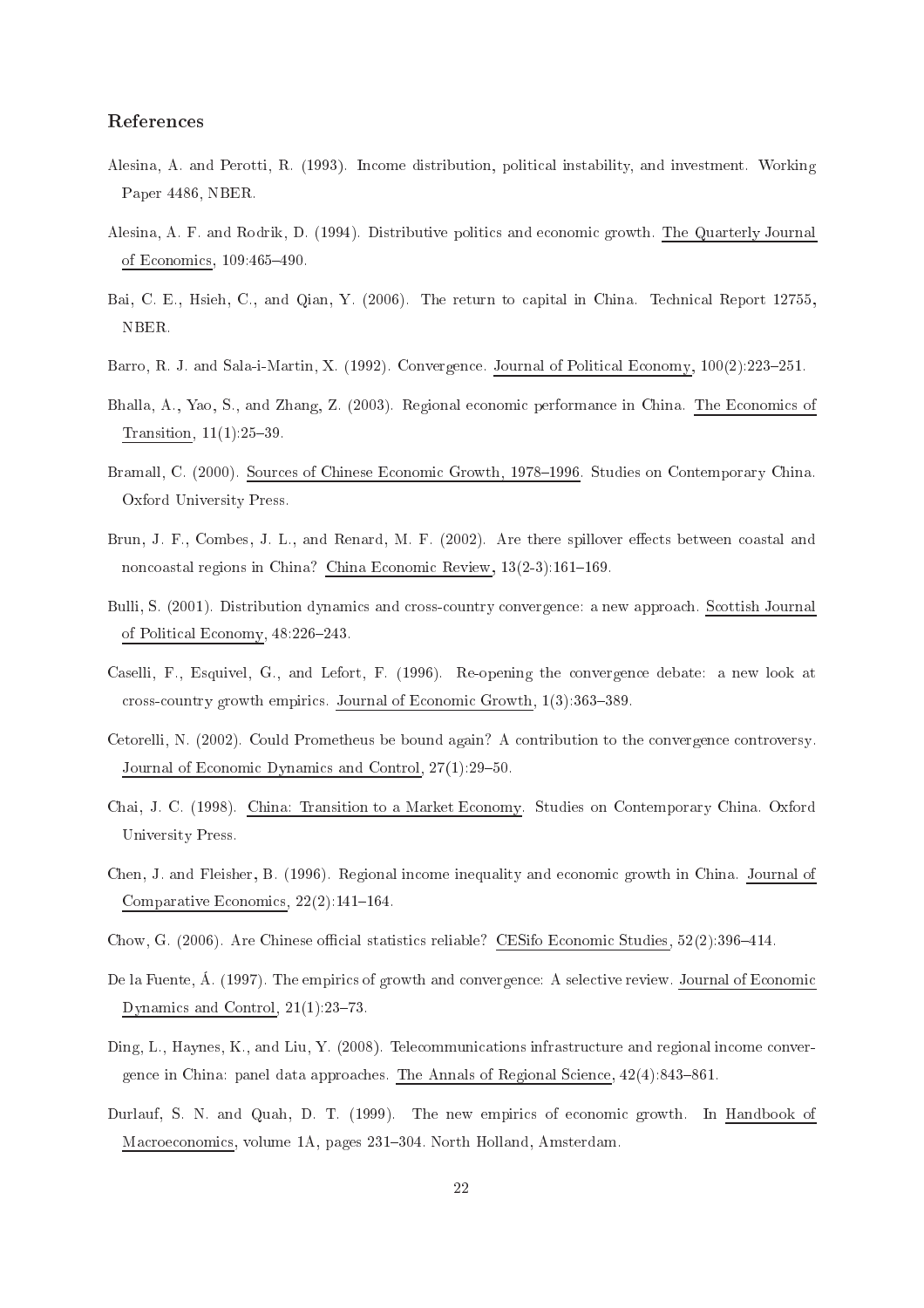- Fujita, M. and Hu, D. (2001). Regional disparity in China 1985–1994: The effects of globalization and economic liberalization. The Annals of Regional Science,  $35(1)$ :  $3-37$ .
- Geweke, J., Marshall, R. C., and Zarkin, G. A. (1986). Mobility indi
es in ontinuous time Markov hains. Econometrica, 54(6):1407-1423.
- Goerlich, F. J. (2003). Weighed, kernel density estimators and convergence. Empirical Economics,  $28(2):335-351.$
- Gundla
h, E. (1997). Regional onvergen
e of output per worker in China: a neo
lassi
al interpretation. Asian Economic Journal,  $11(4):423-442$ .
- Härdle, W. and Linton, O. (1994). Applied nonparametri methods. In Engle, R. and M
Fadden, D., editors, Handbook of Econometrics, volume 4. North Holland, Amsterdam.
- Holz, C. A. (2005). China governance project: The institutional arrangements for the production statistics. Statisti
s Working Papers 2005/1, OECD, Paris.
- Islam, N. (2003). What have we learnt from the convergence debate? Journal of Economic Surveys.  $17(3):309-362.$
- Jian, T., Sachs, J., and Warner, A. (1996). Trends in regional inequality in China. China Economic Review,  $7(1):1-21$ .
- Johnson, P. A. (2000). A nonparametric analysis of income convergence across the US states. Economics Letters, 69:219-223.
- Johnson, P. A. (2005). A continuous state space approach to "Convergence by parts". Economics Letters,  $86:317 - 321$ .
- Jones, C. I. (1997). On the evolution of the world income distribution. Journal of Economic Perspectives,  $11(3):19-36.$
- Kremer, M., Onatski, A., and Stock, J. (2001). Searching for prosperity. Carnegie-Rochester Conference Series on Public Policy, 55:275-303.
- Krugman, P. R. (1991). Increasing returns and economic geography. Journal of political economy, 99(3):483.
- Krugman, P. R. (1993). Geography and Trade. MIT Press.
- Lamo, A. (2000). On convergence empirics: Some evidence for Spanish regions. Investigaciones Económicas, 24:681-707.
- Lardy, N. R. (1992). Foreign Trade and Economic Reform in China, 1978–1990. Cambridge University Press.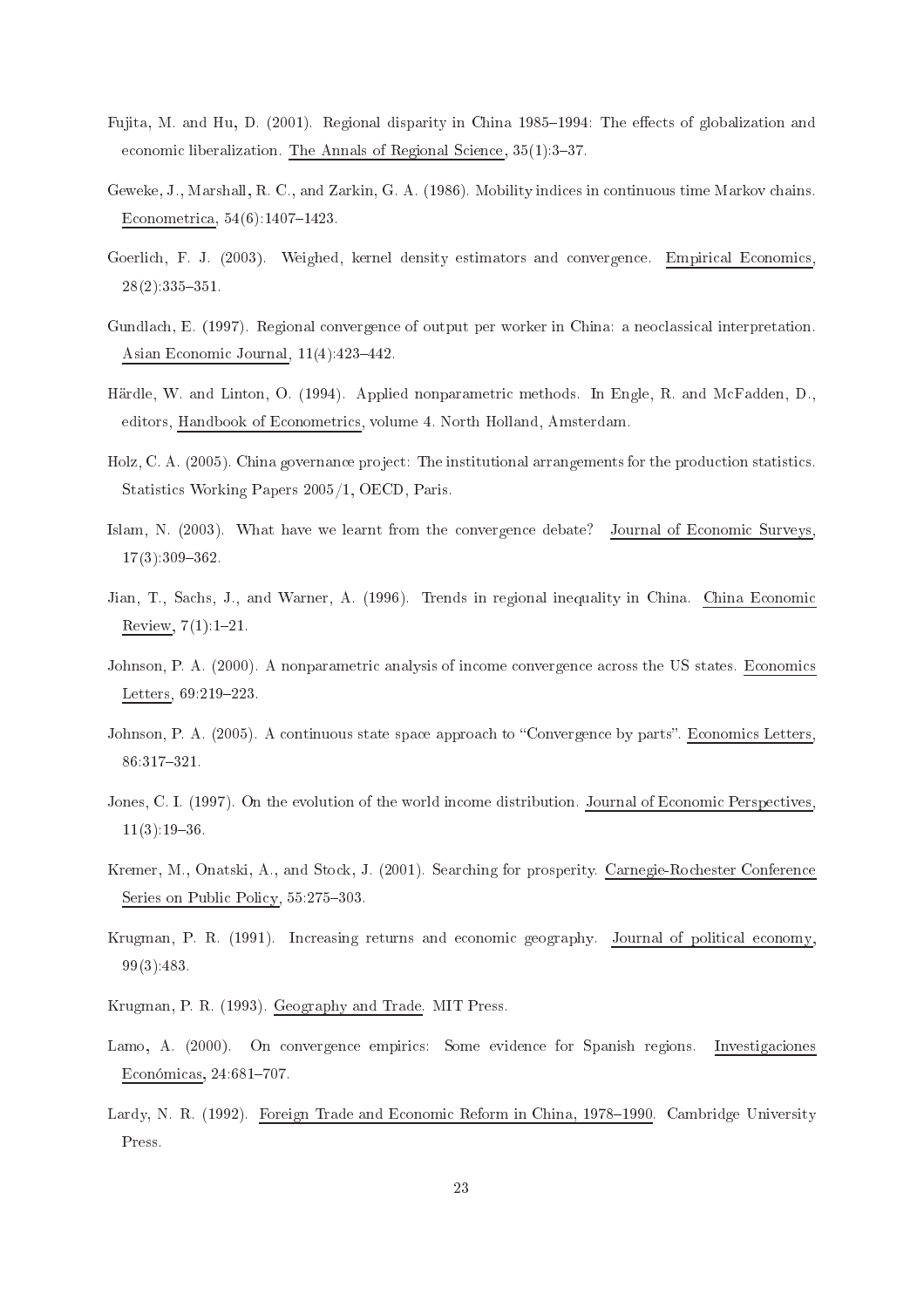- Li, W. (1997). The impact of economic reform on the performance of Chinese state enterprises, 1980–1989. Journal of Political Economy,  $105(5)$ : 1080-1106.
- Lin, J. Y. (1992). Rural reforms and agricultural growth in China. The American Economic Review. pages  $34-51$ .
- Maasoumi, E. and Wang, L. (2008). Economic reform, growth and convergence in China. Econometrics Journal,  $11(1):128-154$ .
- Magrini, S. (1999). The evolution of in
ome disparities among the regions of the European Union. Regional Science and Urban Economics, 29(2):257-281.
- Marshall, A. (1890). Principles of Economics. Macmillan and Co.
- Pedroni, P. and Yao, J. Y. (2006). Regional income divergence in China. Journal of Asian Economics,  $17(2):294 - 315.$
- Quah, D. T. (1993a). Empirical cross-section dynamics in economic growth. European Economic Review, 37:426-434.
- Quah, D. T. (1993b). Galton's falla
y and tests of the onvergen
e hypothesis. S
andinavian Journal of Economics, 95(4):427-443.
- Quah, D. T. (1996a). Aggregate and regional disaggregate fluctuations. Empirical Economics, 21:137–159.
- Quah, D. T. (1996b). Empirics for economic growth and convergence. European Economic Review, 40:1353-1375.
- Quah, D. T. (1996c). Regional convergence clusters across Europe. European Economic Review, 40:951– 958.
- Quah, D. T. (1996d). Twin Peaks: Growth and convergence in models of distribution dynamics. Economic Journal,  $106(437):1045-1055$ .
- Quah, D. T. (1997a). Empirics for growth and distribution: Stratification, polarization and convergence clubs. Journal of Economic Growth,  $2(1)$ :27-59.
- Quah, D. T. (1997b). Regional ohesion from lo
al isolated a
tions. II. Conditioning. Dis
ussion Paper 379, CEPR.
- Raiser, M. (1998). Subsidising inequality: Economic reforms, fiscal transfers and convergence across Chinese provinces. Journal of Development Studies,  $34(3):1-26$ .
- Redding, S. (2002). Specialization dynamics. Journal of International Economics,  $58(2):299-334$ .
- Rozelle, S. (1994). Rural industrialization and increasing inequality: Emerging patterns in China's reforming economy. Journal of Comparative Economics,  $19(3)$ :  $362 - 391$ .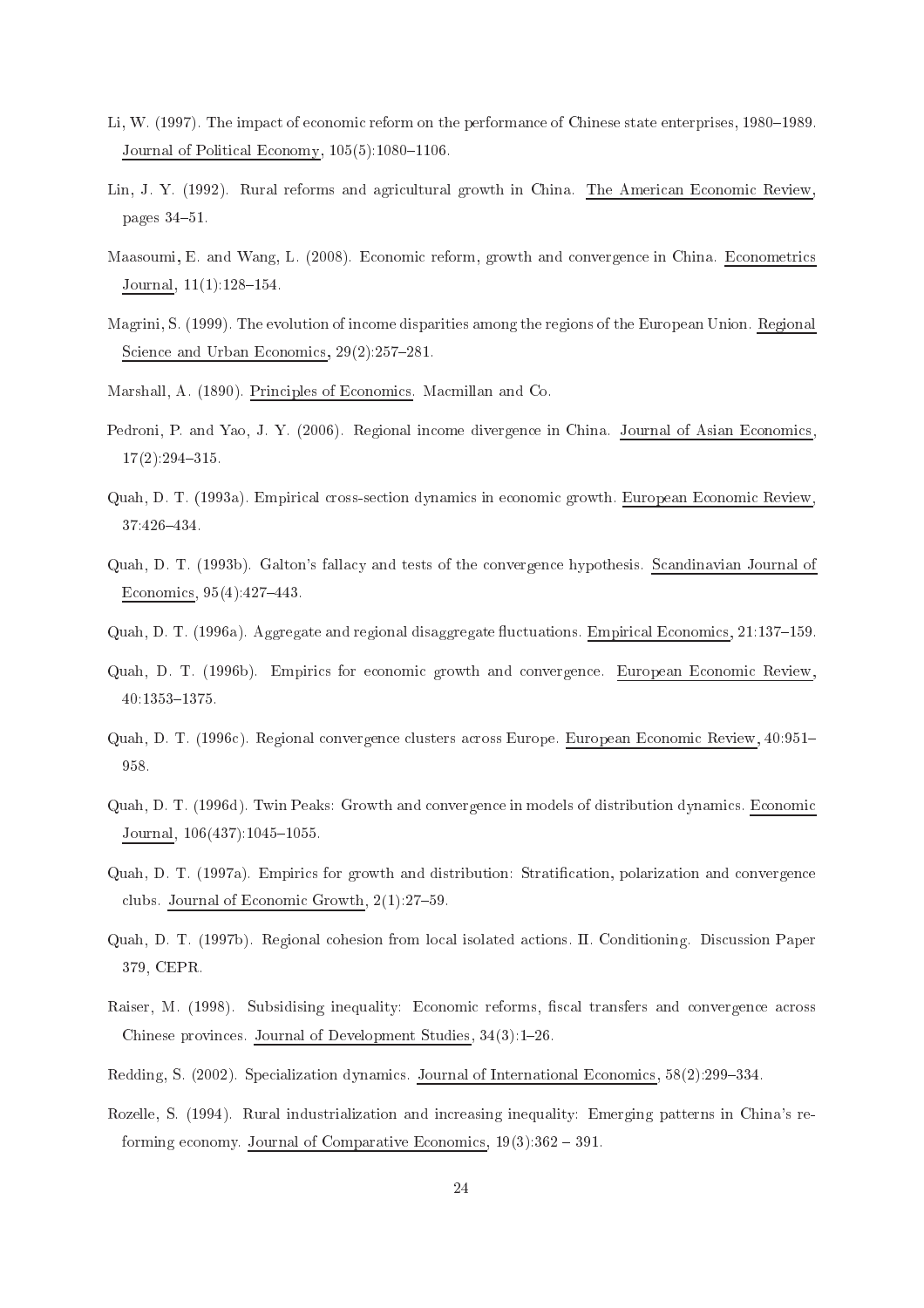- Sakamoto, H. and Islam, N. (2008). Convergence across Chinese provinces: An analysis using Markov transition matrix. China Economic Review,  $19(1):66-79$ .
- Sala-i-Martin, X. (2006). The world distribution of in
ome: Falling poverty and... onvergen
e, period. Quarterly Journal of Economics,  $121(2):351-398$ .
- Schultz, T. P. (1998). Inequality in the distribution of personal income in the world: How it is changing and why. Journal of Population Economics,  $11(3):307-344$ .
- Shorrocks, A. F. (1978). The measurement of mobility. Econometrica,  $46(5):1013-1024$ .
- Temple, J. (1999). The new growth evidence. Journal of Economic Literature, 37:112-156.
- Wang, Z. (2003). Regional Divergen
e of per apita GDP in China: 1991-1999. Journal of Chinese Economic and Business Studies, 2:39-53.
- Weeks, M. and Yao, J. Y. (2003). Provincial conditional income convergence in China, 1953–1997: A panel data approach. Econometric Reviews, 22(1):59-77.
- Wei, Y. (1996). Fiscal systems and uneven regional development in China, 1978–1991. Geoforum,  $27(3):329 - 344.$
- Yao, S. and Zhang, Z. (2001a). On regional inequality and diverging clubs: a case study of contemporary China. Journal of Comparative Economics, 29(3):466-484.
- Yao, S. and Zhang, Z. (2001b). Regional growth in China under economic reforms. Journal of Development Studies,  $38(2):167-186$ .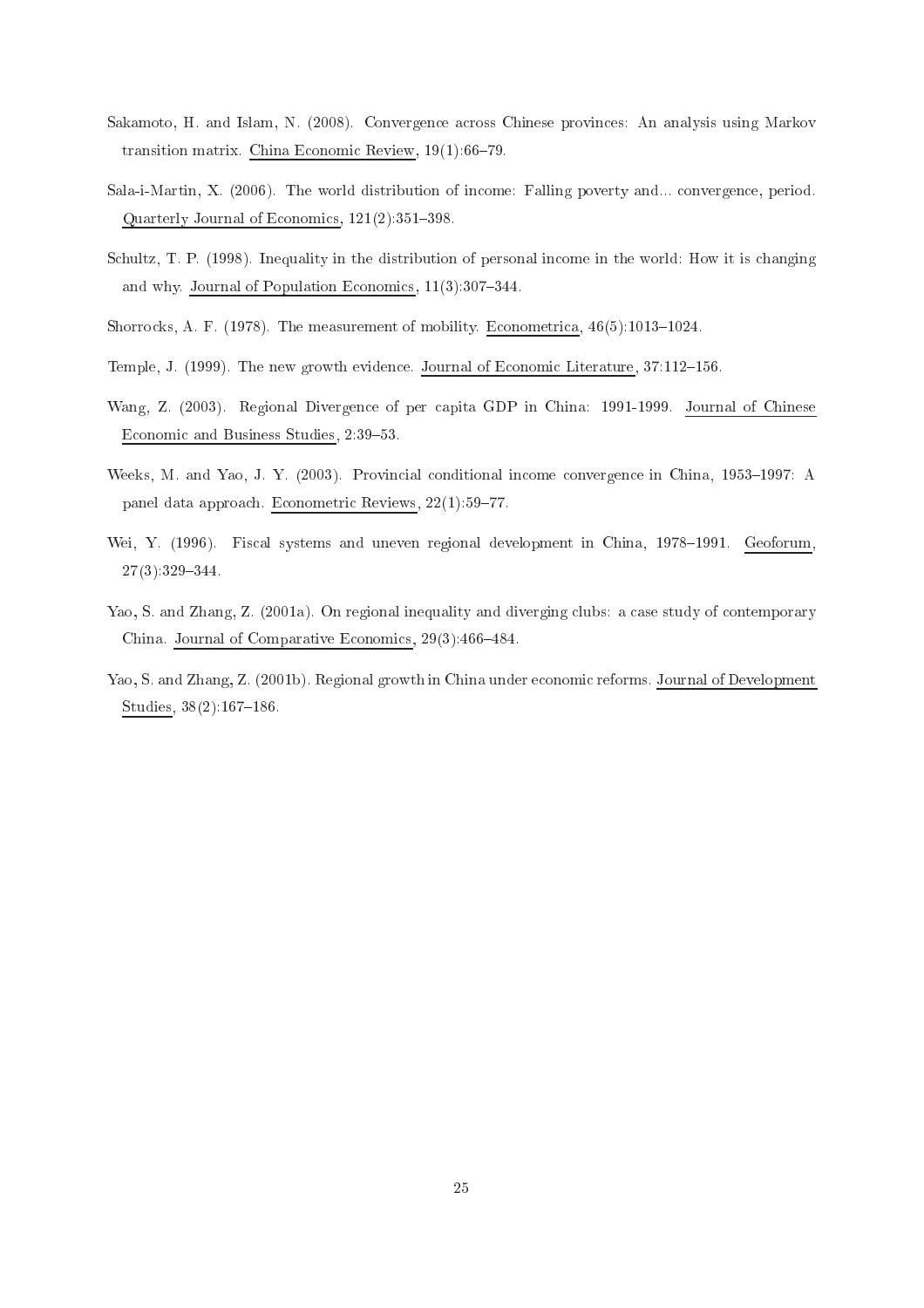| Province                             |        | $Y/N^{\rm a}$ |          |         | $Y/N$ annual growth rate $(\%)$ |         |          | $N^{\rm b}$ |          |          | $N$ annual growth rates $(\%)$ |             |
|--------------------------------------|--------|---------------|----------|---------|---------------------------------|---------|----------|-------------|----------|----------|--------------------------------|-------------|
| East                                 | 1952   | 1978          | 2005     | 1952-78 | 1978-05                         | 1952-05 | 1952     | 1978        | 2005     | 1952-78  | 1978-05                        | $1952 - 05$ |
| Shanghai                             | 430    | 2,944         | 23,583   | 7.68    | 8.01                            | 7.85    | 573      | 1,098       | 1,778    | 2.53     | 1.80                           | 2.16        |
| Beijing                              | 170    | 1,485         | 11,351   | 8.69    | 7.82                            | 8.25    | 490      | 872         | 1,538    | 2.24     | 2.12                           | 2.18        |
| Tianjin                              | 299    | 1,112         | 9,072    | 5.18    | 8.08                            | 6.65    | 439      | 724         | 1,043    | 1.94     | 1.36                           | 1.65        |
| Liaoning                             | 218    | 815           | 6,956    | 5.20    | 8.27                            | 6.75    | 1,932    | 3,394       | 4,220    | 2.19     | 0.81                           | 1.49        |
| Jiangsu                              | 131    | 310           | 5,792    | 3.37    | 11.45                           | 7.41    | 3,739    | 5,834       | 7,468    | 1.73     | 0.92                           | 1.31        |
| Zhejiang                             | 112    | 274           | 5,921    | 3.50    | 12.06                           | 7.77    | 2,213    | 3,751       | 4,894    | $2.05\,$ | 0.99                           | 1.51        |
| Guangdong                            | 101    | 532           | 7,100    | 6.60    | 10.07                           | 8.35    | 3,170    | 5,593       | 10,022   | 2.21     | 2.18                           | $2.20\,$    |
| Shangdong                            | 91     | 286           | 4,652    | 4.50    | 10.88                           | 7.71    | 4,827    | 7,160       | 9,248    | 1.53     | 0.95                           | 1.23        |
| Fujian                               | 102    | 234           | 4,195    | 3.25    | 11.28                           | 7.26    | 1,270    | 2,446       | 3,535    | 2.55     | 1.37                           | 1.95        |
| Guangxi                              | 67     | 202           | 1,662    | 4.34    | 8.12                            | 6.25    | 1,943    | 3,402       | 4,660    | 2.18     | 1.17                           | 1.66        |
| Hebei                                | 125    | 341           | 3,359    | 3.94    | 8.84                            | 6.41    | 3,272    | 5,057       | 6,851    | 1.69     | 1.13                           | 1.40        |
| Mean                                 | 167.82 | 775.91        | 7,603.91 | 5.11    | 9.54                            | 7.33    | 2,169.82 | 3,575.55    | 5,023.36 | 2.08     | 1.35                           | 1.70        |
| Median                               | 125.00 | 341.00        | 5,921.00 | 4.50    | 8.84                            | 7.41    | 1,943.00 | 3,402.00    | 4,660.00 | 2.18     | 1.17                           | 1.65        |
| Standard deviation                   | 109.38 | 830.58        | 5,932.76 | 1.82    | 1.63                            | 0.73    | 1,450.00 | 2,171.69    | 3,060.77 | 0.33     | 0.48                           | 0.36        |
| Central                              |        |               |          |         |                                 |         |          |             |          |          |                                |             |
| Heilongjiang                         | 238    | 399           | 2,608    | 2.01    | 7.20                            | 4.62    | 1,111    | 3,130       | 3,820    | 4.06     | 0.74                           | 2.36        |
| Jilin                                | 153    | 324           | 3,237    | 2.93    | 8.90                            | 5.93    | 1,065    | 2,149       | 2,715    | 2.74     | 0.87                           | 1.78        |
| Hubei                                | 90     | 215           | 2,524    | 3.41    | 9.55                            | 6.49    | 2,751    | 4,575       | 5,710    | 1.98     | 0.82                           | 1.39        |
| Shanxi                               | 116    | 322           | 2,457    | 4.00    | 7.82                            | 5.93    | 1,395    | 2,424       | 3,355    | 2.15     | 1.21                           | 1.67        |
| Hunan                                | 86     | 211           | 1,809    | 3.51    | 8.28                            | 5.92    | 3,271    | 5,166       | 6,326    | 1.77     | 0.75                           | 1.25        |
| Anhui                                | 78     | 120           | 1,349    | 1.67    | 9.38                            | 5.53    | 2,966    | 4,713       | 6,120    | 1.80     | 0.97                           | 1.38        |
| Jiangxi                              | 114    | 179           | 1,658    | 1.75    | 8.59                            | 5.18    | 1,656    | 3,183       | 4,307    | 2.54     | 1.13                           | 1.82        |
| Henan                                | 83     | 157           | 1,905    | 2.48    | 9.69                            | 6.09    | 4,371    | 7,067       | 9,380    | 1.87     | 1.05                           | 1.45        |
| Inner Mongolia                       | 173    | 300           | 3,482    | 2.14    | 9.50                            | 5.83    | 716      | 1,823       | 2,386    | 3.66     | 1.00                           | 2.30        |
| Mean                                 | 125.67 | 247.44        | 2,336.56 | 2.66    | 8.77                            | 5.72    | 2,144.67 | 3,803.33    | 4,902.11 | 2.51     | 0.95                           | 1.71        |
| Median                               | 114.00 | 215.00        | 2,457.00 | 2.48    | 8.90                            | 5.92    | 1,656.00 | 3,183.00    | 4,307.00 | $2.1\,5$ | 0.97                           | 1.67        |
| Standard deviation                   | 53.35  | 92.63         | 719.93   | 0.84    | 0.87                            | 0.55    | 1,242.15 | 1,707.73    | 2,214.94 | 0.84     | 0.17                           | 0.40        |
| West                                 |        |               |          |         |                                 |         |          |             |          |          |                                |             |
| Sichuan                              | 171    | 488           | 5,402    | 4.12    | 9.31                            | 6.73    | 6,405    | 9,707       | 11,006   | 1.61     | 0.47                           | 1.03        |
| Xinjiang                             | 166    | 260           | 2,519    | 1.74    | 8.77                            | 5.27    | 465      | 233         | 2,008    | $-2.62$  | 8.30                           | 2.80        |
| Qinghai                              | 101    | 376           | 2,003    | 5.19    | 6.39                            | 5.80    | 161      | 365         | 543      | 3.20     | 1.48                           | 2.32        |
| Ningxia                              | 126    | 403           | 3,006    | 4.57    | 7.73                            | 6.17    | 142      | 356         | 595      | 3.60     | 1.92                           | 2.74        |
| Gansu                                | 125    | 322           | 2,315    | 3.71    | 7.58                            | 5.66    | 1,065    | 1,870       | 2,919    | 2.19     | 1.66                           | 1.92        |
| Shaanxi                              | 85     | 322           | 2,314    | 5.26    | 7.58                            | 6.43    | 1,528    | 2,779       | 3,718    | 2.33     | 1.08                           | 1.69        |
| Yunnan                               | 70     | 178           | 1,379    | 3.65    | 7.88                            | 5.78    | 1,695    | 3,091       | 4,442    | 2.34     | 1.35                           | 1.83        |
| Guizhou                              | 123    | 248           | 1,563    | 2.73    | 7.06                            | 4.91    | 1,490    | 2,686       | 3,730    | $2.29\,$ | 1.22                           | 1.75        |
| Mean                                 | 120.88 | 324.63        | 2,562.60 | 3.87    | 7.79                            | 5.84    | 1,618.88 | 2,635.88    | 3,620.13 | 1.87     | 2.19                           | 2.01        |
| Median                               | 124.00 | 322.00        | 2,314.50 | 3.91    | 7.65                            | 5.79    | 1,277.50 | 2,278.00    | 3,318.50 | 2.31     | 1.42                           | 1.88        |
| Standard deviation                   | 35.59  | 97.86         | 1,259.11 | 1.20    | 0.92                            | 0.60    | 2,031.27 | 3,092.53    | 3,315.74 | 1.92     | 2.51                           | 0.59        |
| Total 28 provinces                   |        |               |          |         |                                 |         |          |             |          |          |                                |             |
| Mean                                 | 140.86 | 477.11        | 4,470.46 | 3.97    | 8.79                            | 6.39    | 2,004.32 | 3,380.29    | 4,583.46 | 2.15     | 1.46                           | 1.79        |
| Median                               | 119.50 | 316.00        | 2,807.00 | 3.68    | 8.44                            | 6.21    | 1,592.00 | 3,110.50    | 4,020.00 | 2.19     | 1.13                           | 1.72        |
| Standard deviation                   | 78.07  | 566.90        | 4,494.13 | 1.71    | 1.40                            | 0.99    | 1,538.61 | 2,308.62    | 2,856.81 | 1.13     | 1.41                           | 0.45        |
| $8In$ 1059 $\ldots$ on $\ell$ powers |        |               |          |         |                                 |         |          |             |          |          |                                |             |

**Table 1:** Descriptive statistics for Chinese provinces, per capita income  $(GDP/N)$  and population  $(N)$ ,

-in 1952 yuan/ person.<br><sup>b</sup>In 10,000 persons.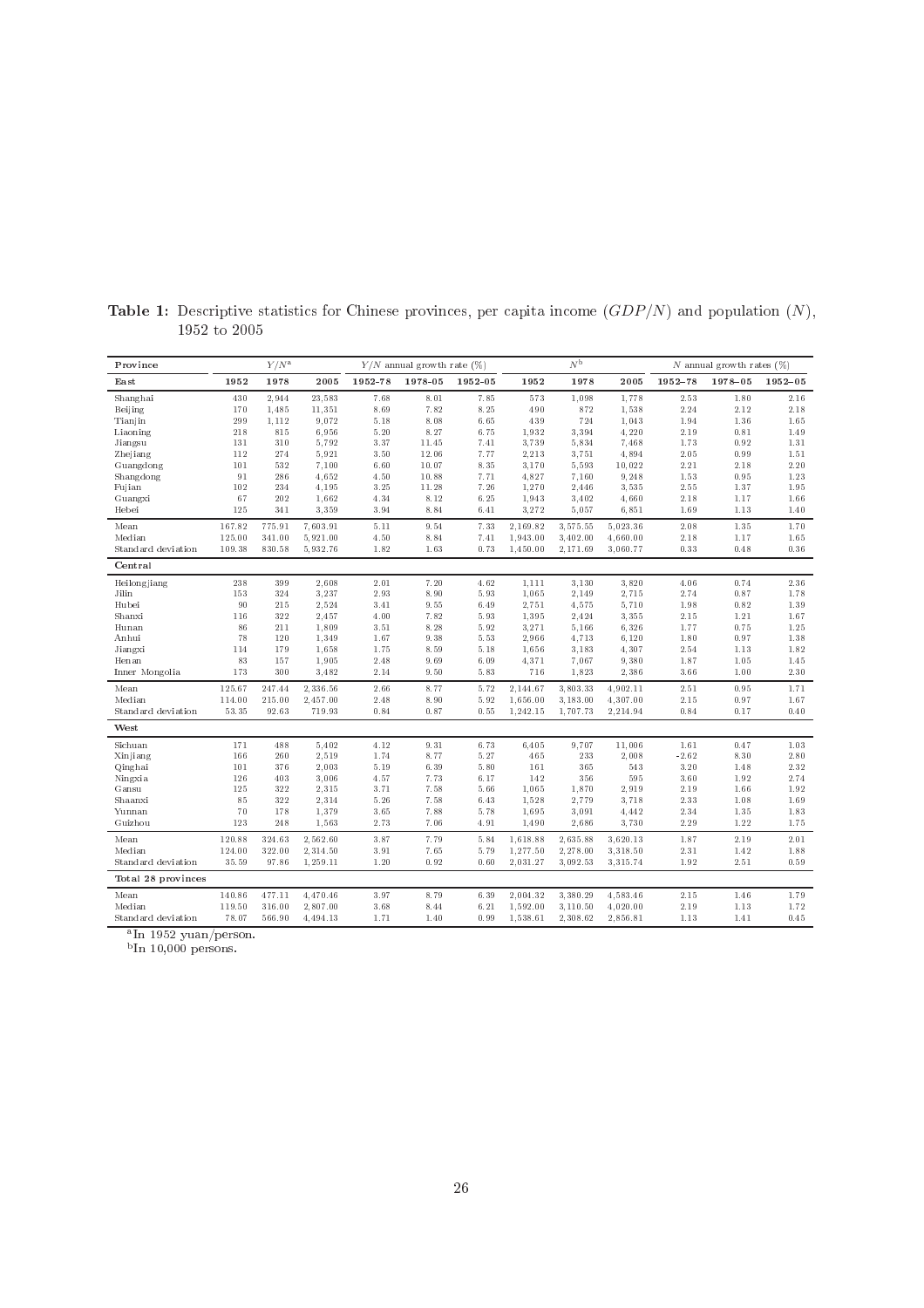| (Number of observations) | 0.919 | 0.960 | Upper limit, all years:<br>0.990 | 1.061 | Max. |
|--------------------------|-------|-------|----------------------------------|-------|------|
| (282)                    | 0.82  | 0.15  | 0.01                             | 0.01  | 0.01 |
| (274)                    | 0.15  | 0.62  | 0.19                             | 0.02  | 0.02 |
| (287)                    | 0.02  | 0.21  | 0.58                             | 0.18  | 0.00 |
| (280)                    | 0.00  | 0.02  | 0.21                             | 0.68  | 0.09 |
| (276)                    | 0.00  | 0.01  | 0.00                             | 0.10  | 0.89 |
| Initial distribution     | 0.18  | 0.21  | 0.11                             | 0.29  | 0.21 |
| Final distribution       | 0.14  | 0.25  | 0.14                             | 0.21  | 0.25 |
| Ergodic distribution     | 0.19  | 0.20  | 0.20                             | 0.22  | 0.20 |

Table 2: Transition probability matrix and ergodic distribution, per capita income  $(GDP/N)$ , unweighted, 5-year transitions, limits all years

| (Number of observations) | 0.919 | 0.960 | Upper limit, all years:<br>0.990 | 1.061 | Max. |
|--------------------------|-------|-------|----------------------------------|-------|------|
| (121)                    | 0.68  | 0.27  | 0.03                             | 0.02  | 0.00 |
| (165)                    | 0.18  | 0.57  | 0.22                             | 0.02  | 0.01 |
| (94)                     | 0.09  | 0.34  | 0.33                             | 0.25  | 0.00 |
| (133)                    | 0.00  | 0.04  | 0.17                             | 0.68  | 0.11 |
| (130)                    | 0.00  | 0.01  | 0.00                             | 0.14  | 0.86 |
| Initial distribution     | 0.18  | 0.21  | 0.11                             | 0.29  | 0.21 |
| Final distribution       | 0.25  | 0.14  | 0.25                             | 0.18  | 0.18 |
| Ergodic distribution     | 0.26  | 0.28  | 0.14                             | 0.19  | 0.14 |

|  | a) 1952–2005 |  |
|--|--------------|--|
|--|--------------|--|

| (Number of observations) | 0.919 | 0.960 | Upper limit, all years:<br>0.990 | 1.061 | Max. |
|--------------------------|-------|-------|----------------------------------|-------|------|
| (142)                    | 0.93  | 0.07  | 0.00                             | 0.00  | 0.00 |
| (90)                     | 0.07  | 0.78  | 0.12                             | 0.01  | 0.02 |
| (180)                    | 0.00  | 0.16  | 0.68                             | 0.15  | 0.01 |
| (128)                    | 0.00  | 0.00  | 0.20                             | 0.73  | 0.08 |
| (132)                    | 0.00  | 0.01  | 0.00                             | 0.06  | 0.93 |
| Initial distribution     | 0.25  | 0.14  | 0.25                             | 0.18  | 0.18 |
| Final distribution       | 0.14  | 0.25  | 0.14                             | 0.21  | 0.25 |
| Ergodic distribution     | 0.11  | 0.14  | 0.12                             | 0.23  | 0.41 |

b)  $1952 - 1978$ 

c) 1978-2005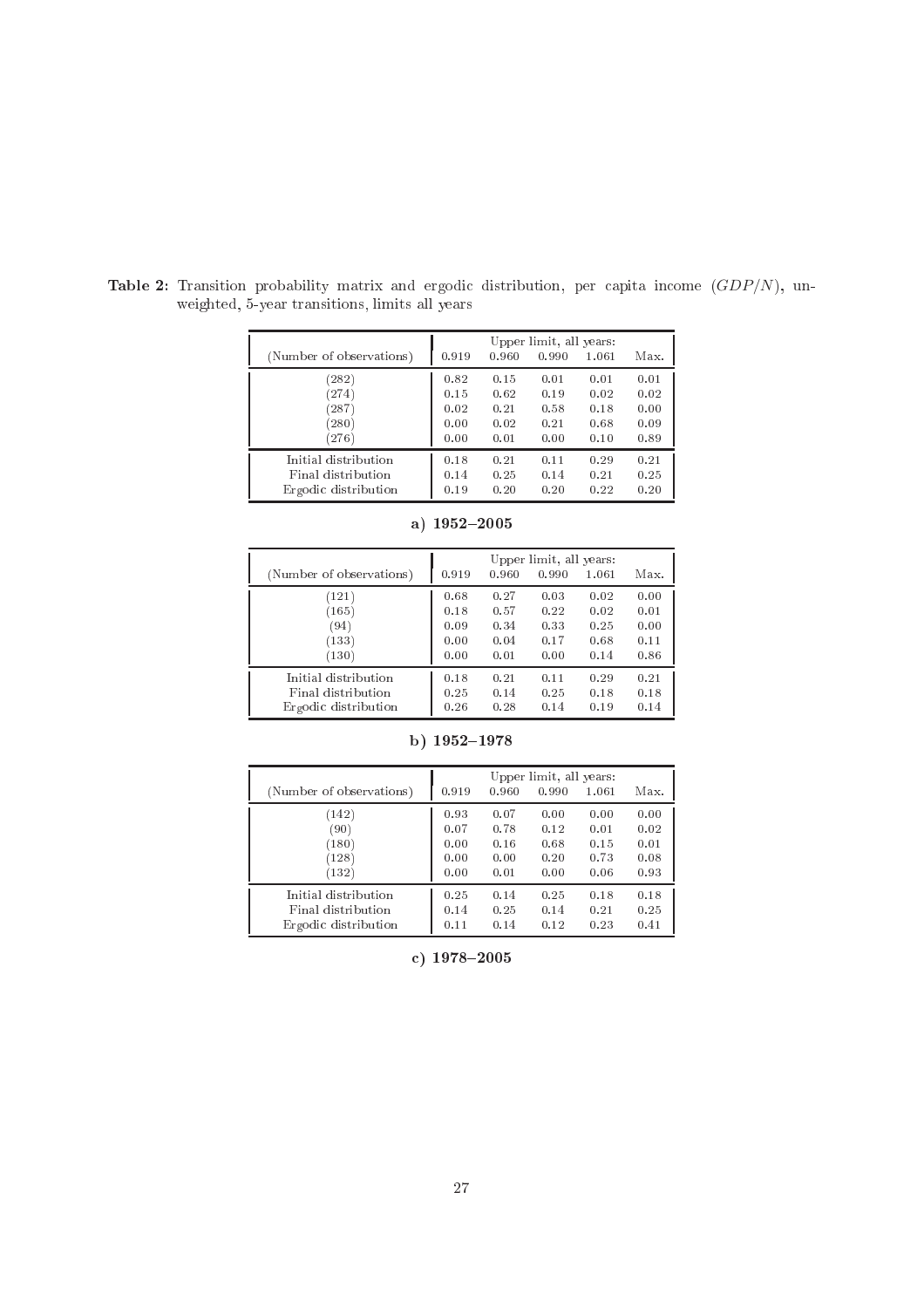|                      | Upper limit, all years: |       |       |       |      |  |  |
|----------------------|-------------------------|-------|-------|-------|------|--|--|
| (Share of GDP)       | 0.919                   | 0.960 | 0.990 | 1.061 | Max. |  |  |
| (0.14)               | 0.80                    | 0.18  | 0.01  | 0.00  | 0.00 |  |  |
| (0.21)               | 0.13                    | 0.68  | 0.15  | 0.01  | 0.02 |  |  |
| (0.17)               | 0.03                    | 0.21  | 0.57  | 0.19  | 0.00 |  |  |
| (0.21)               | 0.00                    | 0.03  | 0.18  | 0.71  | 0.08 |  |  |
| (0.27)               | 0.00                    | 0.01  | 0.00  | 0.09  | 0.90 |  |  |
| Initial distribution | 0.13                    | 0.19  | 0.08  | 0.36  | 0.23 |  |  |
| Final distribution   | 0.06                    | 0.13  | 0.06  | 0.26  | 0.49 |  |  |
| Ergodic distribution | 0.19                    | 0.23  | 0.14  | 0.20  | 0.25 |  |  |

Table 3: Transition probability matrix and ergodic distribution, per capita income  $(GDP/N)$ , GDP-

weighted, 5-year transitions, limits all years

| (Share of GDP)       | 0.919 | 0.960 | Upper limit, all years:<br>0.990 | 1.061 | Max. |
|----------------------|-------|-------|----------------------------------|-------|------|
| (0.15)               | 0.70  | 0.27  | 0.03                             | 0.01  | 0.00 |
| (0.24)               | 0.19  | 0.58  | 0.22                             | 0.00  | 0.01 |
| (0.17)               | 0.12  | 0.28  | 0.44                             | 0.16  | 0.00 |
| (0.19)               | 0.00  | 0.06  | 0.17                             | 0.68  | 0.09 |
| (0.25)               | 0.00  | 0.02  | 0.00                             | 0.12  | 0.87 |
| Initial distribution | 0.13  | 0.19  | 0.08                             | 0.36  | 0.23 |
| Final distribution   | 0.16  | 0.19  | 0.21                             | 0.17  | 0.27 |
| Ergodic distribution | 0.38  | 0.34  | 0.16                             | 0.08  | 0.04 |

a)  $1952 - 2005$ 

| (Share of GDP)       | 0.919 | 0.960 | Upper limit, all years:<br>0.990 | 1.061 | Max. |
|----------------------|-------|-------|----------------------------------|-------|------|
| (0.12)               | 0.92  | 0.08  | 0.00                             | 0.00  | 0.00 |
| (0.19)               | 0.03  | 0.83  | 0.09                             | 0.01  | 0.04 |
| (0.17)               | 0.00  | 0.15  | 0.67                             | 0.18  | 0.00 |
| (0.23)               | 0.00  | 0.00  | 0.13                             | 0.80  | 0.08 |
| (0.29)               | 0.00  | 0.00  | 0.00                             | 0.08  | 0.92 |
| Initial distribution | 0.16  | 0.19  | 0.21                             | 0.17  | 0.27 |
| Final distribution   | 0.06  | 0.13  | 0.06                             | 0.26  | 0.49 |
| Ergodic distribution | 0.01  | 0.03  | 0.02                             | 0.37  | 0.57 |

b)  $1952 - 1978$ 

c)  $1978 - 2005$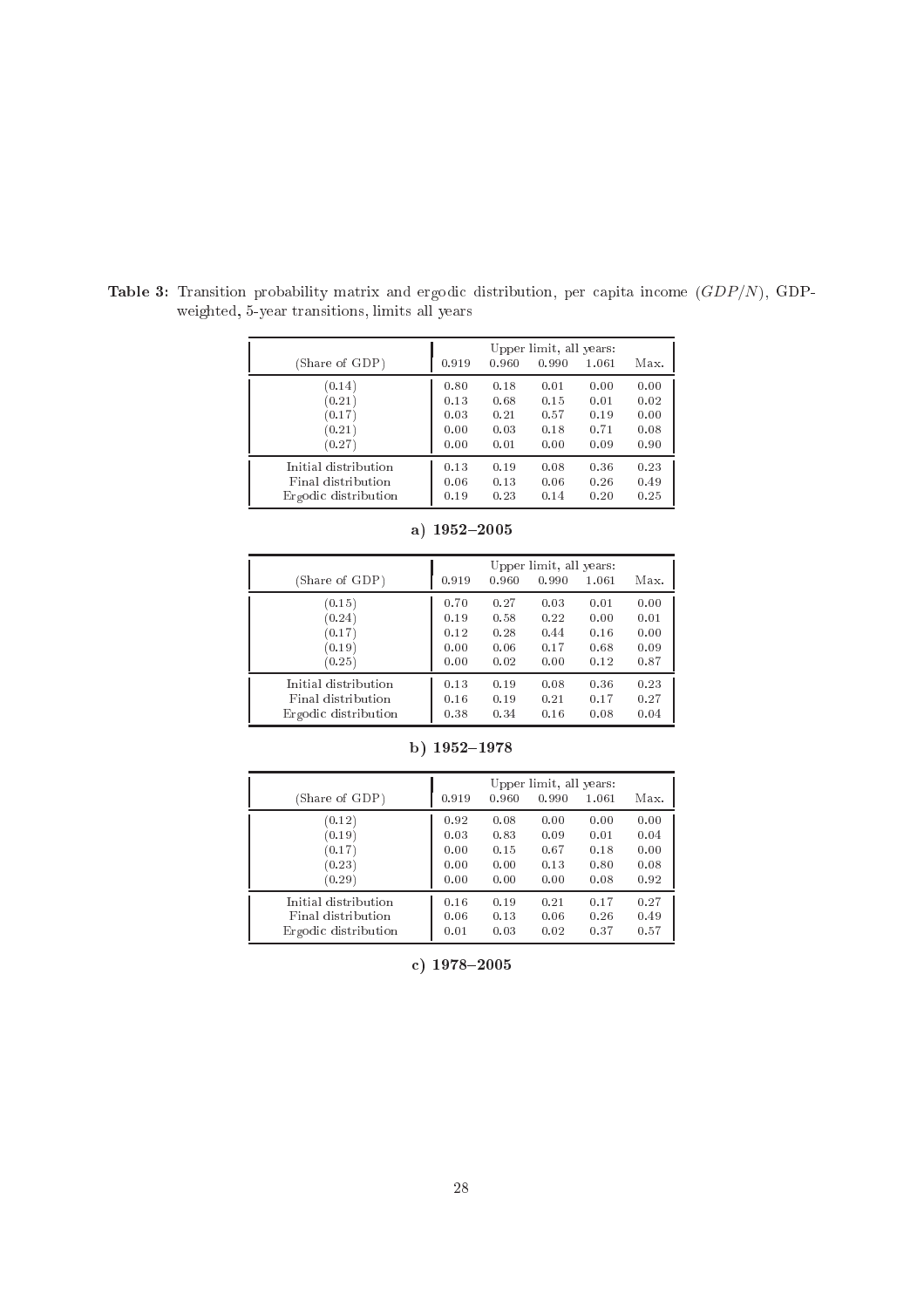|                       | Upper limit, all years: |       |       |       |      |  |  |
|-----------------------|-------------------------|-------|-------|-------|------|--|--|
| (Share of population) | 0.919                   | 0.960 | 0.990 | 1.061 | Max. |  |  |
| (0.28)                | 0.81                    | 0.16  | 0.01  | 0.01  | 0.01 |  |  |
| (0.24)                | 0.21                    | 0.57  | 0.18  | 0.01  | 0.03 |  |  |
| (0.19)                | 0.03                    | 0.20  | 0.57  | 0.21  | 0.00 |  |  |
| (0.18)                | 0.00                    | 0.02  | 0.18  | 0.73  | 0.06 |  |  |
| (0.13)                | 0.00                    | 0.01  | 0.00  | 0.10  | 0.89 |  |  |
| Initial distribution  | 0.22                    | 0.28  | 0.09  | 0.21  | 0.20 |  |  |
| Final distribution    | 0.15                    | 0.21  | 0.09  | 0.28  | 0.26 |  |  |
| Ergodic distribution  | 0.17                    | 0.14  | 0.12  | 0.30  | 0.26 |  |  |

Table 4: Transition probability matrix and ergodic distribution, per capita income  $(GDP/N)$ ,

population-weighted, 5-year transitions, limits all years

| (Share of population) | 0.919 | 0.960 | Upper limit, all years:<br>0.990 | 1.061 | Max. |
|-----------------------|-------|-------|----------------------------------|-------|------|
| (0.26)                | 0.69  | 0.26  | 0.03                             | 0.02  | 0.00 |
| (0.37)                | 0.23  | 0.55  | 0.21                             | 0.00  | 0.01 |
| (0.16)                | 0.13  | 0.30  | 0.37                             | 0.20  | 0.00 |
| (0.11)                | 0.01  | 0.06  | 0.19                             | 0.69  | 0.05 |
| (0.10)                | 0.00  | 0.04  | 0.00                             | 0.11  | 0.85 |
| Initial distribution  | 0.22  | 0.28  | 0.09                             | 0.21  | 0.20 |
| Final distribution    | 0.33  | 0.10  | 0.25                             | 0.20  | 0.12 |
| Ergodic distribution  | 0.42  | 0.30  | 0.14                             | 0.10  | 0.04 |

a)  $1952 - 2005$ 

| (Share of population) | 0.919 | 0.960 | Upper limit, all years:<br>0.990 | 1.061 | Max. |
|-----------------------|-------|-------|----------------------------------|-------|------|
| (0.28)                | 0.92  | 0.08  | 0.00                             | 0.00  | 0.00 |
| (0.11)                | 0.11  | 0.76  | 0.09                             | 0.01  | 0.02 |
| (0.21)                | 0.00  | 0.12  | 0.69                             | 0.19  | 0.00 |
| (0.24)                | 0.00  | 0.00  | 0.13                             | 0.80  | 0.06 |
| (0.16)                | 0.00  | 0.00  | 0.00                             | 0.09  | 0.91 |
| Initial distribution  | 0.33  | 0.10  | 0.25                             | 0.20  | 0.12 |
| Final distribution    | 0.15  | 0.21  | 0.09                             | 0.28  | 0.26 |
| Ergodic distribution  | 0.02  | 0.02  | 0.02                             | 0.43  | 0.51 |

b)  $1952 - 1978$ 

c)  $1978 - 2005$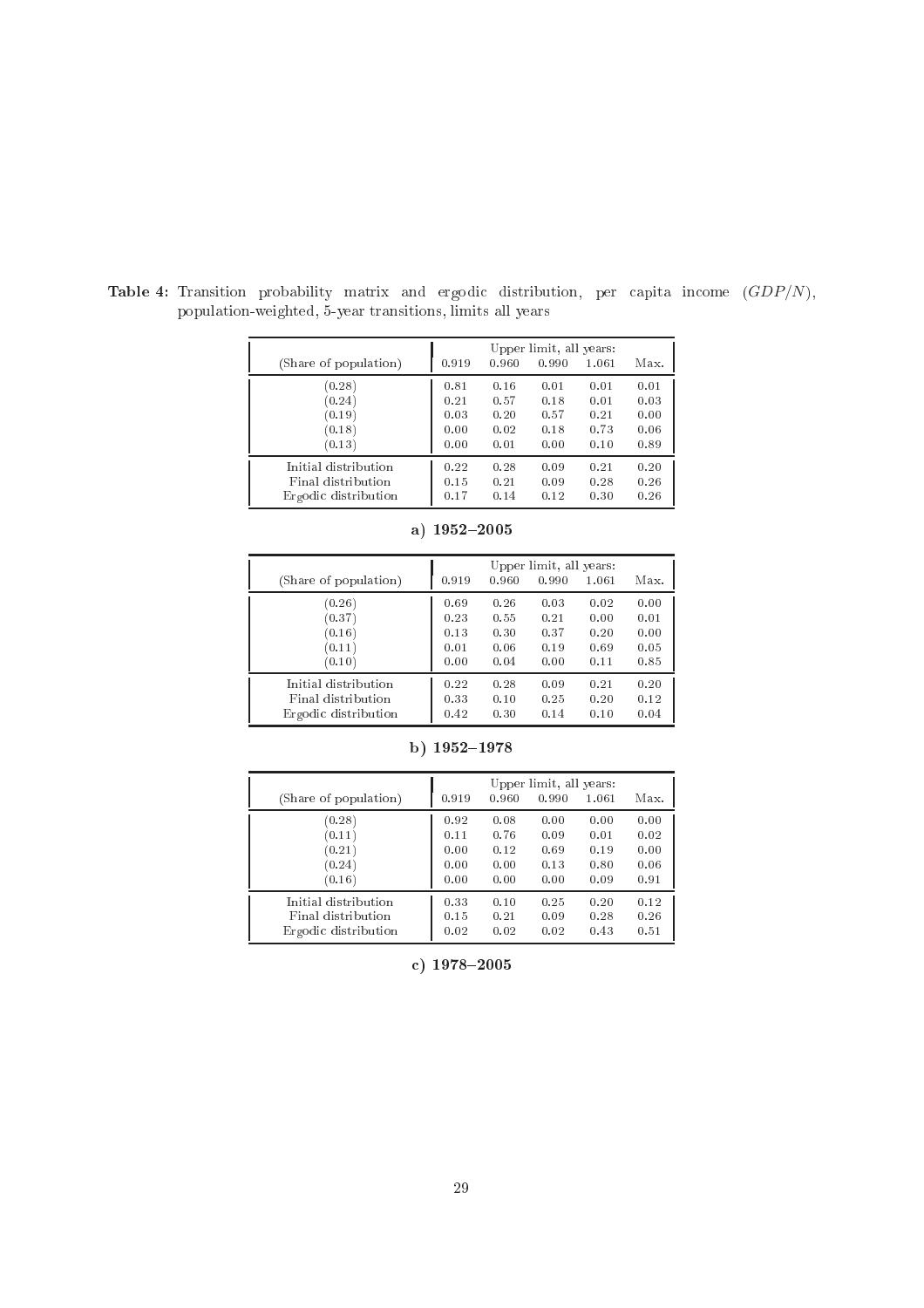|                          | Upper limit, all years: |       |       |       |      |  |  |
|--------------------------|-------------------------|-------|-------|-------|------|--|--|
| (Number of observations) | 0.919                   | 0.960 | 0.990 | 1.061 | Max. |  |  |
| (268)                    | 0.79                    | 0.17  | 0.03  | 0.01  | 0.00 |  |  |
| (308)                    | 0.15                    | 0.64  | 0.17  | 0.03  | 0.01 |  |  |
| (198)                    | 0.05                    | 0.24  | 0.48  | 0.21  | 0.02 |  |  |
| (417)                    | 0.00                    | 0.04  | 0.12  | 0.76  | 0.07 |  |  |
| (206)                    | 0.00                    | 0.01  | 0.01  | 0.11  | 0.87 |  |  |
| Initial distribution     | 0.14                    | 0.18  | 0.29  | 0.21  | 0.18 |  |  |
| Final distribution       | 0.18                    | 0.14  | 0.32  | 0.21  | 0.14 |  |  |
| Ergodic distribution     | 0.22                    | 0.23  | 0.14  | 0.26  | 0.15 |  |  |

Table 5: Transition probability matrix and ergodic distribution, per capita income  $(GDP/N)$ , physically ontiguousonditioned, 5-year transitions, limits all years

| (Number of observations) | 0.919 | 0.960 | Upper limit, all years:<br>0.990 | 1.061 | Max. |
|--------------------------|-------|-------|----------------------------------|-------|------|
| (107)                    | 0.79  | 0.11  | 0.07                             | 0.02  | 0.01 |
| (119)                    | 0.22  | 0.48  | 0.23                             | 0.08  | 0.00 |
| (91)                     | 0.06  | 0.35  | 0.27                             | 0.31  | 0.01 |
| (227)                    | 0.01  | 0.03  | 0.10                             | 0.76  | 0.10 |
| (99)                     | 0.00  | 0.02  | 0.00                             | 0.15  | 0.82 |
| Initial distribution     | 0.14  | 0.18  | 0.29                             | 0.21  | 0.18 |
| Final distribution       | 0.21  | 0.29  | 0.07                             | 0.29  | 0.14 |
| Ergodic distribution     | 0.26  | 0.15  | 0.11                             | 0.34  | 0.14 |

a)  $1952 - 2005$ 

|                          | Upper limit, all years: |       |       |       |      |
|--------------------------|-------------------------|-------|-------|-------|------|
| (Number of observations) | 0.919                   | 0.960 | 0.990 | 1.061 | Max. |
| (142)                    | 0.79                    | 0.19  | 0.01  | 0.01  | 0.00 |
| (177)                    | 0.09                    | 0.80  | 0.11  | 0.00  | 0.00 |
| (96)                     | 0.00                    | 0.10  | 0.73  | 0.14  | 0.03 |
| (159)                    | 0.00                    | 0.02  | 0.13  | 0.86  | 0.00 |
| (96)                     | 0.00                    | 0.00  | 0.00  | 0.01  | 0.99 |
| Initial distribution     | 0.21                    | 0.29  | 0.07  | 0.29  | 0.14 |
| Final distribution       | 0.18                    | 0.14  | 0.32  | 0.21  | 0.14 |
| Ergodic distribution     | 0.04                    | 0.20  | 0.24  | 0.26  | 0.26 |

b)  $1952 - 1978$ 

c)  $1978 - 2005$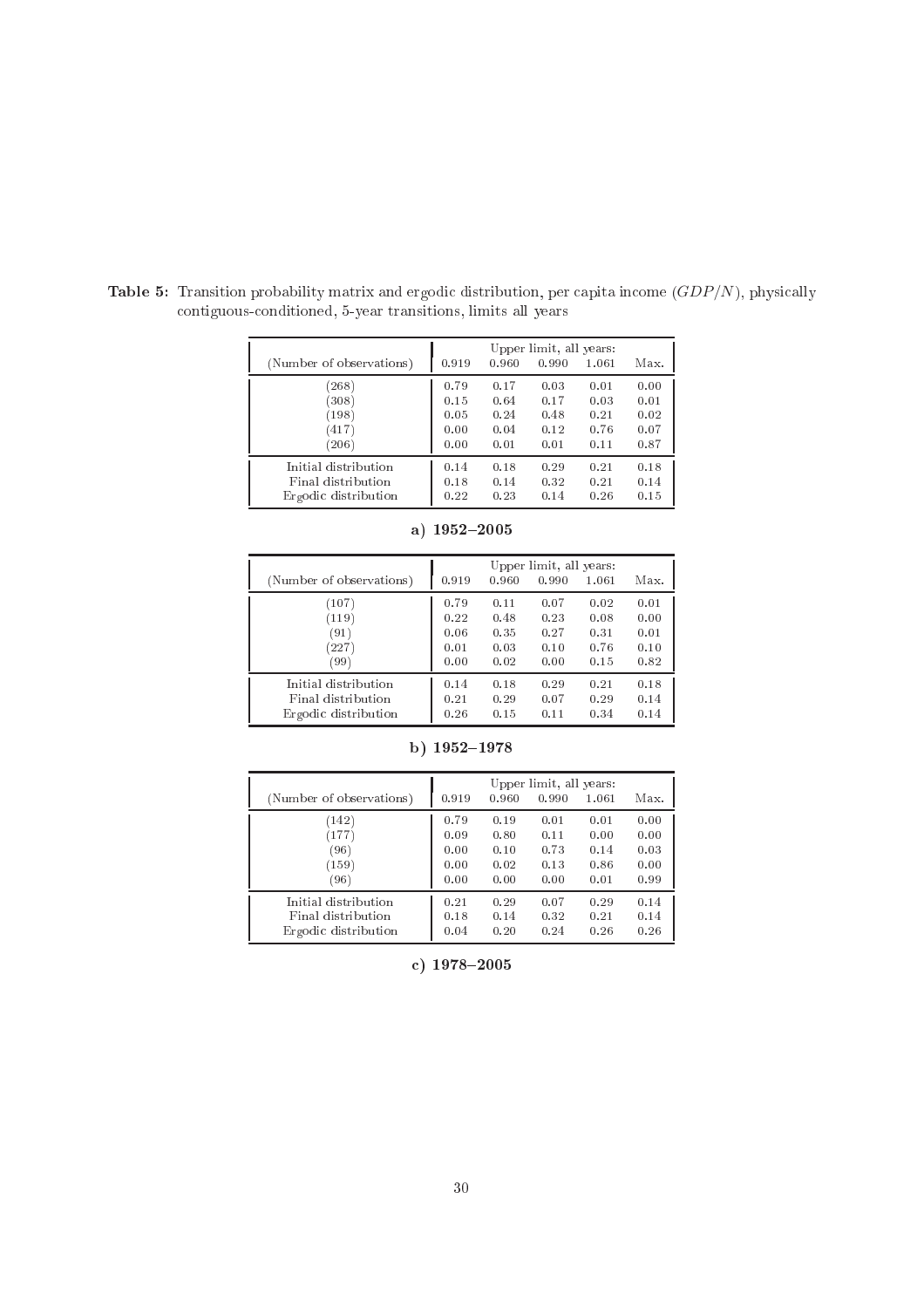**Table 6:** Mobility indices  $(\mu_1)^a$ 

| Transition matrix                 | 1952-1978 | 1978-2005 | 1952-2005 |
|-----------------------------------|-----------|-----------|-----------|
| Unweighted                        | 0.737     | 0.605     | 0.674     |
| GDP-weighted                      | 0.732     | 0.611     | 0.671     |
| Population-weighted               | 0.755     | 0.614     | 0.670     |
| Physically contiguous-conditioned | 0.789     | 0.644     | 0.695     |

<sup>a</sup> See main text for definition of  $\mu_1$ .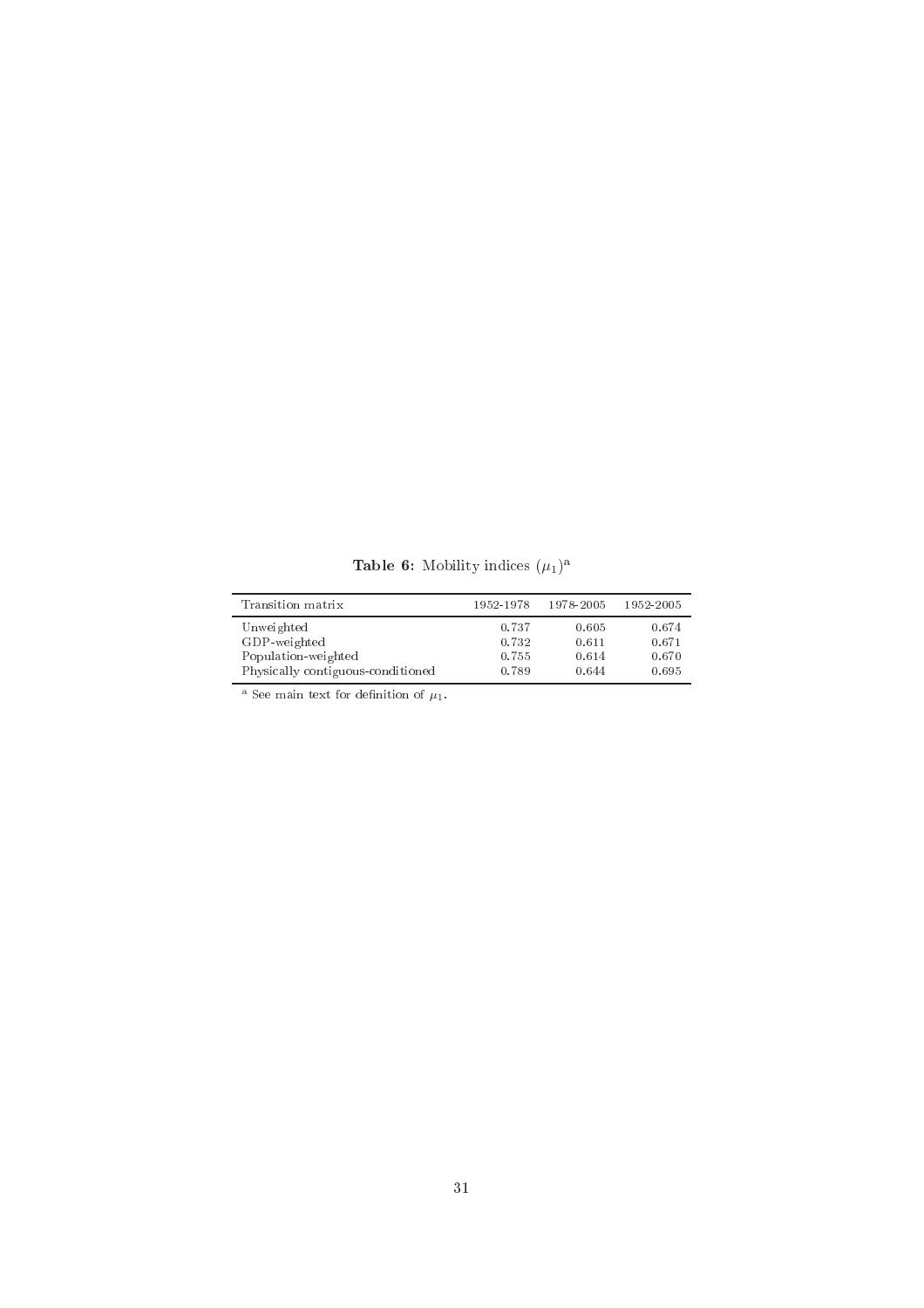Table 7: Transition path analysis (asymptotic half life of convergence)<sup>a</sup>

| Transition matrix                 | 1952-1978 | 1978-2005 | 1952-2005 |
|-----------------------------------|-----------|-----------|-----------|
| Unweighted                        | 16.795    | 29.820    | 15.044    |
| GDP-weighted                      | 52.627    | 22.414    | 19.541    |
| Population-weighted               | 23.821    | 31.544    | 13.658    |
| Physically contiguous-conditioned | 9.762     | 15.218    | 11.609    |

<sup>a</sup> See main text for definition of  $H - L$ .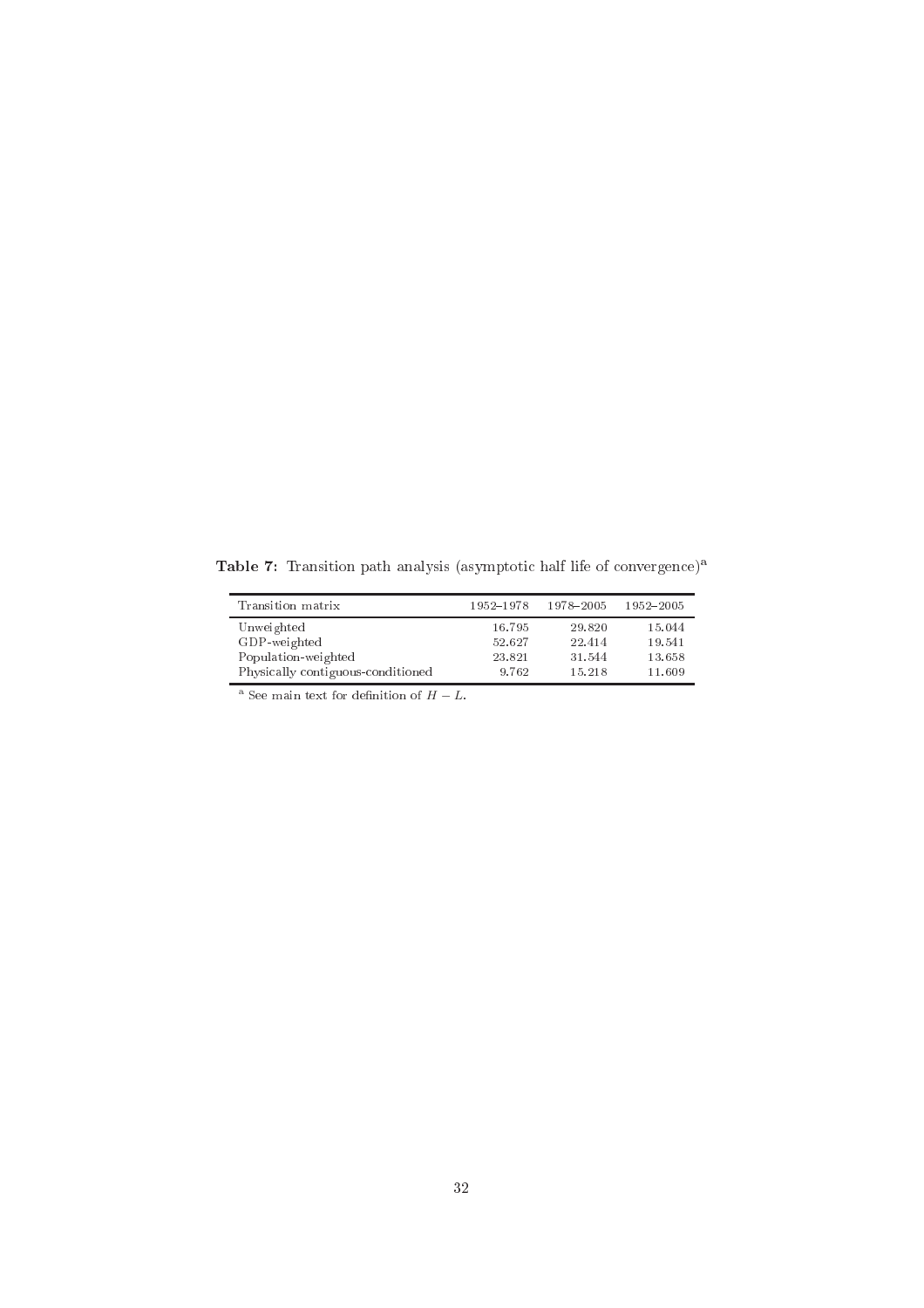

Figure 1: GDP/N, densities, 1952 vs. 1978 vs. 2005  $52$ 

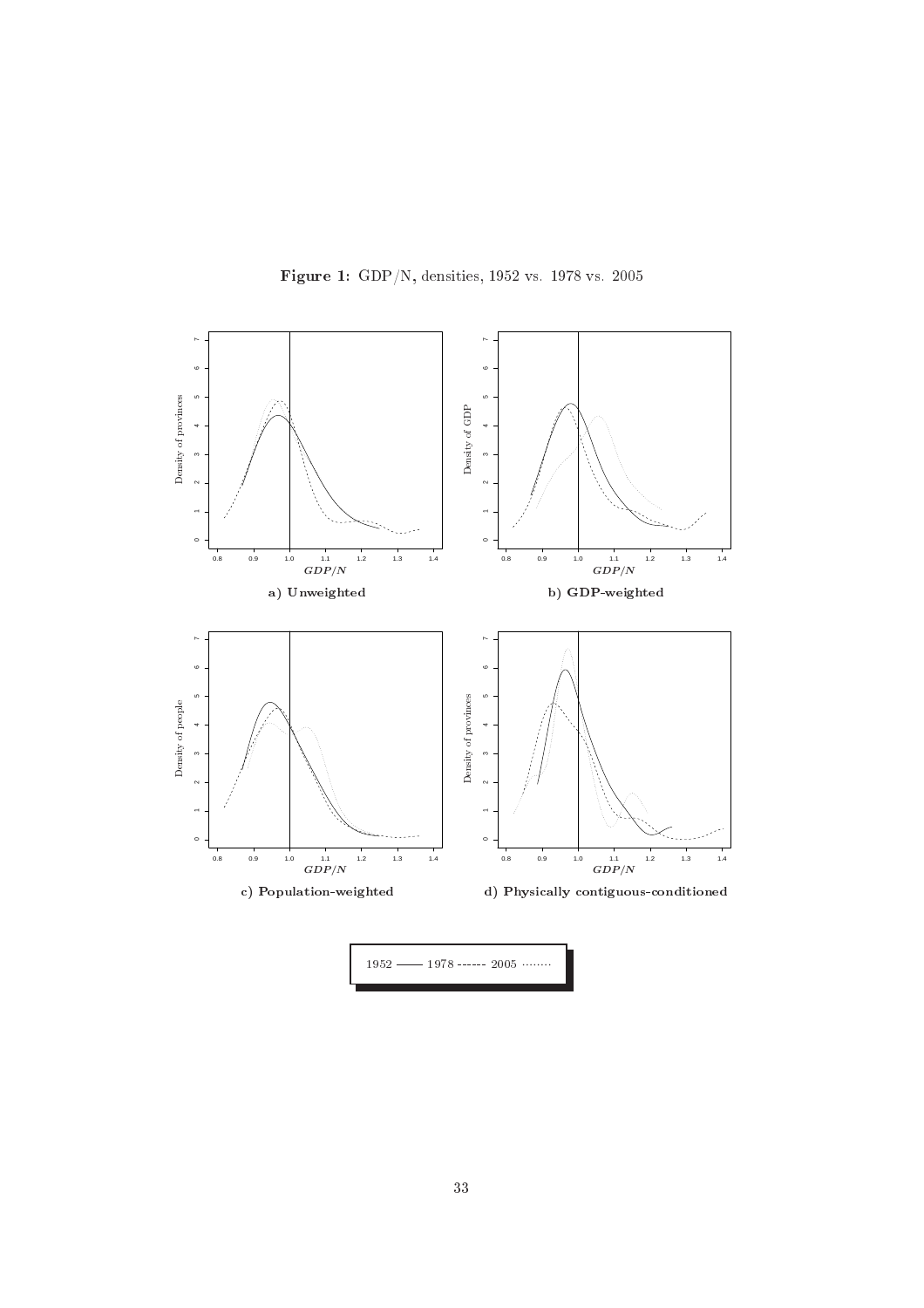

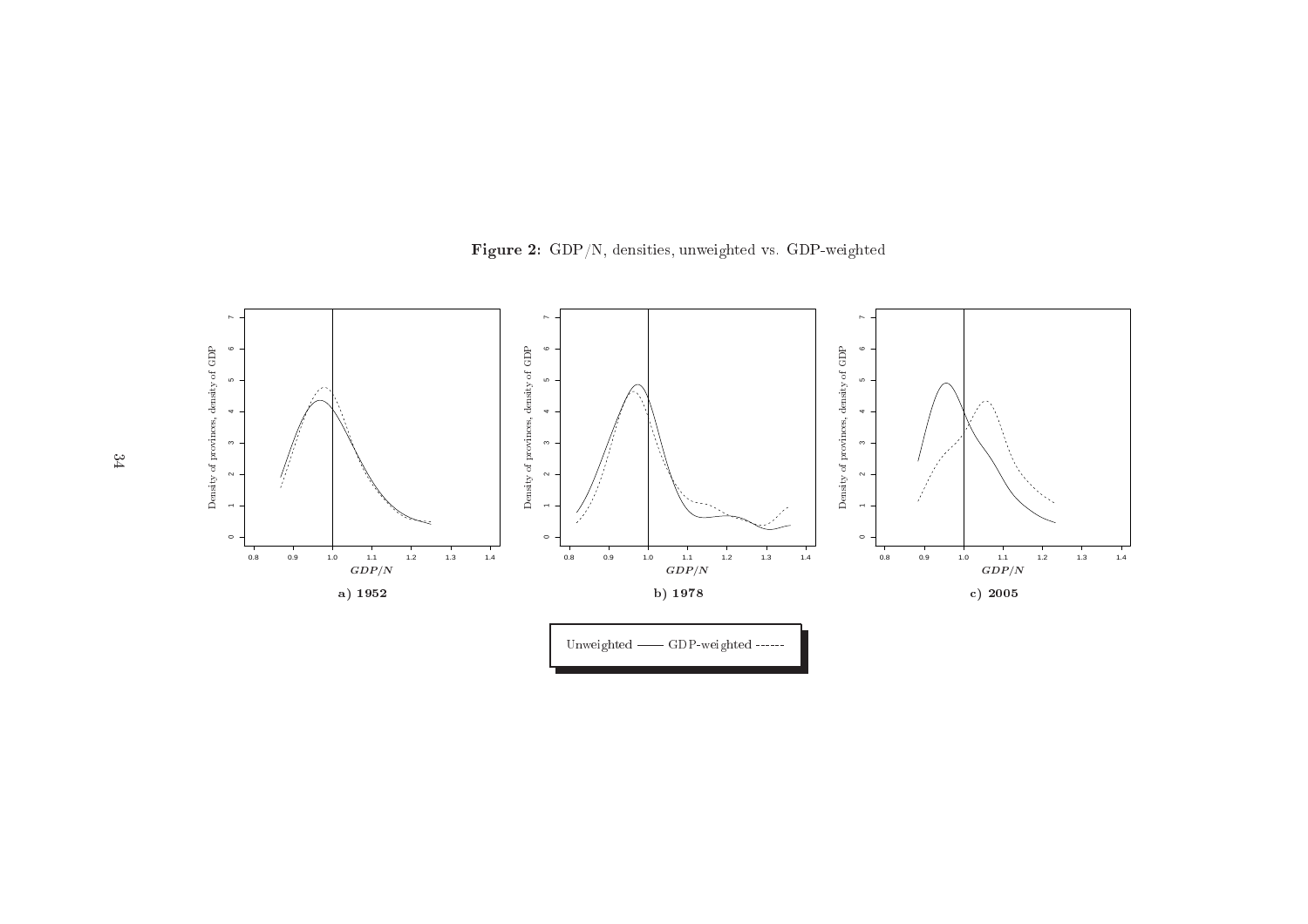

Figure 3: GDP/N, densities, unweighted vs. population-weighted repla
ementsrepla
ements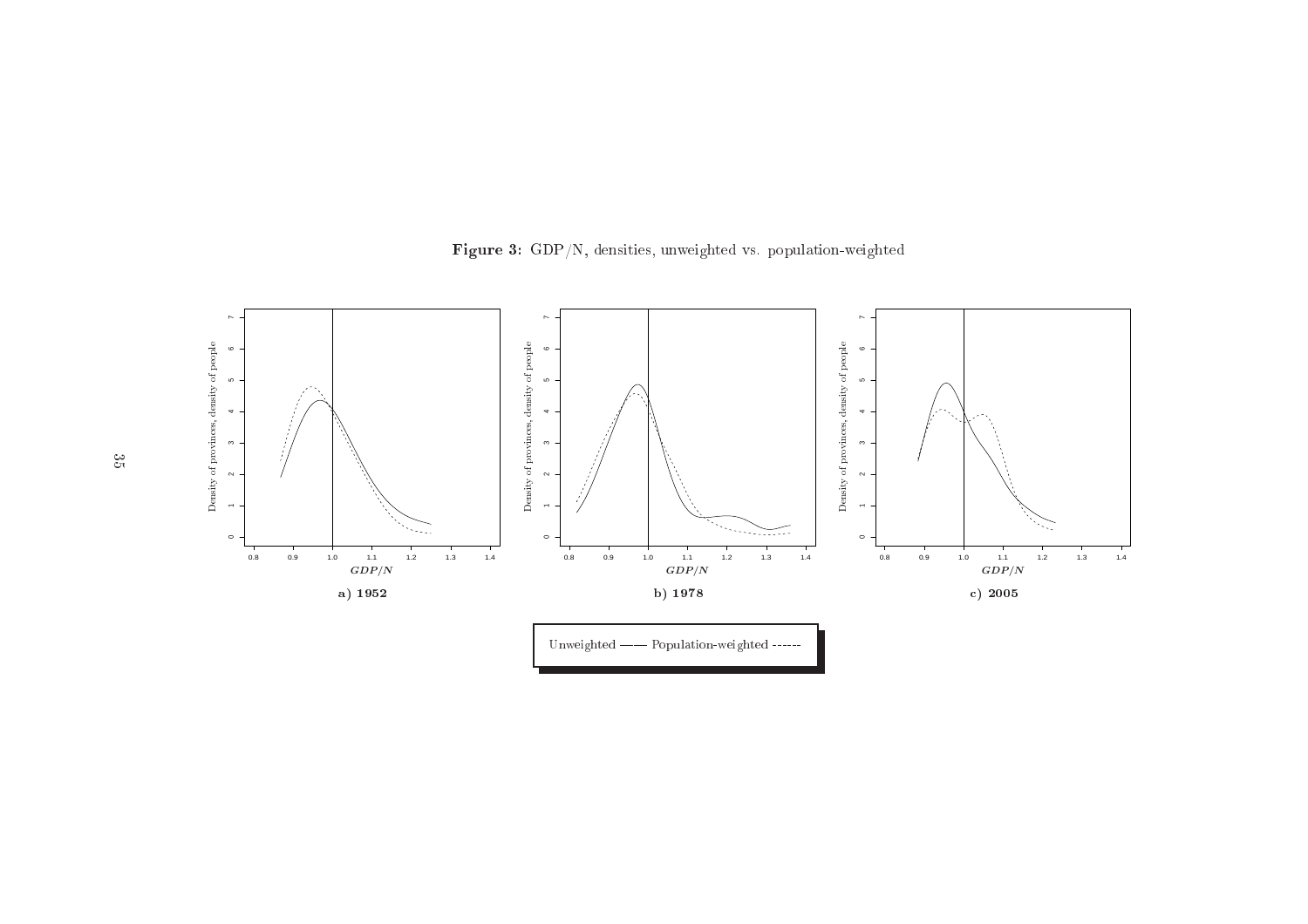

Figure 4: GDP/N, densities, unweighted vs. <sup>p</sup>hysi
ally ontiguousonditioned repla
ementsrepla
ements

 $36$  $\frac{1}{2}$